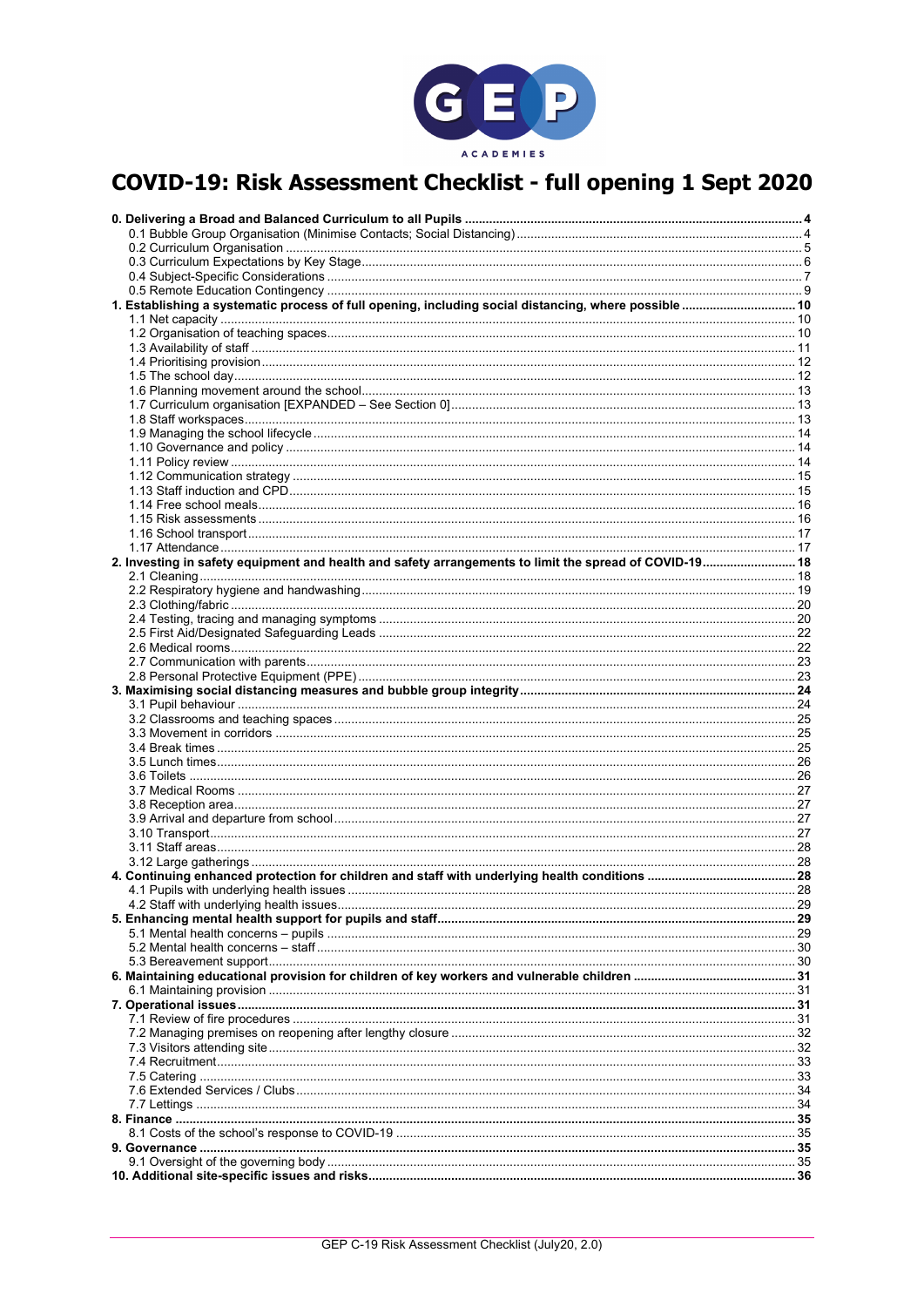

| <b>ACADEMIES</b><br>Assessment<br>conducted by:                                                                                                                                                                                                                                                                                                                                                                                                 | Mrs K Moore                                                                                        | Job title:                  | Principal                                                                                                                                                                                                                                                                                                                                                                                                                                                                                                                                                                                                              | Location                | <b>Fullbrook School</b> |  |  |  |  |
|-------------------------------------------------------------------------------------------------------------------------------------------------------------------------------------------------------------------------------------------------------------------------------------------------------------------------------------------------------------------------------------------------------------------------------------------------|----------------------------------------------------------------------------------------------------|-----------------------------|------------------------------------------------------------------------------------------------------------------------------------------------------------------------------------------------------------------------------------------------------------------------------------------------------------------------------------------------------------------------------------------------------------------------------------------------------------------------------------------------------------------------------------------------------------------------------------------------------------------------|-------------------------|-------------------------|--|--|--|--|
| Date of<br>assessment:                                                                                                                                                                                                                                                                                                                                                                                                                          | 20/7/20                                                                                            | Review interval:            | Half-termly (minimum)<br>See Audit Trail overleaf                                                                                                                                                                                                                                                                                                                                                                                                                                                                                                                                                                      | Date of next<br>review: | 1/11/20                 |  |  |  |  |
|                                                                                                                                                                                                                                                                                                                                                                                                                                                 | <b>Template Version</b>                                                                            |                             |                                                                                                                                                                                                                                                                                                                                                                                                                                                                                                                                                                                                                        |                         |                         |  |  |  |  |
|                                                                                                                                                                                                                                                                                                                                                                                                                                                 | This template risk assessment checklist has been issued by GEP Academies, the multi-academy trust. |                             |                                                                                                                                                                                                                                                                                                                                                                                                                                                                                                                                                                                                                        |                         |                         |  |  |  |  |
|                                                                                                                                                                                                                                                                                                                                                                                                                                                 |                                                                                                    |                             | The first version of this template was issued in May (version 1.0), for 1st June 2020 reopening, following COVID-19 Lockdown.                                                                                                                                                                                                                                                                                                                                                                                                                                                                                          |                         |                         |  |  |  |  |
|                                                                                                                                                                                                                                                                                                                                                                                                                                                 |                                                                                                    |                             | This second template was issued 16th July 2020 (July 20, version 2.0). Changes from the first template are referenced by [REVISED], [NEW], and [REMOVED] in tracked<br>changes version issued to schools. This second version would ideally be used as a whole new risk assessment; or as an addendum to the existing risk assessment.                                                                                                                                                                                                                                                                                 |                         |                         |  |  |  |  |
|                                                                                                                                                                                                                                                                                                                                                                                                                                                 |                                                                                                    |                             | <b>Related documents</b>                                                                                                                                                                                                                                                                                                                                                                                                                                                                                                                                                                                               |                         |                         |  |  |  |  |
| Please note: this risk assessment checklist should be undertaken in conjunction with the guidance on school reopening issued by the Department for Education. At the<br>time of writing it was known that government guidance for September 2020 was still to be issued. Such references are made in blue text to enable school leaders to<br>review this guidance prior to final risk assessment submission/publication before September 2020. |                                                                                                    |                             |                                                                                                                                                                                                                                                                                                                                                                                                                                                                                                                                                                                                                        |                         |                         |  |  |  |  |
| <b>Trust/Local Authority documents:</b><br><b>Response</b>                                                                                                                                                                                                                                                                                                                                                                                      | <b>GEP Shared Documents/Emergency Planning/C-19</b>                                                | <b>Government guidance:</b> | Coronavirus (COVID-19): guidance-for-full-opening-schools<br>Actions for educational and childcare settings to prepare for wider opening from 1 June 2020<br>Coronavirus (COVID-19): implementing protective measures in education and childcare settings<br>Coronavirus (COVID-19) Collection: guidance for schools and other educational settings<br>Actions for schools during the coronavirus outbreak<br>Coronavirus (COVID-19): implementing social distancing in education and childcare settings<br>Coronavirus (COVID-19): guidance for educational settings<br>COVID-19: cleaning in non-healthcare settings |                         |                         |  |  |  |  |

### **Risk matrix**

|                  | Risk rating                                                    | Likelihood of occurrence |                 |               |  |  |  |  |
|------------------|----------------------------------------------------------------|--------------------------|-----------------|---------------|--|--|--|--|
|                  | High $(H)$ , Medium $(M)$ , Low $(L)$                          | <b>Probable</b>          | <b>Possible</b> | <b>Remote</b> |  |  |  |  |
| Likely<br>impact | Major: Causes major physical injury, harm or ill-health.       |                          |                 |               |  |  |  |  |
|                  | Severe: Causes physical injury or illness requiring first aid. |                          | VI.             |               |  |  |  |  |
|                  | Minor: Causes physical or emotional discomfort.                |                          |                 |               |  |  |  |  |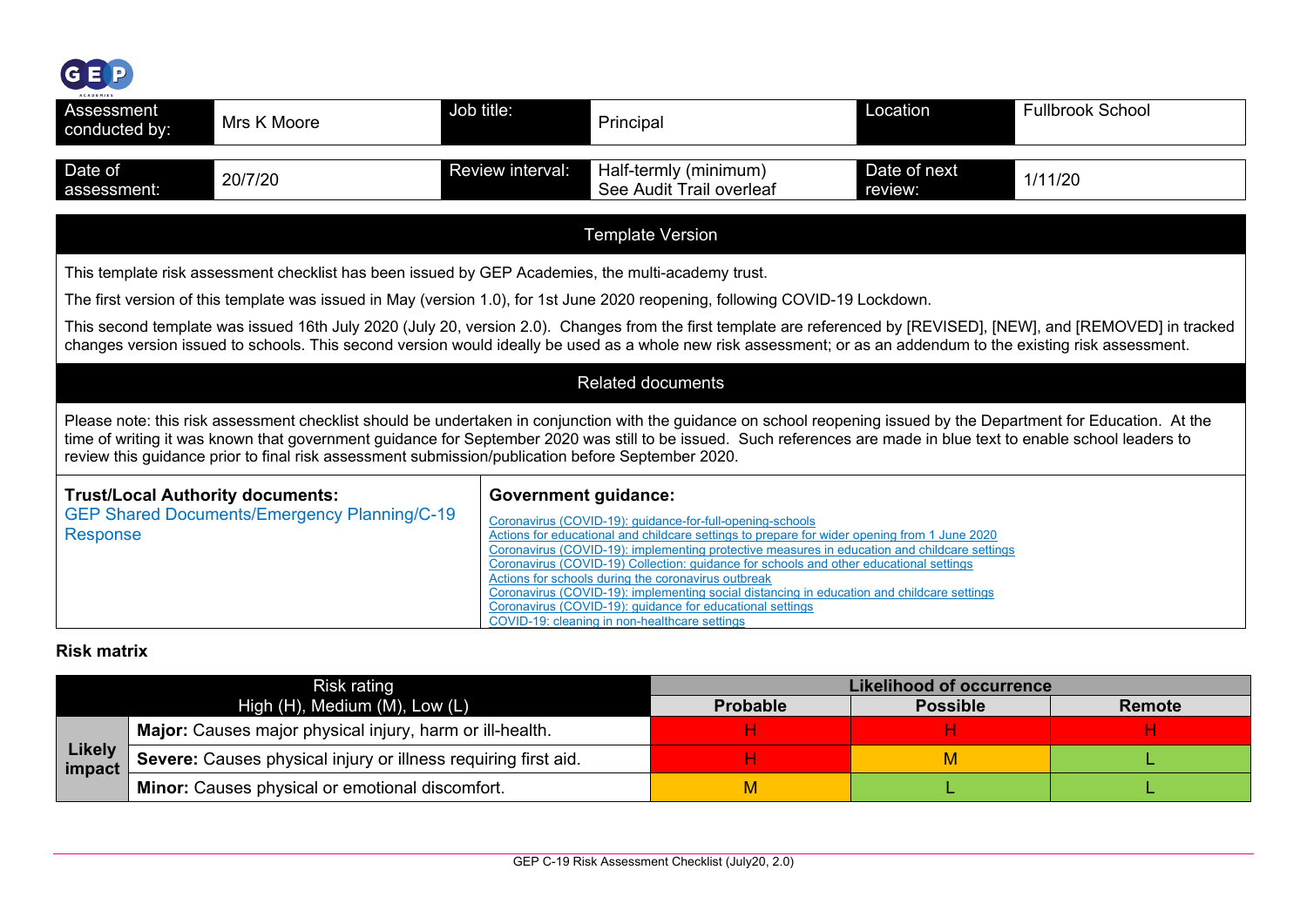

| <b>Audit Trail of SLT Reviews</b>                   |                           |  |  |  |
|-----------------------------------------------------|---------------------------|--|--|--|
| <b>Review Date</b>                                  |                           |  |  |  |
| <b>Updated By</b>                                   | KJM                       |  |  |  |
| Key Changes<br>[Reference<br>Number; Key<br>Change] | Following review with GEP |  |  |  |
|                                                     |                           |  |  |  |
|                                                     |                           |  |  |  |
|                                                     |                           |  |  |  |
|                                                     |                           |  |  |  |
|                                                     |                           |  |  |  |
|                                                     |                           |  |  |  |
|                                                     |                           |  |  |  |
|                                                     |                           |  |  |  |
|                                                     |                           |  |  |  |
|                                                     |                           |  |  |  |
|                                                     |                           |  |  |  |
|                                                     |                           |  |  |  |
|                                                     |                           |  |  |  |
|                                                     |                           |  |  |  |
|                                                     |                           |  |  |  |
|                                                     |                           |  |  |  |
|                                                     |                           |  |  |  |
|                                                     |                           |  |  |  |
|                                                     |                           |  |  |  |
|                                                     |                           |  |  |  |
|                                                     |                           |  |  |  |
|                                                     |                           |  |  |  |
|                                                     |                           |  |  |  |
|                                                     |                           |  |  |  |
|                                                     |                           |  |  |  |
|                                                     |                           |  |  |  |
|                                                     |                           |  |  |  |
|                                                     |                           |  |  |  |
|                                                     |                           |  |  |  |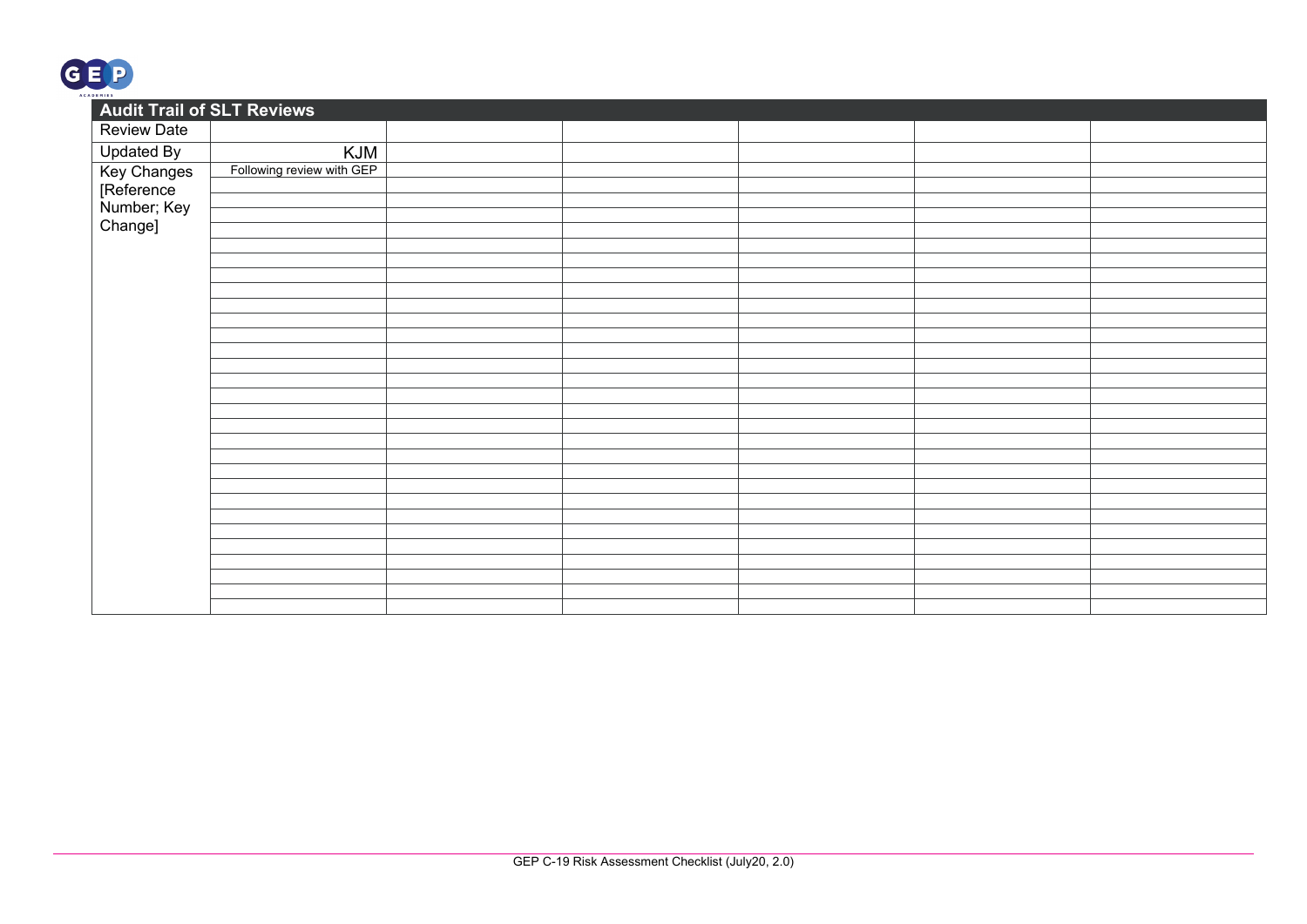

| ___<br><b>ACADEMIES</b>  |             |                         |               |                        |       |
|--------------------------|-------------|-------------------------|---------------|------------------------|-------|
| <b>Areas for concern</b> | <b>Risk</b> | <b>Control measures</b> | In.           | <b>OFurther action</b> | Resi  |
|                          | rating      |                         | pla           | $\bullet$ comments     | dual  |
|                          | prior       |                         | ce?           |                        | risk  |
|                          | to          |                         | Yes/          |                        | ratin |
|                          | action      |                         | No            |                        | g.    |
|                          | (H/M/L)     |                         | N/A           |                        | (M/H) |
|                          |             |                         | Parti<br>al - |                        | /L)   |
|                          |             |                         |               |                        |       |

## **0. Delivering a Broad and Balanced Curriculum to all Pupils**

### **0.1 Bubble Group Organisation (Minimise Contacts; Social Distancing)**

<span id="page-3-1"></span><span id="page-3-0"></span>

| (a) Impossible to meet full<br>capacity, broad and<br>balanced curriculum and<br>approved budget with<br>minimal group size chosen<br>to reduce risk infection<br>[NEW] | H | Where staffing, timetables and site logistics allow, pupils are kept in smallest<br>group bubbles possible for lessons and movement around the site e.g.<br>whole class; half the year group; whole year group; Nursery; KS4; KS5.<br>In secondary schools, groups of pupils are timetabled to mix only in groups<br>the size of the year group (or smaller where possible).<br>By approval of the Chairman of the Board, upon evidence of alternative<br>options chosen and scoring of options against risk criteria, bubble groups<br>may exceed year group.<br>Implications of increased risk infection and who would need to self-isolate<br>should someone become ill, should be balanced with the ability to deliver a<br>broad and balanced curriculum to all pupils onsite within balanced budgets<br>approved | From September 2020 students will be taught is Year group<br>bubbles of the following sizes<br>Year 7 - 240<br>Year 8 - 243<br>Year 9 - 241<br>Year 10 - 240<br>Year 11 - 217<br>In Fullbrook 6 Year 12 and 13 will be vertically integrated and form<br>a single bubble<br>Year 12 & 13 - 240 (to be confirmed after enrolment day)<br>Students will be in Zones for lessons and social times. Students<br>will not mix between zones.<br>Year 7 - East Block<br>Year 8 - A pop West block, B pop S20, 27,29,31<br>Year 9 - Central block<br>Year 10 - Near end English & maths<br>Year 11 - Far end English & maths<br>For specialist lesson including Science practical, DT, IT, Music,<br>Drama and Art, students leave their zone to use the specialist<br>rooms. The rooms are sprayed to sanitise between each lesson. | M |
|-------------------------------------------------------------------------------------------------------------------------------------------------------------------------|---|------------------------------------------------------------------------------------------------------------------------------------------------------------------------------------------------------------------------------------------------------------------------------------------------------------------------------------------------------------------------------------------------------------------------------------------------------------------------------------------------------------------------------------------------------------------------------------------------------------------------------------------------------------------------------------------------------------------------------------------------------------------------------------------------------------------------|-------------------------------------------------------------------------------------------------------------------------------------------------------------------------------------------------------------------------------------------------------------------------------------------------------------------------------------------------------------------------------------------------------------------------------------------------------------------------------------------------------------------------------------------------------------------------------------------------------------------------------------------------------------------------------------------------------------------------------------------------------------------------------------------------------------------------------|---|
|                                                                                                                                                                         |   |                                                                                                                                                                                                                                                                                                                                                                                                                                                                                                                                                                                                                                                                                                                                                                                                                        | Staff issued with instructions Tue 14/7/20.<br>Twilight training delivered to staff Tue 14/7/20.                                                                                                                                                                                                                                                                                                                                                                                                                                                                                                                                                                                                                                                                                                                              |   |
| (b) Pupils not reminded of<br>social distancing measures<br>[NEW]                                                                                                       | M | Staff remind pupils to keep within their group bubble and advise on<br>movement around the site to retain bubble group integrity.<br>Staff remind pupils to keep their distance within groups and not to touch<br>staff - ideally keeping a 2m distance where possible (recognising younger<br>children/ those with complex needs or close contact care will not be able to<br>do so).                                                                                                                                                                                                                                                                                                                                                                                                                                 | Questions posed by staff following this leading to compilation of<br>FAQs made available to staff Tue 21/7/20.<br>Staff Information booklet to staff 22/7/20<br>This risk assessment document released to staff for consultation<br>Wed 22/7/20<br>Information to parents Fri 17/7/20<br>Student information booklet to parents and students Wed 22/7/20.                                                                                                                                                                                                                                                                                                                                                                                                                                                                     |   |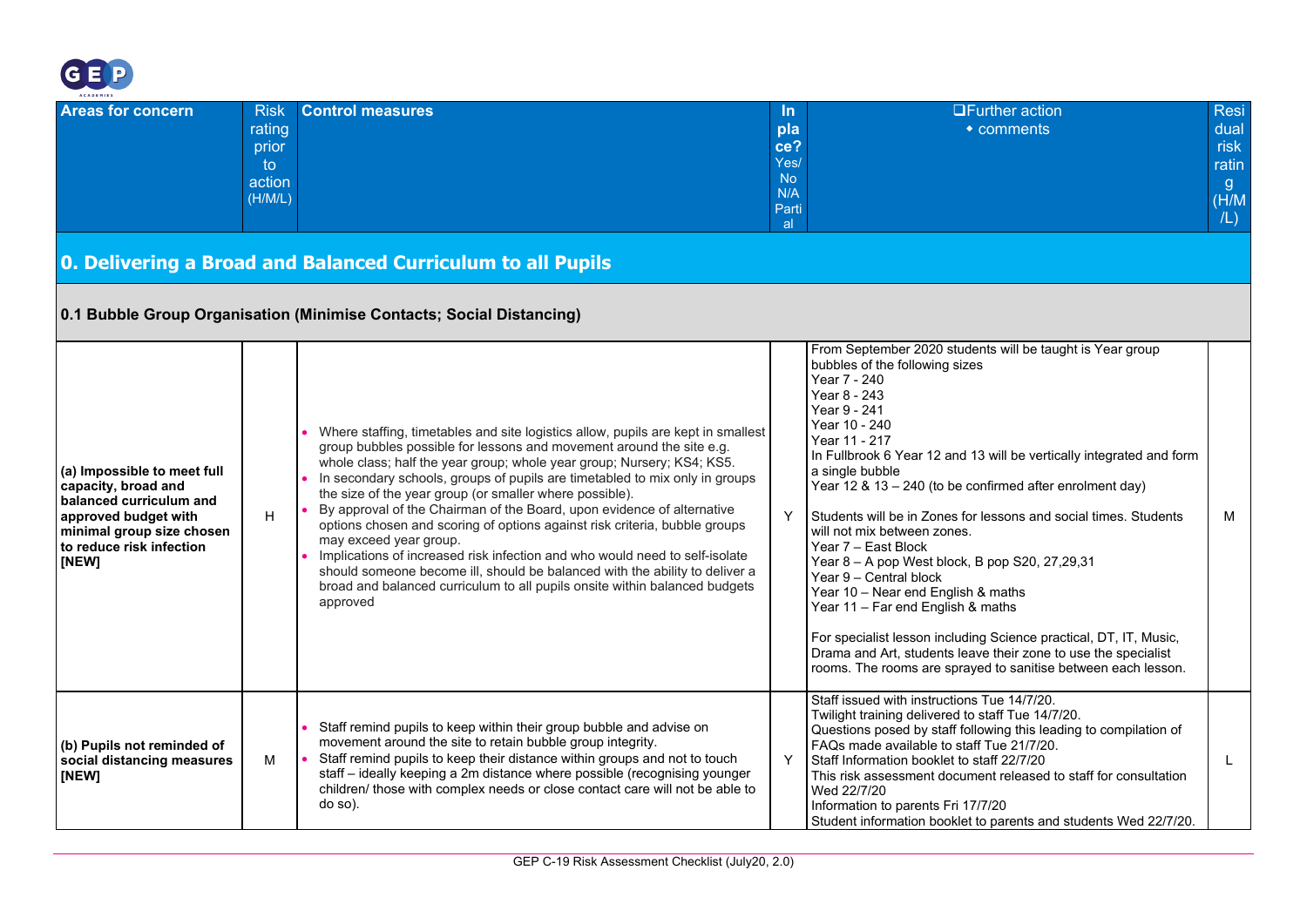

<span id="page-4-0"></span>

| ACADEMIES                                                                                                                                 |                                                            |                                                                                                                                                                                                                                                                                                                                    |                                                                    |                                                                                                                                                                                                                                                                                                                                                                                                                                                                                                                                                                                                                                                                                                                                                              |                                                                      |
|-------------------------------------------------------------------------------------------------------------------------------------------|------------------------------------------------------------|------------------------------------------------------------------------------------------------------------------------------------------------------------------------------------------------------------------------------------------------------------------------------------------------------------------------------------|--------------------------------------------------------------------|--------------------------------------------------------------------------------------------------------------------------------------------------------------------------------------------------------------------------------------------------------------------------------------------------------------------------------------------------------------------------------------------------------------------------------------------------------------------------------------------------------------------------------------------------------------------------------------------------------------------------------------------------------------------------------------------------------------------------------------------------------------|----------------------------------------------------------------------|
| <b>Areas for concern</b>                                                                                                                  | <b>Risk</b><br>rating<br>prior<br>to.<br>action<br>(H/M/L) | <b>Control measures</b>                                                                                                                                                                                                                                                                                                            | <u>In</u><br>pla<br>ce?<br>Yes/<br><b>No</b><br>N/A<br>Parti<br>al | <b>OFurther action</b><br>$\bullet$ comments                                                                                                                                                                                                                                                                                                                                                                                                                                                                                                                                                                                                                                                                                                                 | <b>Resi</b><br>dual<br>risk<br>ratin<br>$\mathbf{g}$<br>(H/M)<br>/L) |
|                                                                                                                                           |                                                            |                                                                                                                                                                                                                                                                                                                                    |                                                                    | 2m technical areas marked in every classroom to help remind<br>students and teachers that teachers must maintain social<br>distancing.                                                                                                                                                                                                                                                                                                                                                                                                                                                                                                                                                                                                                       |                                                                      |
| 0.2 Curriculum Organisation                                                                                                               |                                                            |                                                                                                                                                                                                                                                                                                                                    |                                                                    |                                                                                                                                                                                                                                                                                                                                                                                                                                                                                                                                                                                                                                                                                                                                                              |                                                                      |
| (a) Curriculum is broad and<br>balanced, meeting national<br>standards [NEW]                                                              | L                                                          | Curriculum meets national standards<br>Agreed new timetable and arrangements confirmed for each year group, to<br>minimise social contacts where possible<br>From Summer 2021 the full curriculum is taught; in Autumn 2020 and Spring<br>2021, consider revising the timetable to enable best opportunities for catch-<br>up.     | Y                                                                  | Full timetable in place for all year groups from Sept 2020 in line<br>with Fullbrook's usual curriculum model and in COVID-19 secure<br>way.<br>Except, Year 11 will not study RS to GCSE. This timetable time<br>has been used for extra maths for all year 11 students                                                                                                                                                                                                                                                                                                                                                                                                                                                                                     | L.                                                                   |
| (b) Pupils will have fallen<br>behind in their learning<br>during school closures and<br>achievement gaps will have<br>widened [EXISTING] | н                                                          | Gaps in learning are assessed and addressed in teachers' planning.<br>Home and remote learning is continuing and is calibrated to complement in-<br>school learning and address gaps identified.<br>Exam syllabi are covered.<br>Plans for intervention are in place for those pupils who have fallen behind in<br>their learning. | Y                                                                  | Curriculum plans in place to ensure all GCSE and A Level<br>specification content is delivered.<br>GCSE RS removed from yr11 curriculum, extra maths in place<br>Survey monkey of all material covered since start of lockdown<br>completed by all year 10 students by Wed 22/7/20 to enable<br>curriculum planning for September.<br>All other year groups will have completed surveys monkey by<br>end September to enable amendment of curriculum plans to<br>meet need.<br>After School session with teachers timetable for yr 11<br>students.<br>Small group catch up sessions for students identified with<br>gaps in learning in other year groups.<br>DfE funded recovery lessons for PP and all students in place<br>once fuller quidance received. | М                                                                    |
| (c) Pupils regularly<br>attending more than one<br>setting do not receive a<br>broad and balanced<br>curriculum [NEW]                     | H                                                          | • The school collaborates with other providers to ensure pupils receive a broad<br>and balanced curriculum (when attending on a part-time basis if dual<br>registered), whilst considering the system of controls                                                                                                                  | Y                                                                  | Individual learning plans in place for each student who is dual<br>registered.                                                                                                                                                                                                                                                                                                                                                                                                                                                                                                                                                                                                                                                                               | м                                                                    |
| (d) Poor provision for<br>pupils learning offsite,<br>whilst peers learn onsite<br>[NEW]                                                  | н                                                          | Offsite learning provision is thought through for those pupils not attending<br>classes alongside peers (e.g. due to self-isolation)<br>Engagement levels of offsite learners are monitored                                                                                                                                        | Y                                                                  | Use of SAM Learning for offsite provision.<br>Inclusion of students who are off site in lessons by use of<br>Zoom in real time so that offsite students can participate in<br>live lessons is well enough to do so.                                                                                                                                                                                                                                                                                                                                                                                                                                                                                                                                          | М                                                                    |
| (e) Educational visits do not<br>comply with changing<br>guidance [NEW]                                                                   | M                                                          | From Autumn 2020, non-overnight domestic educational visits (incl<br>preparation for adulthood visits for pupils with SEND) can resume, following<br>the usual risk assessment process                                                                                                                                             | Parti<br>al                                                        | No trips planning in Autumn term<br>Risk assessments for trips from Jan 2021 will be put in place<br>by Dec 2020.                                                                                                                                                                                                                                                                                                                                                                                                                                                                                                                                                                                                                                            | М                                                                    |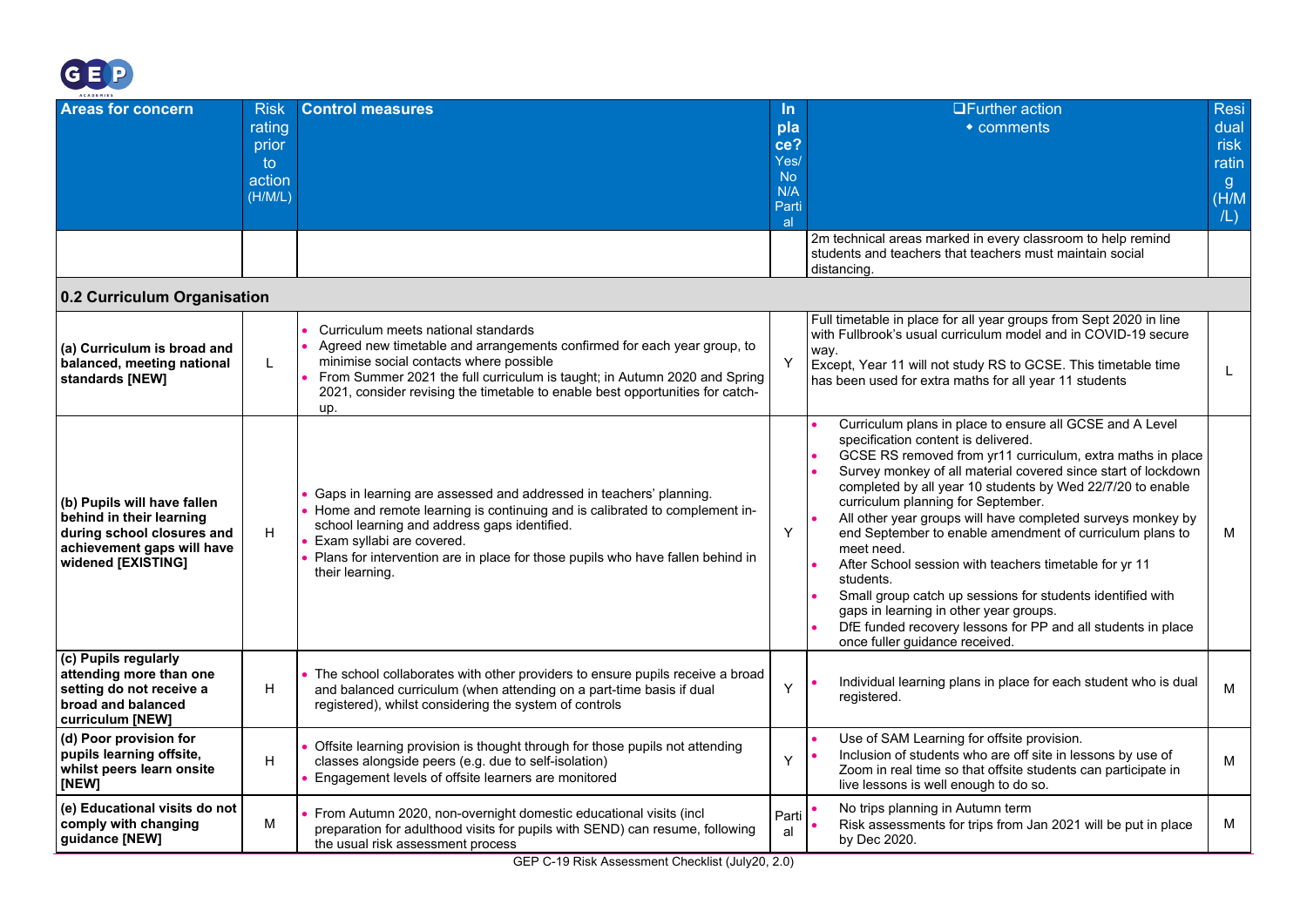

<span id="page-5-0"></span>

| ACADEMIES                                                       |                                                           |                                                                                                                                                                                                                                                                                                                                                                                                                                                                                                                                                                                                                                                                                                                                                                                                                                                                                                                                                                                                                                                            |                                                                    |                                                                                                                                                                                                     |                                                                      |
|-----------------------------------------------------------------|-----------------------------------------------------------|------------------------------------------------------------------------------------------------------------------------------------------------------------------------------------------------------------------------------------------------------------------------------------------------------------------------------------------------------------------------------------------------------------------------------------------------------------------------------------------------------------------------------------------------------------------------------------------------------------------------------------------------------------------------------------------------------------------------------------------------------------------------------------------------------------------------------------------------------------------------------------------------------------------------------------------------------------------------------------------------------------------------------------------------------------|--------------------------------------------------------------------|-----------------------------------------------------------------------------------------------------------------------------------------------------------------------------------------------------|----------------------------------------------------------------------|
| <b>Areas for concern</b>                                        | <b>Risk</b><br>rating<br>prior<br>to<br>action<br>(H/M/L) | <b>Control measures</b><br>Full risk assessments are conducted for all visits, including consideration of<br>existing group bubble integrity, local venue COVID-secure measures and<br>wider advice on visiting indoor and outdoor venues                                                                                                                                                                                                                                                                                                                                                                                                                                                                                                                                                                                                                                                                                                                                                                                                                  | <u>In</u><br>pla<br>ce?<br>Yes/<br><b>No</b><br>N/A<br>Parti<br>al | <b>OFurther action</b><br>$\bullet$ comments                                                                                                                                                        | <b>Resi</b><br>dual<br>risk<br>ratin<br>$\mathbf{g}$<br>(H/M)<br>/L) |
| 0.3 Curriculum Expectations by Key Stage                        |                                                           |                                                                                                                                                                                                                                                                                                                                                                                                                                                                                                                                                                                                                                                                                                                                                                                                                                                                                                                                                                                                                                                            |                                                                    |                                                                                                                                                                                                     |                                                                      |
| <b>EYFS: risk that DfE</b><br>expectations are not met<br>[NEW] |                                                           | Nursery: focus on prime areas of learning including: communication and<br>language, personal, social and emotional development (PSED) and physical<br>development.<br>Reception: assess and address gaps in language, early reading and<br>mathematics, particularly ensuring children's acquisition of phonic<br>knowledge and extending their vocabulary.<br>Consider how all groups of children can be given equal opportunities for<br>outdoor learning.<br>Consider whether the school wishes to sign up to Reception Baseline<br>Assessment early adopter year in 2020 to 2021<br>Follow updates to the EYFS disapplication guidance.                                                                                                                                                                                                                                                                                                                                                                                                                | N/A                                                                | N/A                                                                                                                                                                                                 |                                                                      |
| KS1 & 2: risk that DfE<br>expectations are not met<br>[NEW]     |                                                           | Prioritise identifying gaps and re-establish good progress in the essentials<br>(phonics and reading, increasing vocabulary, writing and mathematics),<br>identifying opportunities across the curriculum so they read widely, and<br>developing their knowledge and vocabulary.<br>Broad curriculum, so that the majority of pupils are taught a full range of<br>subjects over the year, including sciences, humanities, the arts, physical<br>education/sport, religious education and relationships and health education.<br>Prepare for statutory key stage assessments in 2021 (the phonics screening<br>check, key stage 1 tests and teacher assessment, the year 4 multiplication<br>tables check, key stage 2 tests and teacher assessment, statutory trialling),<br>as per usual<br>Consider awaited DfE guidance re phonics screening check in year 2) and<br>also arrangements for implementation of the engagement model (for the<br>assessment of pupils working below the national curriculum and not<br>engaged in subject specific study) | N/A                                                                | N/A                                                                                                                                                                                                 |                                                                      |
| KS3: risk that DfE<br>expectations are not met<br>[NEW]         | M                                                         | Years 7-9: Broad curriculum, so that the majority of pupils are taught a full<br>range of subjects over the year, including sciences, languages, humanities,<br>the arts, physical education/sport, religious education and relationships, sex<br>and health education.<br>Year 7: address gaps in English and maths by teaching essential knowledge<br>and skills from the key stage 2 curriculum, as deemed necessary                                                                                                                                                                                                                                                                                                                                                                                                                                                                                                                                                                                                                                    | Y                                                                  | Full curriculum to be taught form September 2020<br>Zoning, social distancing and hygiene measures ensure<br>COVID-19 secure environment.<br>Extra curriculum time has been given in yr 7 to maths. | L.                                                                   |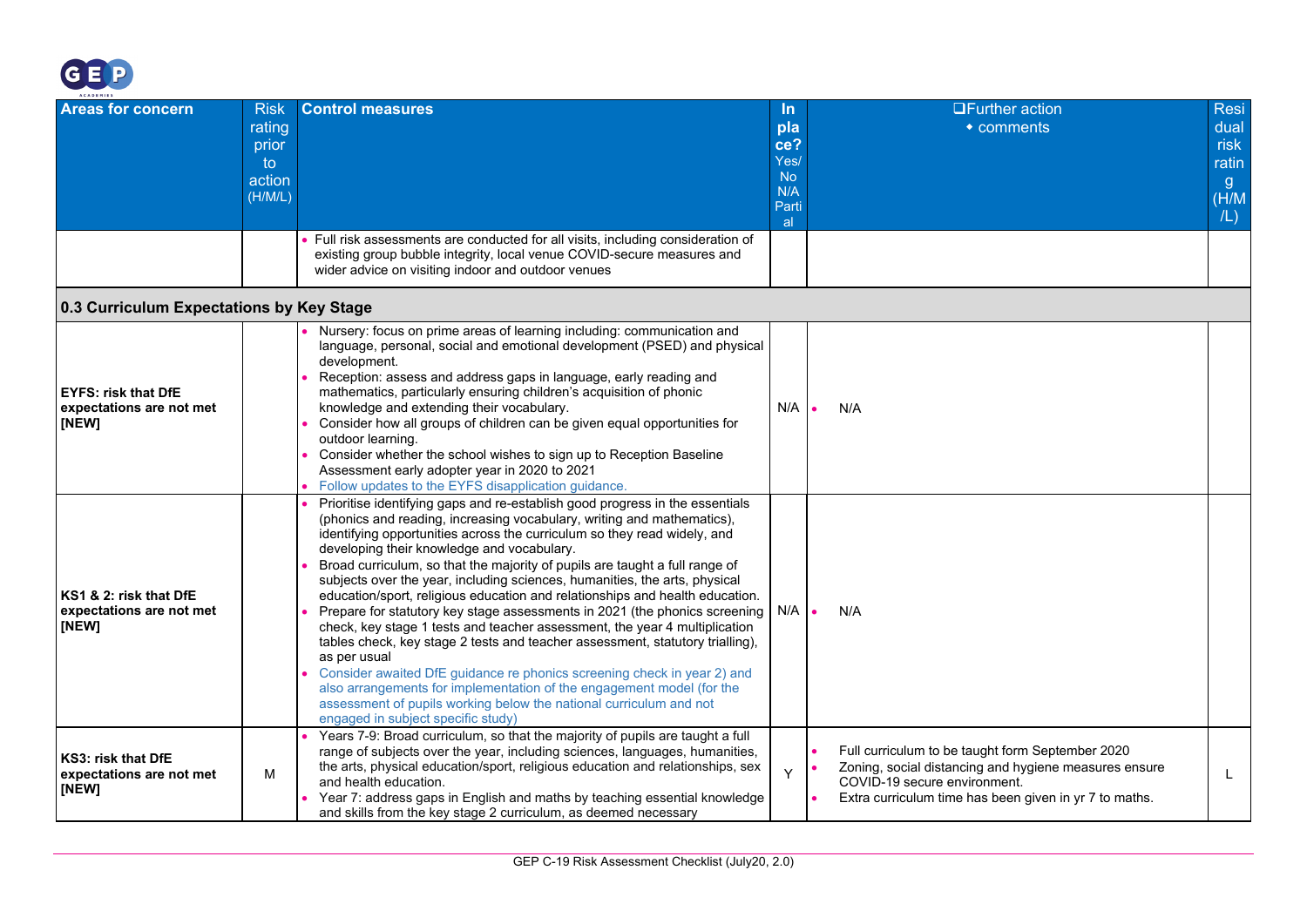

<span id="page-6-0"></span>

| ACADEMIES<br><b>Areas for concern</b>                          | <b>Risk</b><br>rating<br>prior<br>to<br>action<br>(H/M/L) | <b>Control measures</b>                                                                                                                                                                                                                                                                                                                                                                                                                                                                                                                                                                                                                                                                                                                                                                                                                                                                                                                                                                   | ln.<br>pla<br>ce?<br>Yes/<br><b>No</b><br>N/A<br>Parti<br>al. | <b>UFurther action</b><br>$\bullet$ comments                                                                                                                                                                                                                                                                                                                                                                                                                                                                                                                                                                                                                                                                                                                                                                                                                                                                                                                                                                                                   | <b>Resi</b><br>dual<br>risk<br>ratin<br>$\mathbf{g}$<br>(H/M)<br>/L) |
|----------------------------------------------------------------|-----------------------------------------------------------|-------------------------------------------------------------------------------------------------------------------------------------------------------------------------------------------------------------------------------------------------------------------------------------------------------------------------------------------------------------------------------------------------------------------------------------------------------------------------------------------------------------------------------------------------------------------------------------------------------------------------------------------------------------------------------------------------------------------------------------------------------------------------------------------------------------------------------------------------------------------------------------------------------------------------------------------------------------------------------------------|---------------------------------------------------------------|------------------------------------------------------------------------------------------------------------------------------------------------------------------------------------------------------------------------------------------------------------------------------------------------------------------------------------------------------------------------------------------------------------------------------------------------------------------------------------------------------------------------------------------------------------------------------------------------------------------------------------------------------------------------------------------------------------------------------------------------------------------------------------------------------------------------------------------------------------------------------------------------------------------------------------------------------------------------------------------------------------------------------------------------|----------------------------------------------------------------------|
| <b>KS4: risk that DfE</b><br>expectations are not met<br>[NEW] | H                                                         | Assess the need for extra support to catch up on any content missed; the<br>school curriculum may be less flexible given the requirements of<br>qualification specifications.<br>Year 10: review plans for early entry among year 10 pupils in summer 2021,<br>where deemed appropriate to defer.<br>Year 11: only in exceptional circumstances, a year 11 pupil may discontinue<br>an examined subject where the school judges that, for example, they would<br>achieve significantly better in their remaining subjects as a result, especially<br>in GCSE English and mathematics.<br>Keep informed by ongoing assessment of a pupil's progress and wellbeing<br>Discuss future exam decisions with pupils and parents<br>Enable pupils entered in summer 2020 exam series to retake exams in<br>Autumn 2020, in line with guidance; consider space and timetable<br>implications<br>Consider awaited outcome of Ofqual consultation on adaptations to GCSE<br>exam series Summer 2021 | Y                                                             | Yr 11 completed survey monkey of curriculum delivered<br>during closure to assess gaps in learning at end Yr 10. This<br>will be used to identify extra support required.<br>Timetabled after school session in place for targeted year 11<br>students<br>Fullbrook do not have early GCSE entry in Year 10<br>All yr 11 students expected to study whole curriculum. In<br>exceptional circumstances, changes to curriculum will be<br>considered on a case by case basis.<br>$\bullet$<br>Curriculum plans for all year groups show planned formative<br>assessments. Every year group has 2 formal summative<br>assessments in every subject during the year as shown on the<br>school calendar.<br>Exam entry decision discussions take place at parents<br>evenings as shown on the school calendar.<br>Arrangements in place for Autumn external GCSE exam<br>session to take place in line with Ofqual guidance. Currently<br>awaiting entry arrangements form exam boards. System in<br>place to manage retake requests from students. | L                                                                    |
| KS5: risk that DfE<br>expectations are not met<br>[NEW]        | H                                                         | Assess the need for extra support to catch up on any content missed; the<br>school curriculum may be less flexible given the requirements of<br>qualification specifications.<br>Year 12 & 13: Only for rare, specific cases will a KS5 examined subject be<br>dropped, considering this will significantly limit choices for further study and<br>employment.<br>Keep informed by ongoing assessment of a pupil's progress and wellbeing<br>Discuss future exam decisions with pupils (and parents as appropriate)<br>Enable pupils entered in summer 2020 exam series to retake exams in<br>Autumn 2020, in line with quidance; consider space and timetable<br>implications<br>Consider awaited outcome of Ofqual consultation on adaptations to AS and<br>A level exam series Summer 2021                                                                                                                                                                                             | Y                                                             | Yr 12 completed end of year formal assessments July 2020 to<br>enable curriculum planning for September 2020. Yr 13 will<br>take internal exams in November 2020 to assess further gaps.<br>Mocks will take place as usual in February.<br>Parents meetings for yr 12 (and 10) have taken place Fri<br>17/7/20 to Wed 22/7/20<br>Discussion with parents and yr13 students will take place at<br>calendared parents evenings<br>Ongoing academic mentoring by tutors.<br>Progress meetings with parents will take place as usual where<br>concerns arise.<br>Arrangements in place for Autumn external A Level exam<br>session to take place in line with Ofqual guidance. Currently<br>awaiting entry arrangements form exam boards. System in<br>place to manage retake requests from students.                                                                                                                                                                                                                                              | M                                                                    |
| 0.4 Subject-Specific Considerations                            |                                                           |                                                                                                                                                                                                                                                                                                                                                                                                                                                                                                                                                                                                                                                                                                                                                                                                                                                                                                                                                                                           |                                                               |                                                                                                                                                                                                                                                                                                                                                                                                                                                                                                                                                                                                                                                                                                                                                                                                                                                                                                                                                                                                                                                |                                                                      |
| (a) Music: risk of infection in                                |                                                           | $\bullet$ Consider how to reduce the risk particularly when pupils are playing                                                                                                                                                                                                                                                                                                                                                                                                                                                                                                                                                                                                                                                                                                                                                                                                                                                                                                            |                                                               |                                                                                                                                                                                                                                                                                                                                                                                                                                                                                                                                                                                                                                                                                                                                                                                                                                                                                                                                                                                                                                                |                                                                      |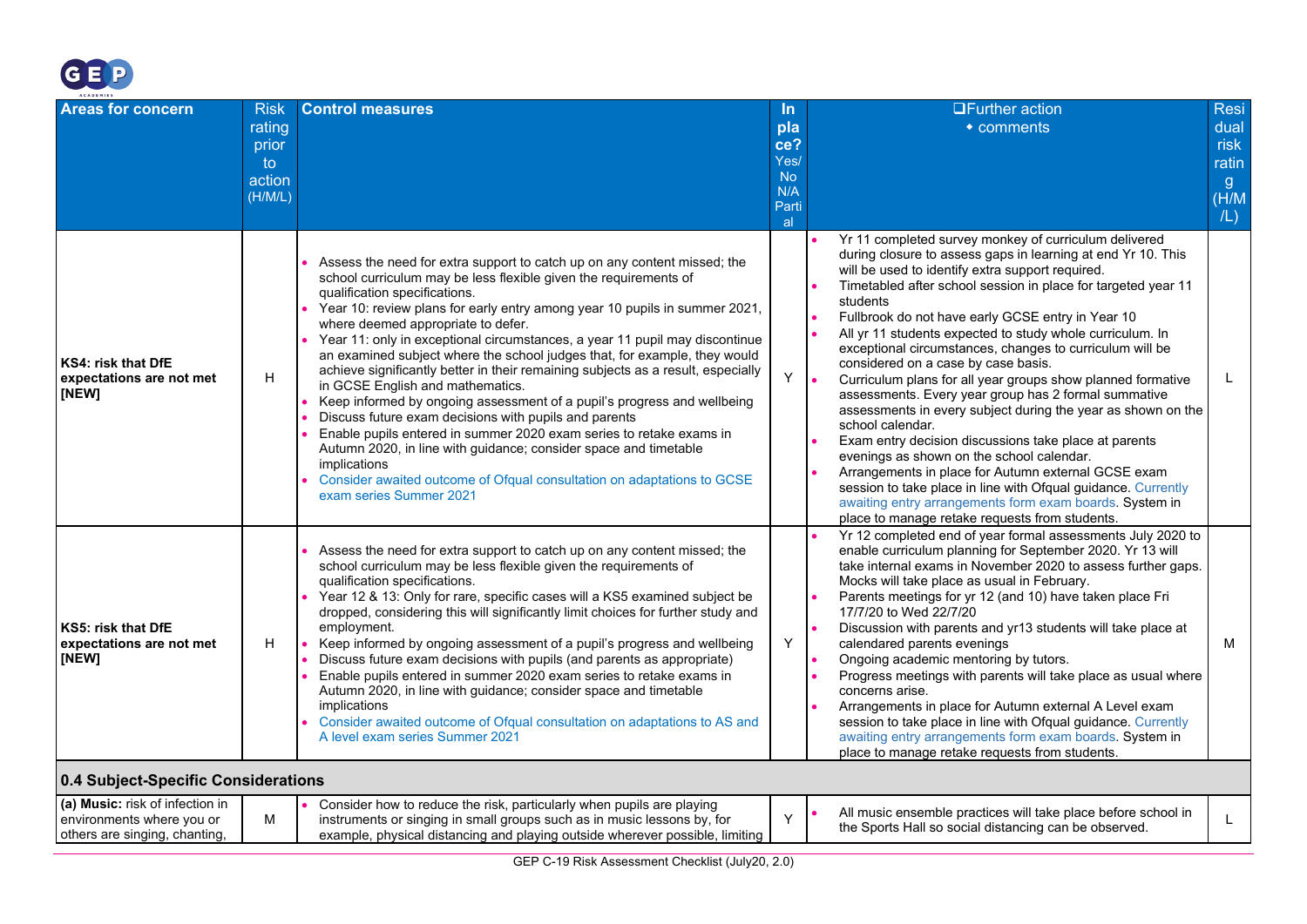

| ACADEMIES                                                      |                                                           |                                                                                                                                                                                                                                                                                                                                                                                                                                                                                                                                                                                                                                                                                                                                                                                               |                                                              |                                                                                                                                                                                                                                                                                                                                                                                                                                                                                                                                                                                                                                                                                                                                                                                                                                                                              |                                                               |
|----------------------------------------------------------------|-----------------------------------------------------------|-----------------------------------------------------------------------------------------------------------------------------------------------------------------------------------------------------------------------------------------------------------------------------------------------------------------------------------------------------------------------------------------------------------------------------------------------------------------------------------------------------------------------------------------------------------------------------------------------------------------------------------------------------------------------------------------------------------------------------------------------------------------------------------------------|--------------------------------------------------------------|------------------------------------------------------------------------------------------------------------------------------------------------------------------------------------------------------------------------------------------------------------------------------------------------------------------------------------------------------------------------------------------------------------------------------------------------------------------------------------------------------------------------------------------------------------------------------------------------------------------------------------------------------------------------------------------------------------------------------------------------------------------------------------------------------------------------------------------------------------------------------|---------------------------------------------------------------|
| <b>Areas for concern</b>                                       | <b>Risk</b><br>rating<br>prior<br>to<br>action<br>(H/M/L) | <b>Control measures</b>                                                                                                                                                                                                                                                                                                                                                                                                                                                                                                                                                                                                                                                                                                                                                                       | <u>In</u><br>pla<br>ce?<br>Yes/<br>No.<br>N/A<br>Parti<br>al | <b>OFurther action</b><br>• comments                                                                                                                                                                                                                                                                                                                                                                                                                                                                                                                                                                                                                                                                                                                                                                                                                                         | Resi<br>dual<br>risk<br>ratin<br>$\mathbf{g}$<br>(H/M)<br>/L) |
| playing wind or brass<br>instruments or shouting<br>[NEW]      |                                                           | group sizes to no more than 15, positioning pupils back-to-back or side-to-<br>side, avoiding sharing of instruments, and ensuring good ventilation.<br>Singing, wind and brass playing should not take place in larger groups such<br>as school choirs and ensembles, or school assemblies.<br>Consider awaited more detailed DfE guidance re music.                                                                                                                                                                                                                                                                                                                                                                                                                                         |                                                              | Group peripatetic music lessons timetabled in rooms other<br>than small practice rooms enabling social distancing<br>Peripatetic piano lessons that must take place in practice<br>rooms - gloves mask and visor will be worn by peripatetic<br>music teacher<br>No singing to take place in music lessons in Autumn term<br>PPE (gloves and mask) to be work by music teacher when<br>supporting students in lessons requiring playing on<br>keyboards.<br>No traditional assemblies to take place in autumn term, this<br>will be via Zoom in zone tutor rooms.                                                                                                                                                                                                                                                                                                            |                                                               |
| (b) Physical activity:<br>increases risk of infection<br>[NEW] | M/H                                                       | Pupils should be kept in consistent groups, sports equipment thoroughly<br>cleaned between each use by different individual groups, and contact sports<br>avoided.<br>Outdoor sports are to be prioritised where possible.<br>Large indoor spaces used (where outdoor not possible), maximising<br>distancing between pupils and paying scrupulous attention to cleaning and<br>hygiene.<br>External facilities are used in line with government guidance for the use of,<br>and travel to and from, those facilities.<br>Schools may refer to the following advice:<br>guidance on the phased return of sport and recreation and guidance from<br>Sport England for grassroot sport<br>advice from organisations such as the Association for Physical Education<br>and the Youth Sport Trust | Parti<br>al                                                  | PE classes within year groups remain consistent all year.<br>Curriculum being re written to maximise outdoor sport<br>teaching using minimum equipment possible.<br>Investment in extra equipment will be necessary once this has<br>been specifically identified in the new COVID-19 secure PE<br>curriculum plan.<br>Arrangements in place for large indoor sports spaces to be<br>sprayed to sanitise between each lesson.<br>No external facilities being used in Autumn term.<br>Changing rooms closed. Students arrive in PE kit on days with<br>PE on timetable<br>In wet weather large indoor spaces used where possible.<br>Otherwise zone classrooms used to teach PE theory.<br>2 rooms in each zone (one for A pop, one for B pop) to have<br>locks put on the doors. Valuables for the year group will be<br>secured in the lockable room during the PE lesson. | м                                                             |
| (c) Design Technology                                          | М                                                         |                                                                                                                                                                                                                                                                                                                                                                                                                                                                                                                                                                                                                                                                                                                                                                                               | parti<br>al                                                  | Pupils are in consistent groups<br>Staff to wear PPE to enable safe support of students using DT<br>equipment.<br>Arrangements in place for DT rooms, including food rooms, to<br>be sprayed to sanitise between each lesson<br>Students o bring own aprons from home and take these home<br>to be washed. Plastic aprons available for those who forget.<br>Cool boxes available in zones for students to drop off<br>ingredients at start of the day. Food technician to collect cool<br>boxes and return them with students' food products at the end                                                                                                                                                                                                                                                                                                                     | L                                                             |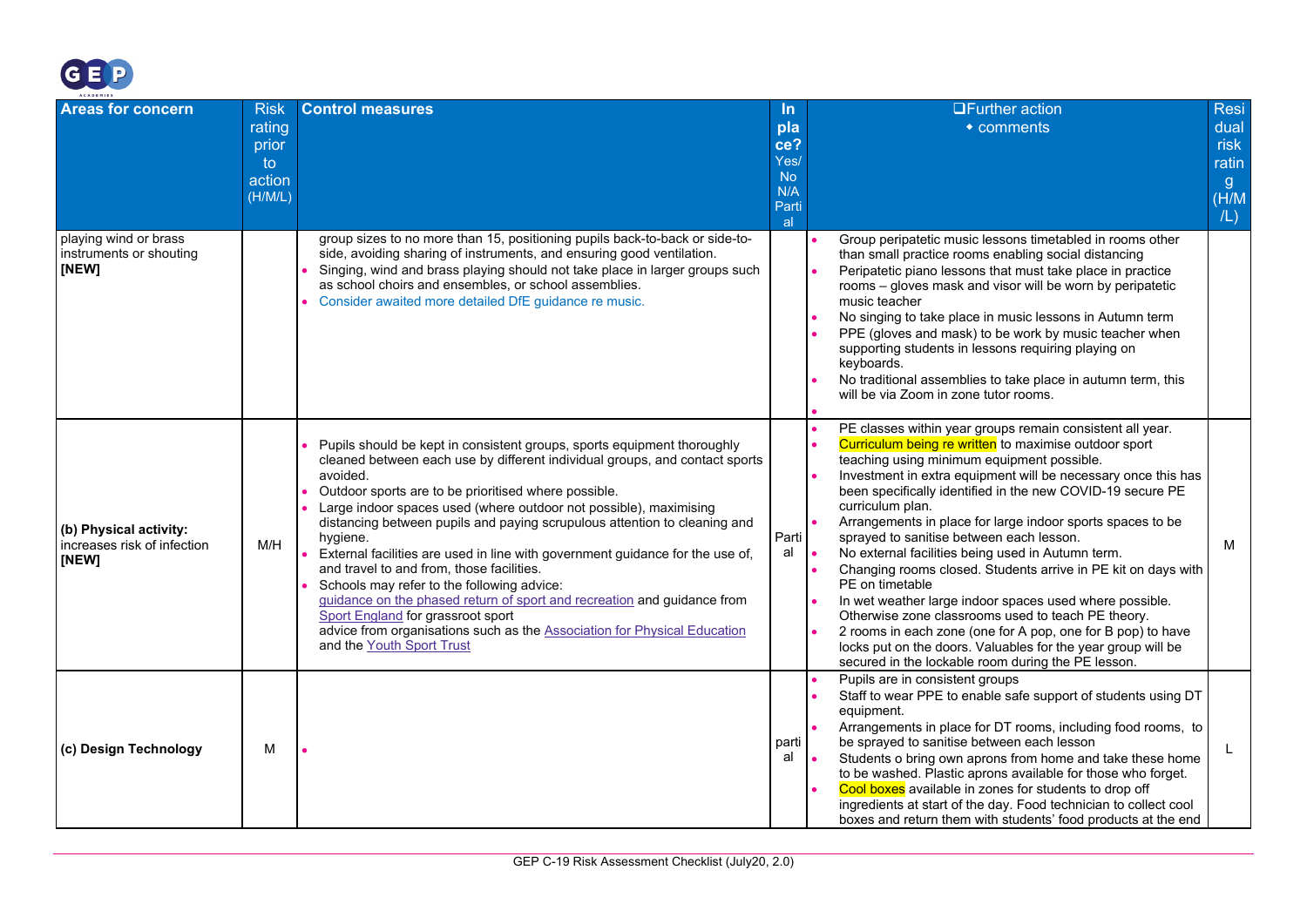

<span id="page-8-0"></span>

| ACADEMIES                                                                                                                                 |                                                           |                                                                                                                                                                                                                                                                                                                                                                                                                                                                                                                                                                                                                                                                                                                                                                                                       |                                                                    |                                                                                                                                                                                                                                                                                                                                                                                                                                                                                                                                                                                                                                                                                                                                                                                                                                                                                          |                                                                        |
|-------------------------------------------------------------------------------------------------------------------------------------------|-----------------------------------------------------------|-------------------------------------------------------------------------------------------------------------------------------------------------------------------------------------------------------------------------------------------------------------------------------------------------------------------------------------------------------------------------------------------------------------------------------------------------------------------------------------------------------------------------------------------------------------------------------------------------------------------------------------------------------------------------------------------------------------------------------------------------------------------------------------------------------|--------------------------------------------------------------------|------------------------------------------------------------------------------------------------------------------------------------------------------------------------------------------------------------------------------------------------------------------------------------------------------------------------------------------------------------------------------------------------------------------------------------------------------------------------------------------------------------------------------------------------------------------------------------------------------------------------------------------------------------------------------------------------------------------------------------------------------------------------------------------------------------------------------------------------------------------------------------------|------------------------------------------------------------------------|
| <b>Areas for concern</b>                                                                                                                  | <b>Risk</b><br>rating<br>prior<br>to<br>action<br>(H/M/L) | <b>Control measures</b>                                                                                                                                                                                                                                                                                                                                                                                                                                                                                                                                                                                                                                                                                                                                                                               | <u>In</u><br>pla<br>ce?<br>Yes/<br><b>No</b><br>N/A<br>Parti<br>al | <b>OFurther action</b><br>$\bullet$ comments                                                                                                                                                                                                                                                                                                                                                                                                                                                                                                                                                                                                                                                                                                                                                                                                                                             | <b>Resi</b><br>dual<br>risk<br>ratin<br>$\overline{g}$<br>(H/M)<br>/L) |
|                                                                                                                                           |                                                           |                                                                                                                                                                                                                                                                                                                                                                                                                                                                                                                                                                                                                                                                                                                                                                                                       |                                                                    | of the day for collection. OR students can bring mini cool<br>boxes and mage their own ingredients.                                                                                                                                                                                                                                                                                                                                                                                                                                                                                                                                                                                                                                                                                                                                                                                      |                                                                        |
| (d) Learning Support                                                                                                                      | H                                                         | • More than one year group use the Learning support space at any one time.                                                                                                                                                                                                                                                                                                                                                                                                                                                                                                                                                                                                                                                                                                                            | Parti <b>•</b><br>al<br>Y                                          | Increase capacity of learning support space by <b>conversion of</b><br>Uniform shop into SEMH support space over the summer.<br>Timetable written so small group support is delivered with only<br>2 year groups at one time in rm 25.<br>Room 25 rearranged so two year groups are socially<br>distanced and retain bubble integrity.<br>Individual student support to take place in SEND meeting<br>room so those receiving individual support from year groups<br>other than those timetabled for small group support do not<br>mix, thus retaining COVID-19 secure environment.<br>Arrangements in place for Rm 25 to be sprayed to sanitise<br>after each lesson.<br>LSAs to wear PPE to provide in class support for students.<br>LSA timetable rewritten so LSAs provide support in one year<br>group not in subject specialism, thus avoiding cross<br>contamination of bubbles. | L                                                                      |
| 0.5 Remote Education Contingency                                                                                                          |                                                           |                                                                                                                                                                                                                                                                                                                                                                                                                                                                                                                                                                                                                                                                                                                                                                                                       |                                                                    |                                                                                                                                                                                                                                                                                                                                                                                                                                                                                                                                                                                                                                                                                                                                                                                                                                                                                          |                                                                        |
| (a) Contingency Plans for<br>remote education (in case<br>of local outbreak), are not in<br>place by the end of<br><b>September [NEW]</b> |                                                           | Commitment to the preparation of contingency plans for remote education<br>will be submitted to the Exec for review by end of September and Education<br>Committee October 2020.<br>Plans to meet expectations of<br>- Meaningful and ambitious work each day in different subjects<br>- Planned and well sequenced curriculum, delivered by school teacher,<br>resources/video<br>- Frequent clear explanations of new content<br>- Progression gauged and work checked<br>- Pace able to be adjusted<br>- Programme same length as in-school teaching time, ideally including daily<br>teacher contact time.<br>Assess and data protection and safeguarding considerations for online<br>solutions.<br>Consider awaited DfE temporary continuity direction for autumn 2020, re<br>remote education. |                                                                    | Fullbrook commit to provide contingency plans for remote<br>education by 30/9/20<br>The plan will involve<br>use of Curriculum plans which would be adapted at the<br>$\circ$<br>point of local lockdown to identify minimum content<br>delivery<br>Use of curriculum plans to indicate timing of formative<br>and summative assessments including use of SMHW<br>quizzes, SAM Learning Assessments.<br>Use of Show My Homework to deliver lessons to<br>$\circ$<br>students<br>Use of Zoom/MS Teams to deliver live lessons<br>$\Omega$<br>according to the curriculum plan.<br>Staff to be trained in autumn term on MS teams ready<br>$\Omega$<br>for when Zoom licence expires and we move across to<br>the new provision.<br>Data protection and safeguarding policy school closure<br>addendums to be reviewed and implemented if local lockdown<br>occurs.                        |                                                                        |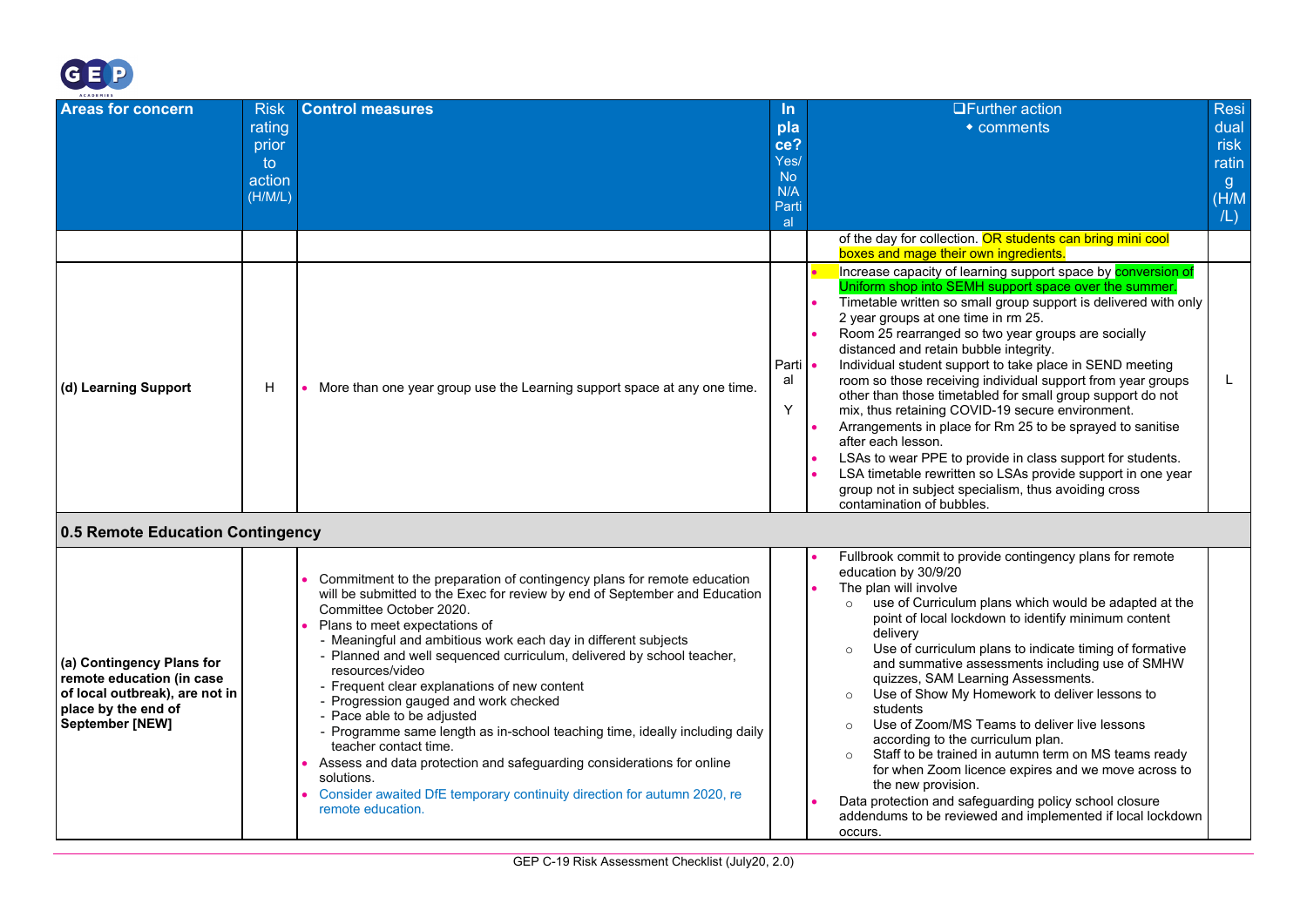

<span id="page-9-2"></span><span id="page-9-1"></span><span id="page-9-0"></span>

| ACADEMIES                                                                                                       |                                                            |                                                                                                                                                                                                                                                                                                                                                                                                                                                                                                                                                                                                                                                                      |                                                        |                                                                                                                                                                                                                                                                                                                                       |                                                                      |  |  |
|-----------------------------------------------------------------------------------------------------------------|------------------------------------------------------------|----------------------------------------------------------------------------------------------------------------------------------------------------------------------------------------------------------------------------------------------------------------------------------------------------------------------------------------------------------------------------------------------------------------------------------------------------------------------------------------------------------------------------------------------------------------------------------------------------------------------------------------------------------------------|--------------------------------------------------------|---------------------------------------------------------------------------------------------------------------------------------------------------------------------------------------------------------------------------------------------------------------------------------------------------------------------------------------|----------------------------------------------------------------------|--|--|
| <b>Areas for concern</b>                                                                                        | <b>Risk</b><br>rating<br>prior<br>to.<br>action<br>(H/M/L) | <b>Control measures</b>                                                                                                                                                                                                                                                                                                                                                                                                                                                                                                                                                                                                                                              | In.<br>pla<br>ce?<br>Yes/<br>No.<br>N/A<br>Parti<br> a | <b>OFurther action</b><br>• comments                                                                                                                                                                                                                                                                                                  | <b>Resi</b><br>dual<br>risk<br>ratin<br>$\mathbf{g}$<br>(H/M)<br>/L) |  |  |
| (b) Inability for pupils to<br>access remote education<br>from home, where<br>electronically delivered<br>[NEW] |                                                            | Assess pupil access to suitable device and internet connectivity from within<br>the home<br>Access funds/devices from in school, DfE-funded or donated, where can, to<br>enable home access; work with GEP IT Network Team, to deliver home<br>access<br>Provide alternate curriculum delivery method where online access is not<br>available within the home.                                                                                                                                                                                                                                                                                                       | parti<br>al                                            | Update spreadsheet of those requiring alternatives to online<br>remote teaching.<br>Reissue survey monkey to parents re access to online<br>teaching.<br>Hard copy materials to be delivered to those unable to access<br>online teaching. Same system will be put in place as used<br>during the Sprig/summer school closure period. |                                                                      |  |  |
| 1. Establishing a systematic process of full opening, including social distancing, where possible               |                                                            |                                                                                                                                                                                                                                                                                                                                                                                                                                                                                                                                                                                                                                                                      |                                                        |                                                                                                                                                                                                                                                                                                                                       |                                                                      |  |  |
| 1.1 Net capacity                                                                                                |                                                            |                                                                                                                                                                                                                                                                                                                                                                                                                                                                                                                                                                                                                                                                      |                                                        |                                                                                                                                                                                                                                                                                                                                       |                                                                      |  |  |
| (a) Full capacity of the<br>school puts required social<br>distancing measures at risk<br>[NEW]                 | M                                                          | Teachers are able to maintain 2m social distancing from pupils in available<br>teaching or meeting spaces, where possible (recognising younger children/<br>those with complex needs or close contact care will not be able to do so).<br>Adults are able to remain 2m social distancing where possible from each<br>other when teaching/working across bubble groups                                                                                                                                                                                                                                                                                                | N                                                      | Teachers have 2m 'technical areas marked at the front of classes.<br>During non-contact times teachers will be allocated spaces in free<br>classrooms where social distancing can be maintained, or addition<br>measures put in place e.g. Perspex screens to ensure covid-19<br>security. (See section 1.8 below)                    |                                                                      |  |  |
| 1.2 Organisation of teaching spaces                                                                             |                                                            |                                                                                                                                                                                                                                                                                                                                                                                                                                                                                                                                                                                                                                                                      |                                                        |                                                                                                                                                                                                                                                                                                                                       |                                                                      |  |  |
| (a) Classrooms not adapted<br>to minimise infection<br>[REVISED]                                                | M                                                          | Classrooms re-modelled, with chairs and desks in place to allow for social<br>distancing with adults, as appropriate.<br>Clear signage displayed in classrooms promoting social distancing.<br>Where comfortable for occupants, windows are opened to assist ventilation<br>In primary schools, classes stay together with their teacher/assigned staff<br>and do not mix with other pupils where possible from day-to-day (consistent<br>'bubbles' of staff and children).<br>In secondary schools, the year group stays together and does not mix with<br>other pupils where possible. (consistent 'bubbles' of children; minimal<br>rotation of specialist staff) | parti<br>al                                            | All student desks/chairs in rows facing the front<br>2m staff technical area marked out in every classroom and<br>desks moved to enable this.<br>Students have zones for lessons and social time.<br>Social distancing signs in every classroom                                                                                       | L                                                                    |  |  |
| (b) Shared classroom<br>equipment difficult to clean<br>[REVISED]                                               | H                                                          | Unnecessary items are removed from classrooms to maximise space<br>available<br>Resources shared within a bubble (e.g. toys and games) and frequently<br>touched surfaces are cleaned regularly.<br>Items that are hard to clean (soft toys, soft furnishings and toys) are<br>removed from circulation<br>Prevent sharing of stationery                                                                                                                                                                                                                                                                                                                             | Parti<br>al                                            | Teachers to unclutter rooms wherever possible.<br>Students bring all own equipment including stationery (see<br>student handbook list) Apron for food tech,<br>Students to bring minimum possible to site.<br>No lockers in use where these are outside the year group<br>zone.                                                       | м                                                                    |  |  |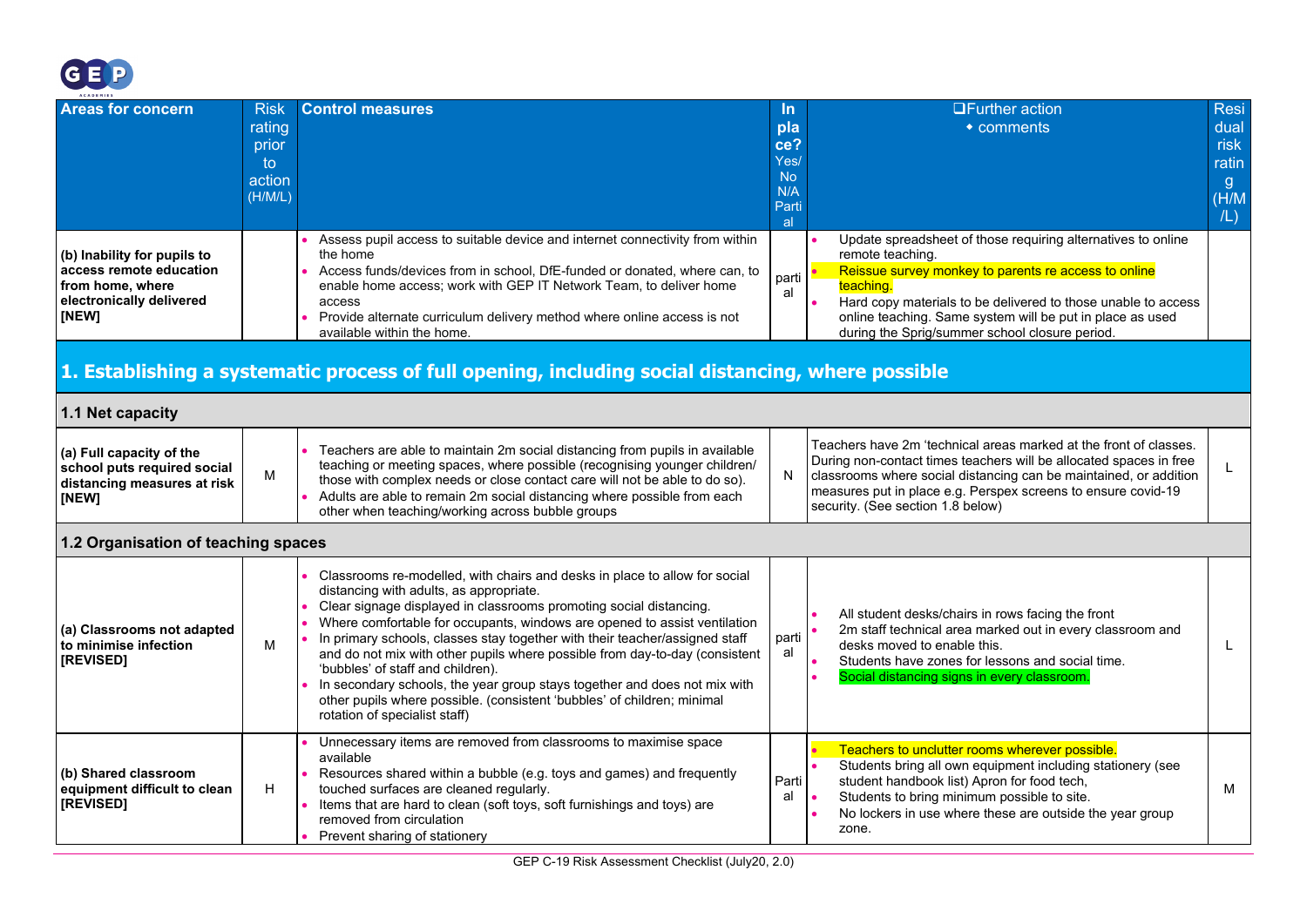

<span id="page-10-0"></span>

| ACADEMIES                                                                                                                                                     |                                                            |                                                                                                                                                                                                                                                                                                                                                                                                                                                                                                                                                                                                                                                                                                                                                                                                                                                                                                                                                                                                |                                               | <b>OFurther action</b>                                                                                                                                                                                                                                                                                                                                                                                                                                                                                                                                                         | <b>Resi</b>                          |
|---------------------------------------------------------------------------------------------------------------------------------------------------------------|------------------------------------------------------------|------------------------------------------------------------------------------------------------------------------------------------------------------------------------------------------------------------------------------------------------------------------------------------------------------------------------------------------------------------------------------------------------------------------------------------------------------------------------------------------------------------------------------------------------------------------------------------------------------------------------------------------------------------------------------------------------------------------------------------------------------------------------------------------------------------------------------------------------------------------------------------------------------------------------------------------------------------------------------------------------|-----------------------------------------------|--------------------------------------------------------------------------------------------------------------------------------------------------------------------------------------------------------------------------------------------------------------------------------------------------------------------------------------------------------------------------------------------------------------------------------------------------------------------------------------------------------------------------------------------------------------------------------|--------------------------------------|
| <b>Areas for concern</b>                                                                                                                                      | <b>Risk</b><br>rating<br>prior<br>to.<br>action<br>(H/M/L) | <b>Control measures</b>                                                                                                                                                                                                                                                                                                                                                                                                                                                                                                                                                                                                                                                                                                                                                                                                                                                                                                                                                                        | In.<br>pla<br>ce?<br>Yes/<br><b>No</b><br>N/A | • comments                                                                                                                                                                                                                                                                                                                                                                                                                                                                                                                                                                     | dual<br>risk<br>ratin<br>g.<br>(H/M) |
|                                                                                                                                                               |                                                            |                                                                                                                                                                                                                                                                                                                                                                                                                                                                                                                                                                                                                                                                                                                                                                                                                                                                                                                                                                                                | Parti<br>al                                   |                                                                                                                                                                                                                                                                                                                                                                                                                                                                                                                                                                                | /L)                                  |
|                                                                                                                                                               |                                                            | Shared equipment and resources between group bubbles (sports, art and<br>science equipment) should be cleaned meticulously between group bubbles<br>or rotated to allow them to be left unused and out of reach for 48 hours (72)<br>hour for plastic)                                                                                                                                                                                                                                                                                                                                                                                                                                                                                                                                                                                                                                                                                                                                         |                                               | Visualisers purchased to use to show practical<br>demonstrations and text books so that the books do not have<br>to be distributed.<br>Students used to distribute hand outs or teacher wearing<br>gloves if space is sufficient for teacher to move round safely.<br>Specialist rooms including equipment to be sprayed between<br>lessons.<br>Sports curriculum being designed in autumn term to involve<br>use of minimal equipment. Extra PE equipment being bought<br>to enable equipment to be year group specific where<br>equipment cannot wait 72 hours between uses. |                                      |
| (c) Use of large spaces, for<br>example as classrooms<br>[REVISED]                                                                                            |                                                            | Limits set for large spaces (e.g. hall, sports hall, dining hall) for teaching<br>Large gatherings prohibited.<br>Design layout and arrangements in place to enable contact<br>minimisation/social distancing.                                                                                                                                                                                                                                                                                                                                                                                                                                                                                                                                                                                                                                                                                                                                                                                 |                                               | At Fullbrook there are no plans to use large spaces as<br>classrooms from September 2020<br>INSET, CPD and Assemblies will all take place online.                                                                                                                                                                                                                                                                                                                                                                                                                              |                                      |
| (d) Resources bought on<br>site are not infection free<br>[NEW]                                                                                               | M                                                          | Pupils limit the amount of equipment they bring onsite to essentials (e.g.<br>lunch boxes, hats, coats, books, stationery, mobile phones, bags, PE kits)<br>Staff and pupils only take books and shared resources home that contribute<br>to pupil education and development<br>Cleaning of resources, hand cleaning and rotation are considered for any<br>returning resources                                                                                                                                                                                                                                                                                                                                                                                                                                                                                                                                                                                                                | Y                                             | Students to bring minimal equipment to site. This is in student<br>handbook out on Wed 22/7/20<br>Every classroom has a health box with cleaning equipment,<br>gloves and hand sanitiser.                                                                                                                                                                                                                                                                                                                                                                                      |                                      |
| 1.3 Availability of staff                                                                                                                                     |                                                            |                                                                                                                                                                                                                                                                                                                                                                                                                                                                                                                                                                                                                                                                                                                                                                                                                                                                                                                                                                                                |                                               |                                                                                                                                                                                                                                                                                                                                                                                                                                                                                                                                                                                |                                      |
| (a) The number of staff who<br>are available is lower than<br>that required to teach<br>classes in school and<br>operate effective home<br>learning [REVISED] | м                                                          | The health status and availability of every member of staff is known and is<br>regularly updated so that deployment can be planned.<br>Staff members who have not yet returned to site are (re)assessed for return<br>in September 2020 following changes to government guidance over the<br>summer. (GEP C-19 Staff Work Assessment Form can be used; July<br>template)<br>Full use is made of those staff who are self-isolating or shielding but who<br>are well enough to teach lessons online or perform other duties from home<br>Flexible and responsive deployment of all staff, based on the operational<br>needs of the school and staff circumstances, in line with requirements of<br>regulated activity<br>Flexible and responsive use of suitably skilled/experienced/trained teaching<br>assistants and pastoral staff to supervise classes, in line with legislation and<br>funding agreements.<br>Deployment of NQTs and ITT trainees, in line with guidance and legislation. | Parti<br>al                                   | Staff have all completed personal risk assessment concerning<br>return to school.<br>BAME staff have had SLT conversations and risk<br>assessments in place where necessary<br>Pregnant staff to have individual risk assessments.<br>Following release of this risk assessment for consultation staff<br>will be offered SLT conversations to carry out individual risk<br>assessment updates if required.<br>Plan in place to deliver blended learning where necessary.                                                                                                      | L                                    |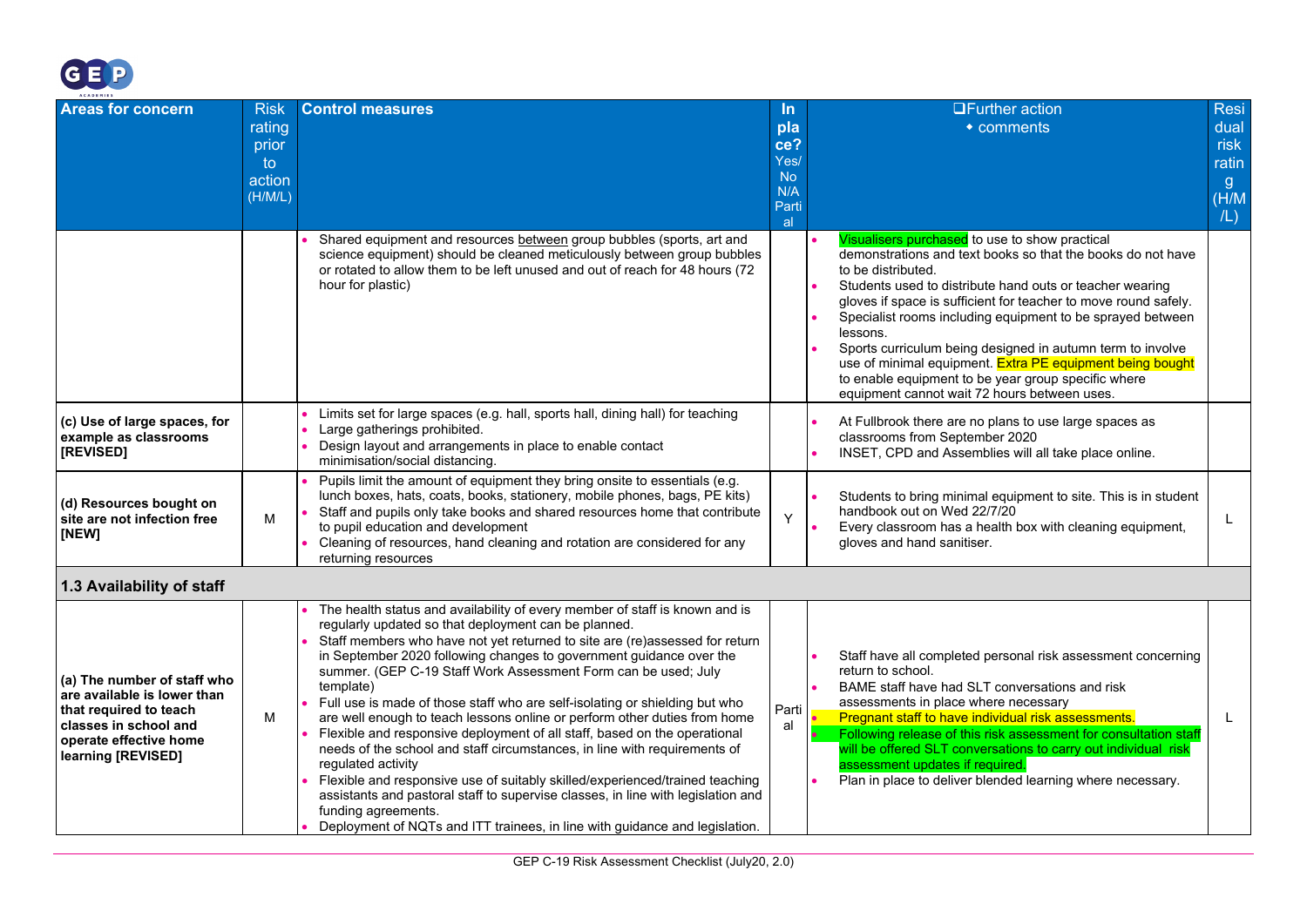

<span id="page-11-1"></span><span id="page-11-0"></span>

| ACADEMIES                                                                                                         |                                                           |                                                                                                                                                                                                                                                                                                                                                                                                                                                                                                                                                                                                                  |                                                              |                                                                                                                                                                                                                                                                                                                                                                                                                                                                                                                                                                                                                                                                                                                 |                                                            |
|-------------------------------------------------------------------------------------------------------------------|-----------------------------------------------------------|------------------------------------------------------------------------------------------------------------------------------------------------------------------------------------------------------------------------------------------------------------------------------------------------------------------------------------------------------------------------------------------------------------------------------------------------------------------------------------------------------------------------------------------------------------------------------------------------------------------|--------------------------------------------------------------|-----------------------------------------------------------------------------------------------------------------------------------------------------------------------------------------------------------------------------------------------------------------------------------------------------------------------------------------------------------------------------------------------------------------------------------------------------------------------------------------------------------------------------------------------------------------------------------------------------------------------------------------------------------------------------------------------------------------|------------------------------------------------------------|
| <b>Areas for concern</b>                                                                                          | <b>Risk</b><br>rating<br>prior<br>to<br>action<br>(H/M/L) | <b>Control measures</b>                                                                                                                                                                                                                                                                                                                                                                                                                                                                                                                                                                                          | In.<br>pla<br>ce?<br>Yes/<br><b>No</b><br>N/A<br>Parti<br>al | <b>□Further action</b><br>• comments                                                                                                                                                                                                                                                                                                                                                                                                                                                                                                                                                                                                                                                                            | <b>Resi</b><br>dual<br>risk<br>ratin<br>-g<br>(H/M)<br>/L) |
|                                                                                                                   |                                                           | External support (e.g. supply staff, curriculum consultants, volunteers),<br>continues to be employed, within usual safeguarding guidelines, where<br>appropriate for curriculum delivery<br>Full use is made of testing to inform staff deployment.<br>A blended model of home learning and attendance at school is utilised<br>where onsite provision is not possible, upon consultation with the academy<br>trust.                                                                                                                                                                                            |                                                              |                                                                                                                                                                                                                                                                                                                                                                                                                                                                                                                                                                                                                                                                                                                 |                                                            |
| 1.4 Prioritising provision                                                                                        |                                                           |                                                                                                                                                                                                                                                                                                                                                                                                                                                                                                                                                                                                                  |                                                              |                                                                                                                                                                                                                                                                                                                                                                                                                                                                                                                                                                                                                                                                                                                 |                                                            |
| (a) Provision is not offered<br>for onsite and offsite<br>[REVISED]                                               | L                                                         | Plans are in place to meet the learning needs of the children who are<br>outside of the pupils attending school.<br>Pastoral and SEND support is deployed wherever possible to support<br>prioritised pupils, as usual.<br>Efforts continue to improve the attendance of vulnerable pupils and those<br>from disadvantaged backgrounds.                                                                                                                                                                                                                                                                          |                                                              | Where a student is unable to attend they will continue to study<br>the curriculum, as their peers, through having lesson material<br>delivered electronically through SMHW and live participation<br>using Zoom/MS Teams wherever possible/relevant.                                                                                                                                                                                                                                                                                                                                                                                                                                                            |                                                            |
| 1.5 The school day                                                                                                |                                                           |                                                                                                                                                                                                                                                                                                                                                                                                                                                                                                                                                                                                                  |                                                              |                                                                                                                                                                                                                                                                                                                                                                                                                                                                                                                                                                                                                                                                                                                 |                                                            |
| (a) The start and end of the<br>school day create risks of<br>breaching social distancing<br>guidelines [REVISED] | M                                                         | Start and departure times are staggered, where possible.<br>The number of entrances and exits to be used is maximised.<br>Different entrances/exits are used for different groups where possible.<br>Staff and pupils are briefed and signage provided to identify which<br>entrances, exits and circulation routes to use.<br>A plan is in place for managing the movement of people on arrival to avoid<br>groups of people congregating. (Parents and pupils)<br>Floor markings are visible where it is necessary to manage any queuing.<br>Attendance patterns have been optimised to ensure maximum safety. | parti<br>al                                                  | Staggered start and departure times in place.<br>Walking routes once on site for students to get to zones<br>planned to avoid students crossing paths.<br>One way system on site. Arrows on the floor.<br>Duty rota in place for staff on gates at arrival and departure<br>times to discourage lingering.<br>Students who arrive before their allocated time due to<br>travelling with siblings to go straight to zone area to reduce<br>cross over as much as possible.<br>Waiting area with social distancing spots marked for siblings<br>travelling home together but finishing at different times<br>Communicated new arrangements with parents 17/7/20<br>Student handbook with arrangements put 22/7/20 | L                                                          |
| (b) Face Coverings are not<br>safely removed and stored<br>upon arrival [NEW]                                     | M                                                         | Pupils and staff are made aware of how to remove and store face coverings<br>safely<br>Bins are available for disposal and where possible, plastic bags are<br>available for safe storage.                                                                                                                                                                                                                                                                                                                                                                                                                       | Y                                                            | Video of safe use of facemasks on website. I<br>Instructions in student handbook to students by 22/7/20<br>Instructions in staff handbook 22/7/20 and additional videos<br>available to staff on safe us of face masks.                                                                                                                                                                                                                                                                                                                                                                                                                                                                                         | L                                                          |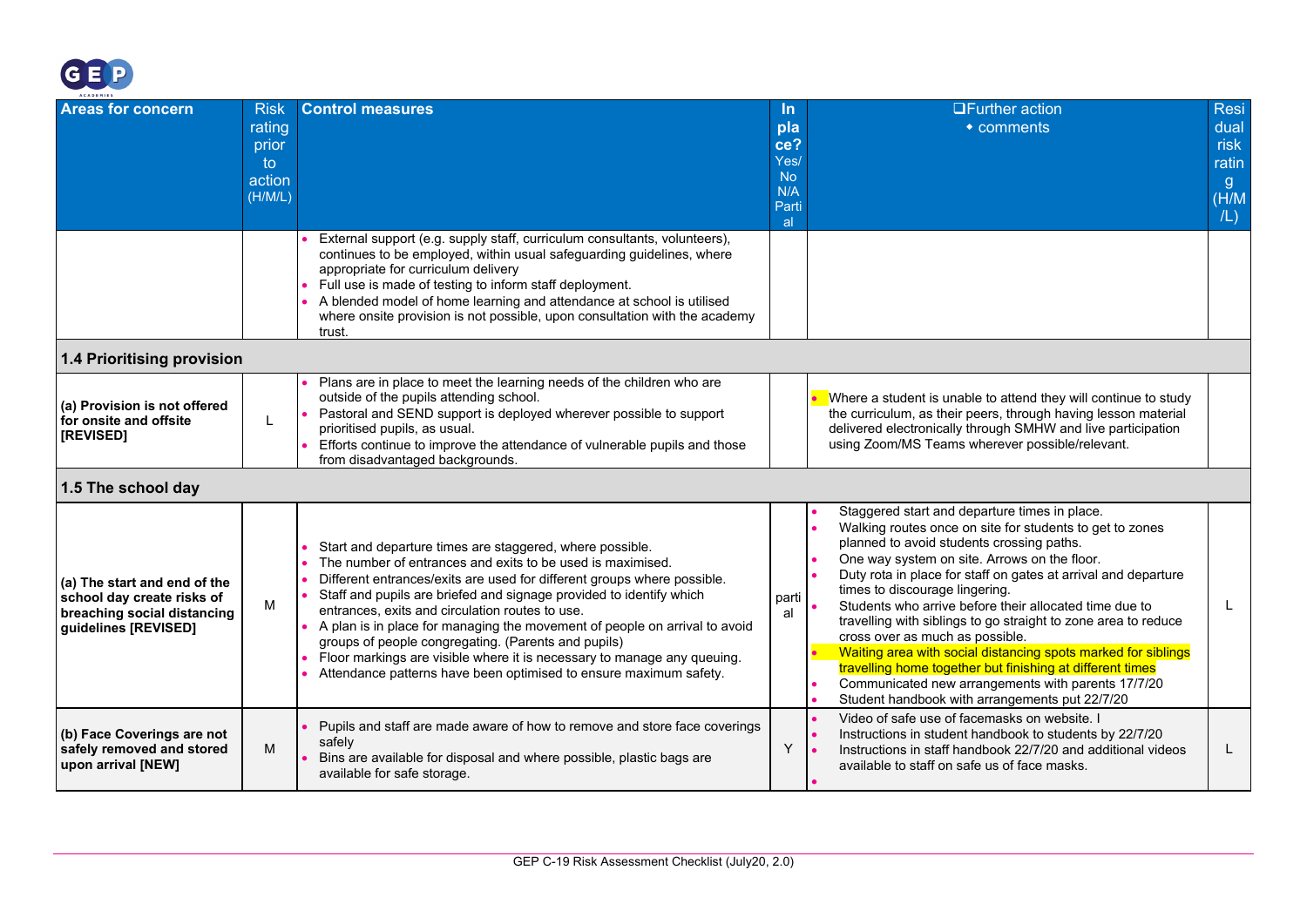

<span id="page-12-2"></span><span id="page-12-1"></span><span id="page-12-0"></span>

| <b>ACADEMIES</b>                                                                                                                |                                                           |                                                                                                                                                                                                                                                                                                                                                                                                                                                                                                                                                                                                                 |                                                              |                                                                                                                                                                                                                                                                                                                                                                                                                                        |                                                    |
|---------------------------------------------------------------------------------------------------------------------------------|-----------------------------------------------------------|-----------------------------------------------------------------------------------------------------------------------------------------------------------------------------------------------------------------------------------------------------------------------------------------------------------------------------------------------------------------------------------------------------------------------------------------------------------------------------------------------------------------------------------------------------------------------------------------------------------------|--------------------------------------------------------------|----------------------------------------------------------------------------------------------------------------------------------------------------------------------------------------------------------------------------------------------------------------------------------------------------------------------------------------------------------------------------------------------------------------------------------------|----------------------------------------------------|
| <b>Areas for concern</b>                                                                                                        | <b>Risk</b><br>rating<br>prior<br>to<br>action<br>(H/M/L) | <b>Control measures</b>                                                                                                                                                                                                                                                                                                                                                                                                                                                                                                                                                                                         | -In<br>pla<br>ce?<br>Yes/<br><b>No</b><br>N/A<br>Parti<br>al | $\Box$ Further action<br>$\bullet$ comments                                                                                                                                                                                                                                                                                                                                                                                            | Resi<br>dual<br>risk<br>ratin<br>g<br>(H/M)<br>/L) |
| 1.6 Planning movement around the school                                                                                         |                                                           |                                                                                                                                                                                                                                                                                                                                                                                                                                                                                                                                                                                                                 |                                                              |                                                                                                                                                                                                                                                                                                                                                                                                                                        |                                                    |
| (a) Movement around the<br>school risks breaching<br>social distancing guidelines   M<br>or bubble group integrity<br>[REVISED] |                                                           | Circulation plans have been reviewed and revised.<br>One-way systems are in place where possible.<br>Corridors are divided where feasible.<br>Access rooms from outside where possible.<br>Appropriate signage is in place to clarify circulation routes.<br>Pinch points and bottle necks are identified and managed accordingly.<br>Movement of pupils around school is minimised as much as possible,<br>although groups can pass briefly in corridors/playgrounds.<br>Lesson change overs are staggered if possible to avoid overcrowding.<br>Appropriate duty rota and levels of supervision are in place. | $\vee$                                                       | One way system in place<br>Arrows and social distance gaps marked on floors<br>One way system between lesson to be clockwise round the<br>outside of site to reach specialist rooms.                                                                                                                                                                                                                                                   |                                                    |
|                                                                                                                                 |                                                           | 1.7 Curriculum organisation [EXPANDED - See Section 0]                                                                                                                                                                                                                                                                                                                                                                                                                                                                                                                                                          |                                                              |                                                                                                                                                                                                                                                                                                                                                                                                                                        |                                                    |
| 1.8 Staff workspaces                                                                                                            |                                                           |                                                                                                                                                                                                                                                                                                                                                                                                                                                                                                                                                                                                                 |                                                              |                                                                                                                                                                                                                                                                                                                                                                                                                                        |                                                    |
| (a) Staff rooms and offices<br>do not allow for observation<br>of social distancing<br>guidelines [REVISED]                     | H                                                         | Staff rooms and offices have been reviewed and appropriate configurations<br>of furniture and workstations have been put in place to allow for social<br>distancing.<br>Staff have been briefed on the use of these rooms, to reduce social contact<br>$\blacksquare$ Where comfortable for occupants, windows are opened to assist ventilation                                                                                                                                                                                                                                                                 | Parti<br>al                                                  | Staff will use workrooms but where social distancing has not<br>been possible staff will wear PPE (masks and gloves)<br>Staff who were identified as clinically vulnerable will have an<br>individual risk assessment undertaken for their non-contact<br>workspaces<br>A spare rooms timetable is accessible to staff on SIMS, so<br>that they can go to a larger workspace if necessary<br>Some workrooms will require de-cluttering | м                                                  |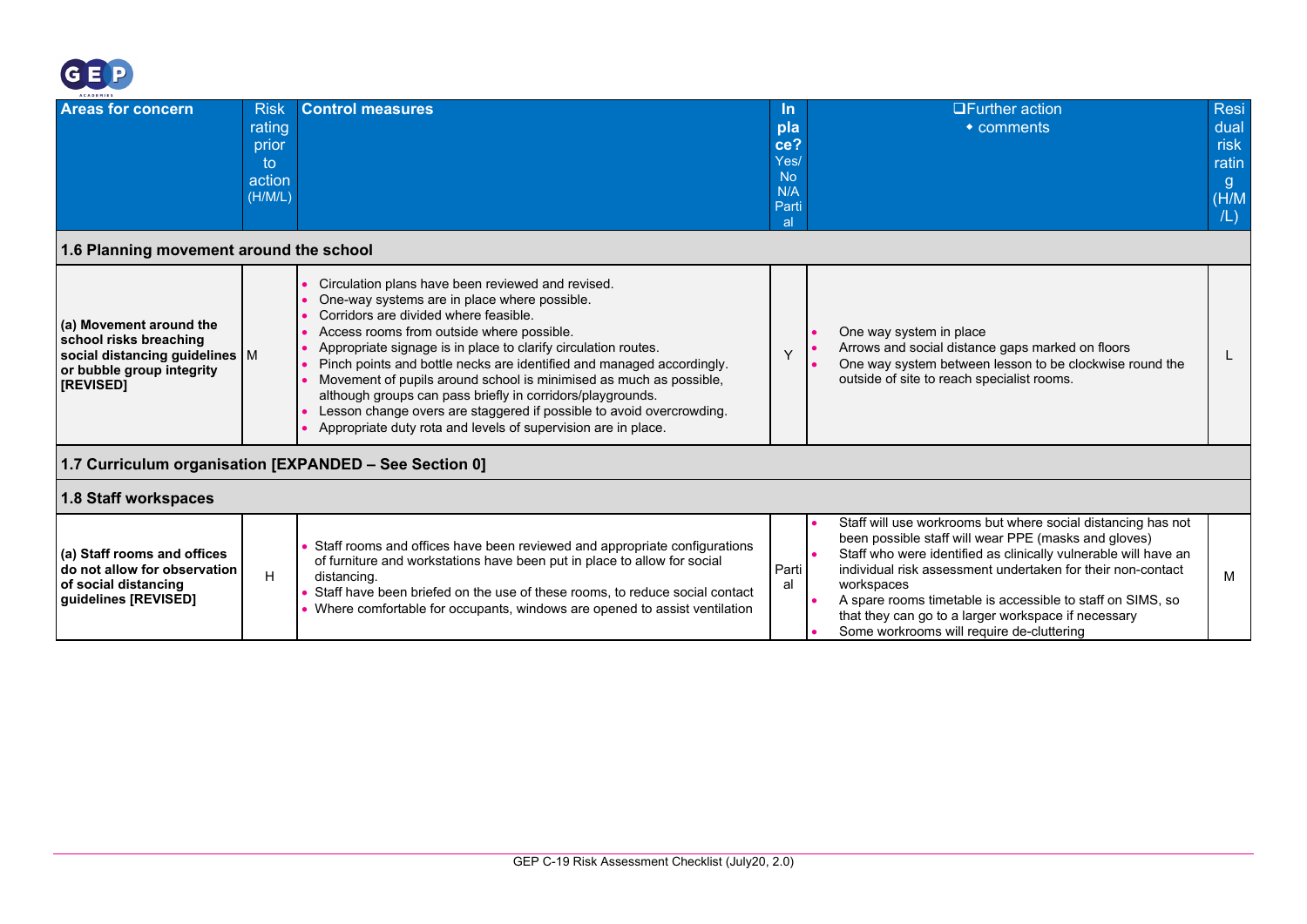

<span id="page-13-2"></span><span id="page-13-1"></span><span id="page-13-0"></span>

| <b>Areas for concern</b>                                                                                                                                                                                                  | <b>Risk</b><br>rating<br>prior<br>to<br>action<br>(H/M/L) | <b>Control measures</b>                                                                                                                                                                                                                                                                                                                                                                                                                                                                                                                                                                                                                                                                                                                                | <u>In</u><br>pla<br>ce?<br>Yes/<br><b>No</b><br>N/A<br>Parti<br>al. | <b>□Further action</b><br>$\bullet$ comments                                                                                                                                                                                                                                                                                                                                                                                                                                                                                                                                                                                                                                 | <b>Resi</b><br>dual<br>risk<br>ratin<br>g.<br>(H/M)<br>/L) |
|---------------------------------------------------------------------------------------------------------------------------------------------------------------------------------------------------------------------------|-----------------------------------------------------------|--------------------------------------------------------------------------------------------------------------------------------------------------------------------------------------------------------------------------------------------------------------------------------------------------------------------------------------------------------------------------------------------------------------------------------------------------------------------------------------------------------------------------------------------------------------------------------------------------------------------------------------------------------------------------------------------------------------------------------------------------------|---------------------------------------------------------------------|------------------------------------------------------------------------------------------------------------------------------------------------------------------------------------------------------------------------------------------------------------------------------------------------------------------------------------------------------------------------------------------------------------------------------------------------------------------------------------------------------------------------------------------------------------------------------------------------------------------------------------------------------------------------------|------------------------------------------------------------|
| 1.9 Managing the school lifecycle                                                                                                                                                                                         |                                                           |                                                                                                                                                                                                                                                                                                                                                                                                                                                                                                                                                                                                                                                                                                                                                        |                                                                     |                                                                                                                                                                                                                                                                                                                                                                                                                                                                                                                                                                                                                                                                              |                                                            |
| (a) Pupils moving on to the<br>next phase in their<br>education do not feel<br>prepared for the transition<br>[REVISED]                                                                                                   | м                                                         | A plan is in place for pastoral staff to speak with pupils and their parents<br>about the next stage in their education and resolve any issues.<br>There is regular and effective liaison with the destination institutions (e.g.<br>secondary schools, post-16 providers, universities, apprenticeship<br>providers) to assist with pupils' transition.<br>Regular communications with the parents of incoming pupils are in place,<br>including letters, newsletters and online broadcasts.<br>Virtual tours of the school are available for parents and pupils; onsite tours<br>by appointment, as required.<br>Online and/or small group (less than 30), onsite induction/integration<br>sessions for pupils and parents are planned, as required. | Y                                                                   | Plans in place for results days to support yr11s and 13s<br>finishing in 2019/20 academic year to ensure can move to<br>next stage in their education.<br>Transition programme for yr 6 to 7 in summer term was<br>excellent. Students are well prepared to make a good start.<br>Yr6 to 7 SEND students will have individual appointments to<br>come to site to support induction/integration at the end of<br>August on an individual basis.<br>Yr 6 parents received parent communication of arrangement<br>by 22/7/20<br>Year 6 students received students booklet by 22/7/20<br>Yr 10 and 12 students have had parents meeting online with<br>teachers 17/7/20-22/7/20. | L.                                                         |
| 1.10 Governance and policy                                                                                                                                                                                                |                                                           |                                                                                                                                                                                                                                                                                                                                                                                                                                                                                                                                                                                                                                                                                                                                                        |                                                                     |                                                                                                                                                                                                                                                                                                                                                                                                                                                                                                                                                                                                                                                                              |                                                            |
| (a) Trustees are not fully<br>informed or involved in<br>making key decisions<br>[REVISED]                                                                                                                                | M                                                         | Online meetings are held regularly with Trustees and GLAC chairs Held<br>centrally.<br>Governors are briefed regularly on the latest government guidance and its<br>implications for the school.<br>This risk assessment checklist is available for review                                                                                                                                                                                                                                                                                                                                                                                                                                                                                             |                                                                     | GLAC meeting dates and sub-committee dates are<br>calendared<br>Informal fortnightly communication with Principal and Chair<br>and Vice chair will ensure ongoing good communication.                                                                                                                                                                                                                                                                                                                                                                                                                                                                                        |                                                            |
| 1.11 Policy review                                                                                                                                                                                                        |                                                           |                                                                                                                                                                                                                                                                                                                                                                                                                                                                                                                                                                                                                                                                                                                                                        |                                                                     |                                                                                                                                                                                                                                                                                                                                                                                                                                                                                                                                                                                                                                                                              |                                                            |
| (a) Existing policies on<br>safeguarding, health and<br>safety, fire evacuation,<br>medical, behaviour,<br><mark>attendance</mark> and other<br>policies are no longer fit for<br>purpose in the current<br>circumstances | H                                                         | All relevant policies have been revised to take account of government<br>guidance on social distancing and COVID-19 and its implications for the<br>school.<br>Staff, pupils, parents and governors have been briefed accordingly.                                                                                                                                                                                                                                                                                                                                                                                                                                                                                                                     | Parti<br>al                                                         | Safeguarding addendum template form G Lelliot being<br>completed by J Baker.<br>Fire evacuation procedure being reviewed by P Torrance<br>Conduct Policy addendum completed (S Manley) and being<br>communicated to students via the student handbook booklet.<br>Policy addendums to be posted on the school website.                                                                                                                                                                                                                                                                                                                                                       | L                                                          |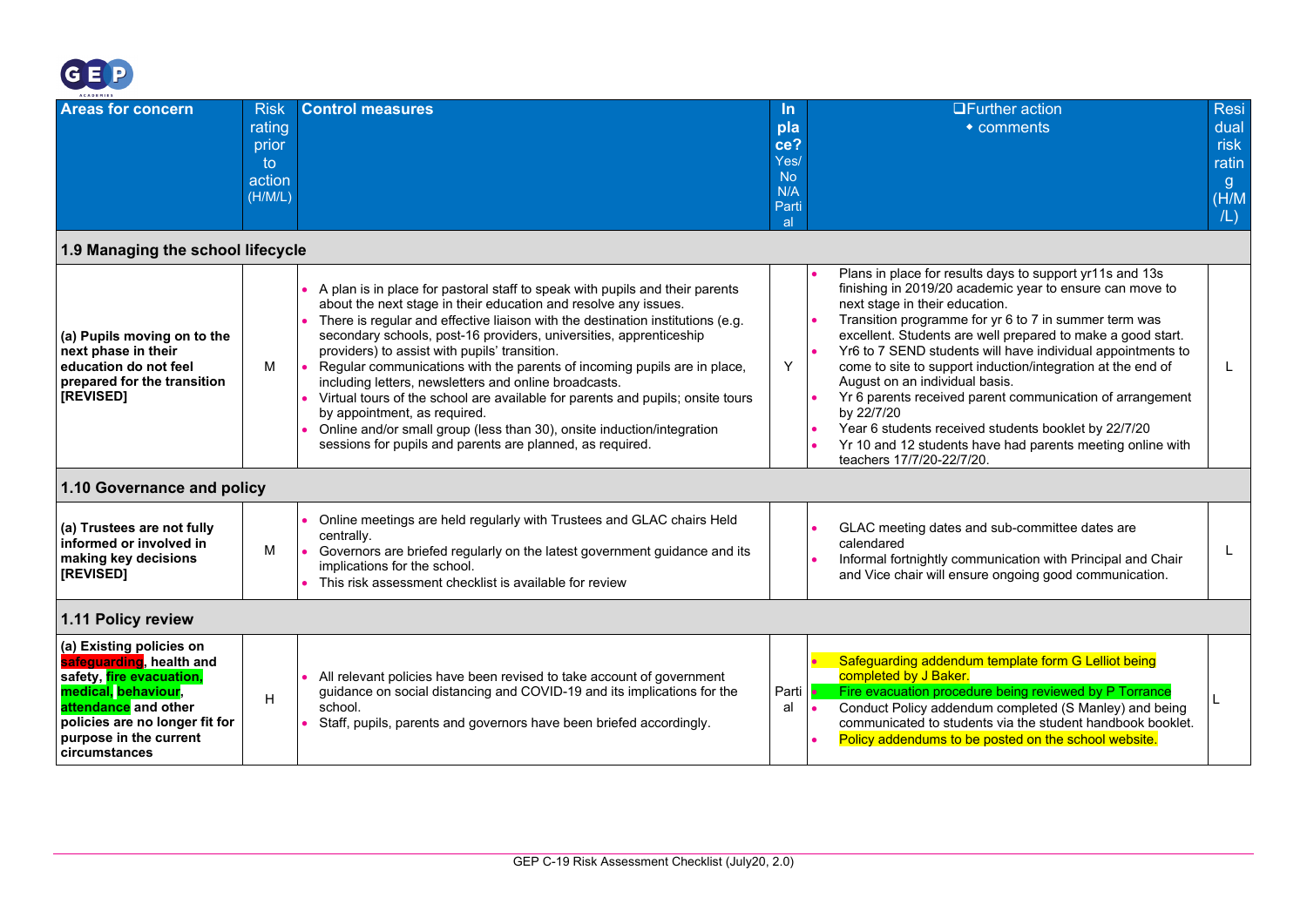

<span id="page-14-1"></span><span id="page-14-0"></span>

| $A C A D E M I E S$                                                                                                                                          |                                                           |                                                                                                                                                                                                                                                                                                                                          |                                                              |                                                                                                                                                                                                                                                                                                                                                                                                                                                                                                                                                                                                         |                                                            |
|--------------------------------------------------------------------------------------------------------------------------------------------------------------|-----------------------------------------------------------|------------------------------------------------------------------------------------------------------------------------------------------------------------------------------------------------------------------------------------------------------------------------------------------------------------------------------------------|--------------------------------------------------------------|---------------------------------------------------------------------------------------------------------------------------------------------------------------------------------------------------------------------------------------------------------------------------------------------------------------------------------------------------------------------------------------------------------------------------------------------------------------------------------------------------------------------------------------------------------------------------------------------------------|------------------------------------------------------------|
| <b>Areas for concern</b>                                                                                                                                     | <b>Risk</b><br>rating<br>prior<br>to<br>action<br>(H/M/L) | <b>Control measures</b>                                                                                                                                                                                                                                                                                                                  | In.<br>pla<br>ce?<br>Yes/<br><b>No</b><br>N/A<br>Parti<br>al | $\Box$ Further action<br>$\bullet$ comments                                                                                                                                                                                                                                                                                                                                                                                                                                                                                                                                                             | <b>Resi</b><br>dual<br>risk<br>ratin<br>g.<br>(H/M)<br>/L) |
| 1.12 Communication strategy                                                                                                                                  |                                                           |                                                                                                                                                                                                                                                                                                                                          |                                                              |                                                                                                                                                                                                                                                                                                                                                                                                                                                                                                                                                                                                         |                                                            |
| (a) Key stakeholders are not<br>fully informed about<br>changes to policies and<br>procedures due to COVID-<br>19, resulting in risks to<br>health [REVISED] | H                                                         | Communications strategies for the following groups are in place:<br>Staff<br>Pupils<br>Parents<br>Governors/<br>Other partners<br>Cleaners<br><b>GEP Responsibility</b><br>Trustees<br><b>GEP</b> central Team<br>Local authority GEP Central<br>Regional Schools Commissioner<br>Caterers                                               | Parti<br>al                                                  | Parent communication 1 KJM- 17/7/20<br>Parent communication 2 KJM- including more details and<br>copy of student handbook booklet by 22/7/20<br>Student communication via SMHW with student handbook<br>booklet SHM by 22/7/20<br>Staff communication 1 KJM - 14/7/20 Plan doc and live<br>twilight<br>Staff communication 2 SSP - 21/7/20 FAQs<br>Staff communication 3 KJM - Risk assessment consultation<br>22/7/20<br>Staff communication 4 LZS - Staff handbook booklet 22/7/20<br>Governors - FGB 9/7/20<br>Cleaners - PT and CM scheduled 1/9/20 and 2/9/20<br>Caterers - PT, KJM, BZW - 10/7/20 |                                                            |
| 1.13 Staff induction and CPD                                                                                                                                 |                                                           |                                                                                                                                                                                                                                                                                                                                          |                                                              |                                                                                                                                                                                                                                                                                                                                                                                                                                                                                                                                                                                                         |                                                            |
| (a) Staff are not trained in<br>new procedures, leading to<br>risks to health                                                                                | м                                                         | A communication / addendum to staff handbook issued to all staff prior to<br>reopening.<br>Induction and CPD programmes are in operation for all staff prior to<br>reopening, and include:<br>• Infection control<br>• Fire safety and evacuation procedures<br>• Constructive behaviour management<br>Safeguarding<br>• Risk management | parti<br>al                                                  | Staff twilight 14/7/20<br>Staff handbook LZS - by 22/7/20<br><b>INSET 1/9/20 and 2/9/20 - KJM slots planned to cover this.</b>                                                                                                                                                                                                                                                                                                                                                                                                                                                                          |                                                            |
| (b) New staff are not aware<br>of policies and procedures<br>prior to starting at the<br>school when it reopens                                              | M                                                         | Induction programmes are in place for all new staff - either online or in-<br>school - prior to them starting.<br>The revised staff handbook is issued to all new staff prior to them starting.                                                                                                                                          | Y                                                            | See above                                                                                                                                                                                                                                                                                                                                                                                                                                                                                                                                                                                               |                                                            |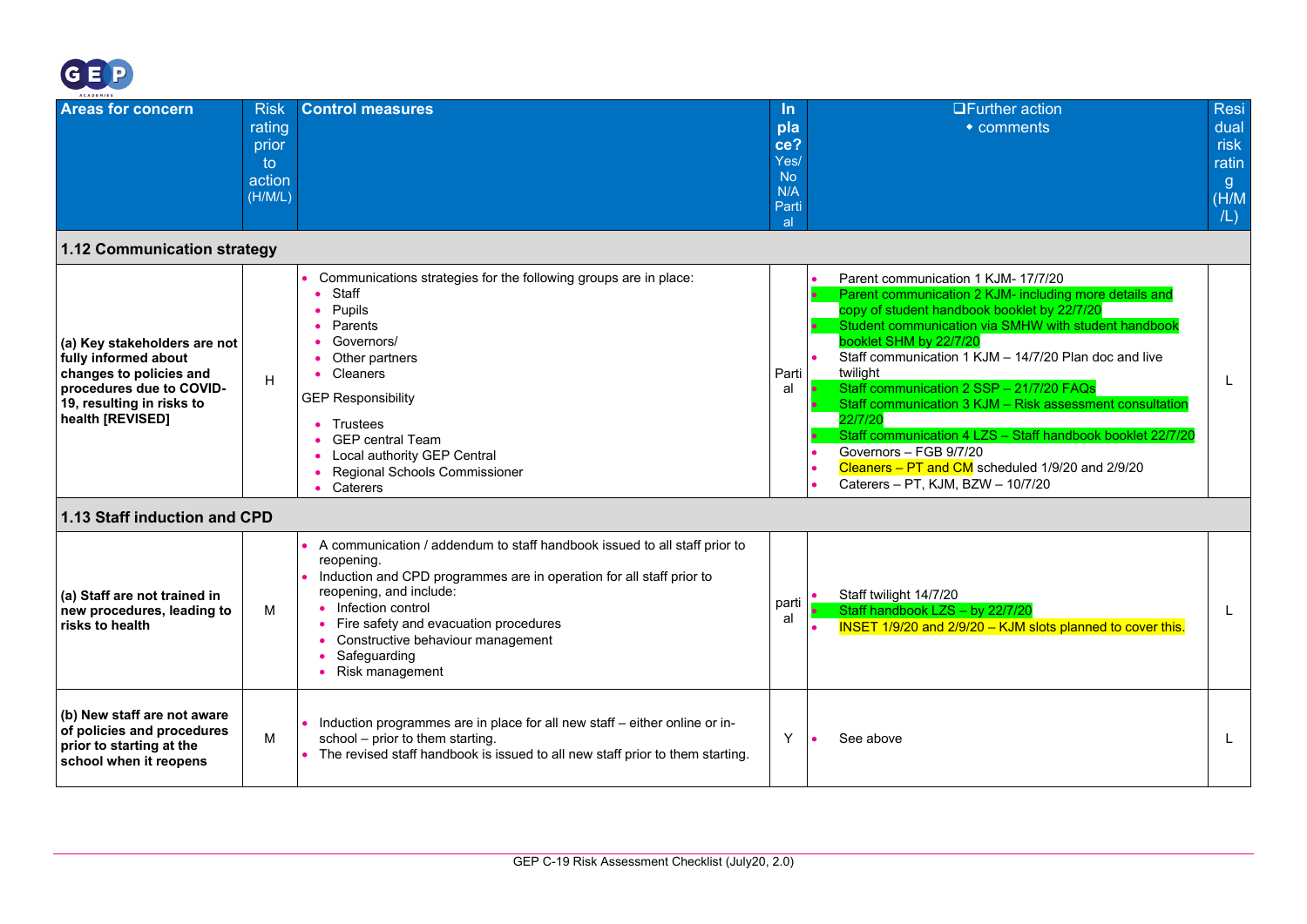

<span id="page-15-1"></span><span id="page-15-0"></span>

| ACADEMIES                                                                                                                                                                                        |                                                           |                                                                                                                                                                                                                                                                                                                                                                                                                                                                                                                                                                                                                                                                                       |                                                                               |                                                                                                                                                                                                                                                                                                                                                                                                                                                                                                                                                                                        |
|--------------------------------------------------------------------------------------------------------------------------------------------------------------------------------------------------|-----------------------------------------------------------|---------------------------------------------------------------------------------------------------------------------------------------------------------------------------------------------------------------------------------------------------------------------------------------------------------------------------------------------------------------------------------------------------------------------------------------------------------------------------------------------------------------------------------------------------------------------------------------------------------------------------------------------------------------------------------------|-------------------------------------------------------------------------------|----------------------------------------------------------------------------------------------------------------------------------------------------------------------------------------------------------------------------------------------------------------------------------------------------------------------------------------------------------------------------------------------------------------------------------------------------------------------------------------------------------------------------------------------------------------------------------------|
| <b>Areas for concern</b>                                                                                                                                                                         | <b>Risk</b><br>rating<br>prior<br>to<br>action<br>(H/M/L) | <b>Control measures</b>                                                                                                                                                                                                                                                                                                                                                                                                                                                                                                                                                                                                                                                               | <u>In</u><br>pla<br>ce?<br>Yes/<br><b>No</b><br>N/A<br>Parti<br><sub>al</sub> | <b>OFurther action</b><br><b>Resi</b><br>dual<br>$\bullet$ comments<br>risk<br>ratin<br>g<br>(H/M)<br>/L)                                                                                                                                                                                                                                                                                                                                                                                                                                                                              |
| 1.14 Free school meals                                                                                                                                                                           |                                                           |                                                                                                                                                                                                                                                                                                                                                                                                                                                                                                                                                                                                                                                                                       |                                                                               |                                                                                                                                                                                                                                                                                                                                                                                                                                                                                                                                                                                        |
| (a) Pupils eligible for free<br>school meals do not<br>continue to receive<br>vouchers on the days that<br>they are not in school<br>[REVISED]                                                   |                                                           | A member of the school's administrative team is tasked with ensuring that<br>pupils eligible for free school meals receive free meals when in school and<br>continue to receive vouchers/school meals when not in school, in line with<br>government guidance.                                                                                                                                                                                                                                                                                                                                                                                                                        |                                                                               | LZM assigned responsibility for vouchers.<br>Not yet known that voucher scheme will continue in<br>September.                                                                                                                                                                                                                                                                                                                                                                                                                                                                          |
| 1.15 Risk assessments                                                                                                                                                                            |                                                           |                                                                                                                                                                                                                                                                                                                                                                                                                                                                                                                                                                                                                                                                                       |                                                                               |                                                                                                                                                                                                                                                                                                                                                                                                                                                                                                                                                                                        |
| (a) Risks are not<br>comprehensively assessed<br>in every area of the school<br>in light of COVID-19,<br>leading compromising<br>social contact/distancing<br>and hygiene measures.<br>[REVISED] | H.                                                        | Risk assessments are updated or undertaken before the school reopens<br>and mitigation strategies are put in place and communicated to staff<br>covering:<br>• Different areas of the school<br>• When pupils enter and leave school<br>During movement around school<br>• During break and lunch times<br>Delivering aspects of the curriculum, especially for practical subjects and<br>where shared equipment is used<br>Headteachers take responsibility to review this risk assessment regularly<br>with SLT (at least half termly) and ensure the latest updated assessment,<br>with an audit trail of updates made, is available for school staff via GEP<br>Shared documents. | Y                                                                             | All areas of the school have been assessed and appropriate<br>measures are in place or being developed.<br>Staggered entry and leaving and walking routes on arrival are<br>in place<br>One way system in place and signed around the school.<br>Separate social zones in place for students during break and<br>$\bullet$<br><b>lunch</b><br>Break and lunch times are staggered to enable safe use of the<br>canteen.<br>Measures needed for practical subjects are in development.<br>(see 0.4 Subject Specific Considerations above)<br>Half termly review in place on SLT agenda. |
| (b) Risks are not<br>comprehensively<br>reassessed for Autumn20<br>return under C-19 guidance<br>[NEW]                                                                                           | M                                                         | All schools' wider risk assessments have been reviewed, revised and re-<br>communicated, considering the need for relevant revised controls in respect<br>of their conventional risk profile with implications of coronavirus (COVID-19).<br>Sensible and proportionate control measures are implemented, which follow<br>the health and safety hierarchy of controls to reduce the risk to the lowest<br>reasonably practicable level.<br>This includes<br>Specialist teaching risk assessments<br>Medical risk assessment<br>All other risk assessments                                                                                                                             | Parti<br>al                                                                   | PT reviewing medical risk assessment<br>PT reviewing H&S policy<br>Infection control policy to be checked and may need to be<br>updated<br>Specialist teaching risk assessment discussions competed for<br>most subjects.                                                                                                                                                                                                                                                                                                                                                              |
| (c) Arrangements are not in<br>place to monitor that the<br>controls are: effective:                                                                                                             | М                                                         | Schools have a maintained list of risk assessments                                                                                                                                                                                                                                                                                                                                                                                                                                                                                                                                                                                                                                    | N.                                                                            | Versions form 1/6/20 are available                                                                                                                                                                                                                                                                                                                                                                                                                                                                                                                                                     |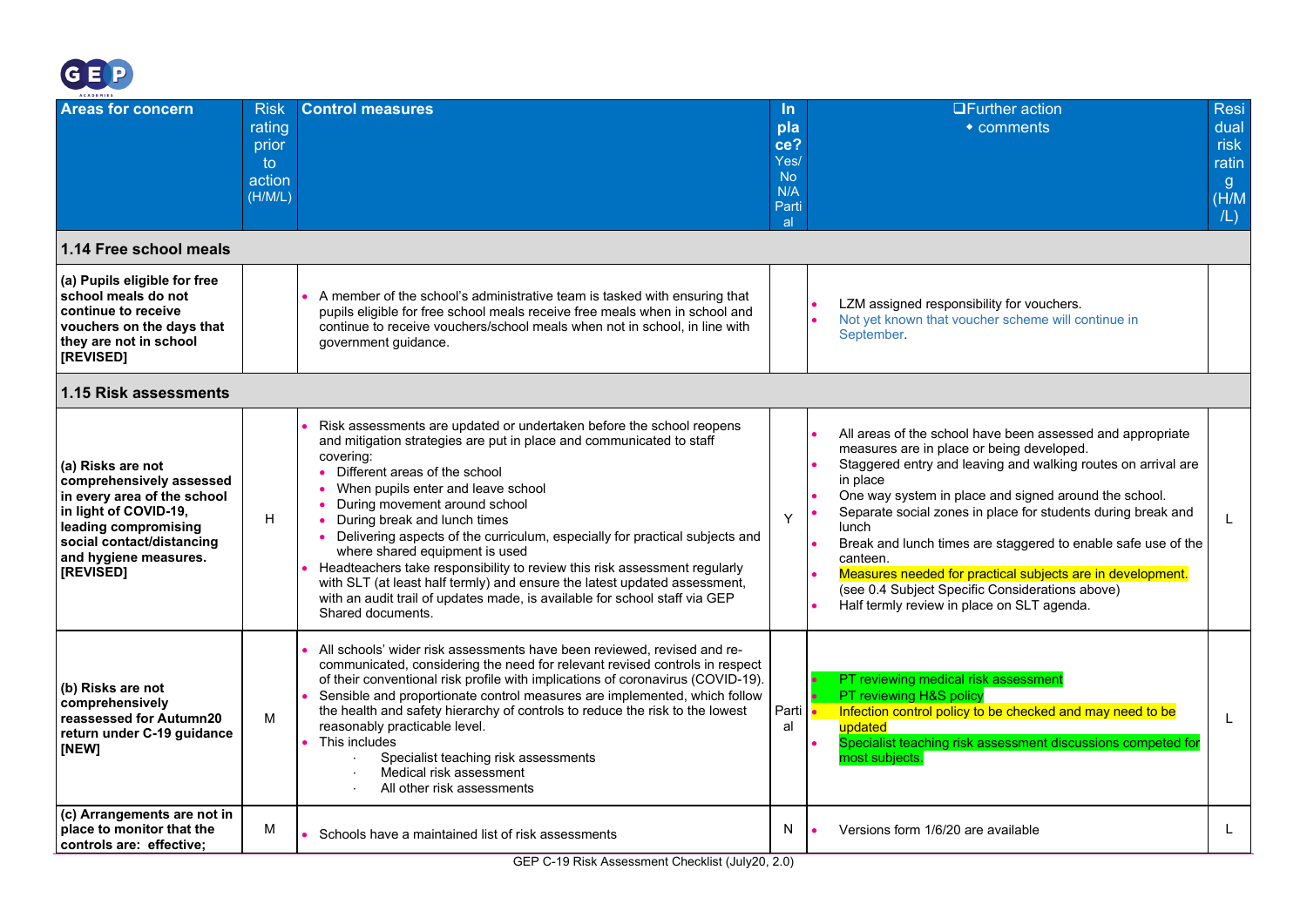

<span id="page-16-1"></span><span id="page-16-0"></span>

| ACADEMIES                                                                                                                                                                                                       |                                                                  |                                                                                                                                                                                                                                                                                                                                                                                                                                                                                                          |                                                                    |                                                                                                                                                                                                                                                                                                                                                                                                 |                                                                      |
|-----------------------------------------------------------------------------------------------------------------------------------------------------------------------------------------------------------------|------------------------------------------------------------------|----------------------------------------------------------------------------------------------------------------------------------------------------------------------------------------------------------------------------------------------------------------------------------------------------------------------------------------------------------------------------------------------------------------------------------------------------------------------------------------------------------|--------------------------------------------------------------------|-------------------------------------------------------------------------------------------------------------------------------------------------------------------------------------------------------------------------------------------------------------------------------------------------------------------------------------------------------------------------------------------------|----------------------------------------------------------------------|
| <b>Areas for concern</b>                                                                                                                                                                                        | <b>Risk</b><br><b>rating</b><br>prior<br>to<br>action<br>(H/M/L) | <b>Control measures</b>                                                                                                                                                                                                                                                                                                                                                                                                                                                                                  | <u>In</u><br>pla<br>ce?<br>Yes/<br><b>No</b><br>N/A<br>Parti<br>al | <b>OFurther action</b><br>• comments                                                                                                                                                                                                                                                                                                                                                            | <b>Resi</b><br>dual<br>risk<br>ratin<br>$\mathbf{g}$<br>(H/M)<br>/L) |
| working as planned;<br>updated appropriately<br>considering any issues<br>identified and changes in<br>public health advice [NEW]                                                                               |                                                                  | A risk assessment reviewer/owner has been identified for each risk<br>assessment to review risk on an ongoing basis<br>Live risk assessments are available for all to read (via GEP Shared<br>Documents)                                                                                                                                                                                                                                                                                                 |                                                                    | Updates for 1/9/20 to be posted on GEP shared document<br>system                                                                                                                                                                                                                                                                                                                                |                                                                      |
| (d) Schools fail to meet<br><b>Health &amp; Safety Executive</b><br>(HSE) and equalities duties<br>re staff involvement [NEW]                                                                                   | M                                                                | H&S Committee (with union representation, where appropriate) have<br>reviewed risk assessment<br>Schools involve staff in the process of developing measures to put in place<br>- by enabling access to the risk assessment and feedback<br>Headteachers should recognise concerns raised during consultation and<br>give them proper consideration.<br>This GEP Risk Assessment (Checklist), is published on each schools<br>Coronavirus web-page, prior to 1 <sup>st</sup> September [HSE requirement] | Parti<br>al                                                        | All staff to receive RA by 22/7/20<br>All staff invited to feedback and to express any concerns.<br>Staff already involved in the process of developing measures<br>to put in place following twilight training 14/7/20 and the<br>collating of questions in to FAQs document.<br>RA to go on website                                                                                           | L                                                                    |
| 1.16 School transport<br>$\bullet$                                                                                                                                                                              |                                                                  |                                                                                                                                                                                                                                                                                                                                                                                                                                                                                                          |                                                                    |                                                                                                                                                                                                                                                                                                                                                                                                 |                                                                      |
| (a) Changes to LA transport<br>/bus schedules as a result<br>of COVID-19 adversely<br>affect pupils' attendance<br>and punctuality and do not<br>align with staggered start<br>and departure times<br>[REVISED] | M                                                                | The details of how pupils will travel to and from school are known.<br>Records are kept of pupils travelling by dedicated transport, for test and<br>trace purposes, as this is a consistent bubble group<br>Effective liaison with bus companies and Local Authorities is used as a<br>basis for planning staggered start and departure times.                                                                                                                                                          | Parti •<br>al                                                      | HJB checking revised timetables for bus and train services<br>This information to be provided to parents and students via<br>the students booklet<br>Withdrawal of yellow school bus service by Runnymede<br>borough council for autumn term will present problems (New<br>service planned for Jan 2021)<br>Communication to parents re Runnymede Borough council<br>$plans - KJM$ by $22/7/20$ | м                                                                    |
| (b) Children (and staff), fail<br>to use face covering on<br>public transport or other<br>control measures [NEW]                                                                                                |                                                                  | Reinforce use of face coverings in public transport for staff and secondary<br>pupils<br>Signpost that families using public transport should refer to the safer travel<br>guidance for passengers.                                                                                                                                                                                                                                                                                                      | parti<br>al                                                        | Information to students, parents and staff via handbook<br>booklets by 22/7/20                                                                                                                                                                                                                                                                                                                  |                                                                      |
| (c) Reliance on congested<br>transport means pupils and<br>staff cannot attend<br>punctually [NEW]                                                                                                              | LOW                                                              | Pupils and staff are encouraged to walk or cycle to school where possible<br>The school provides the Local Authority with information as requested to<br>assist traffic demand management                                                                                                                                                                                                                                                                                                                | parti<br>al                                                        | KJM communication to parents to encourage walking or<br>cycling where possible.                                                                                                                                                                                                                                                                                                                 | L                                                                    |
| <b>1.17 Attendance</b>                                                                                                                                                                                          |                                                                  |                                                                                                                                                                                                                                                                                                                                                                                                                                                                                                          |                                                                    |                                                                                                                                                                                                                                                                                                                                                                                                 |                                                                      |
| (a) Attendance is low [NEW]                                                                                                                                                                                     | M                                                                | Schools reinforce to parents that school attendance is mandatory - it is<br>parents' duty to secure that their child attends regularly at school where the<br>child is a registered pupil at school and they are of compulsory school age                                                                                                                                                                                                                                                                | Y                                                                  | Parents encouraged to ensure students attend via KJM<br>communication 17/7/20<br>School Attendance officer to follow up.                                                                                                                                                                                                                                                                        | М                                                                    |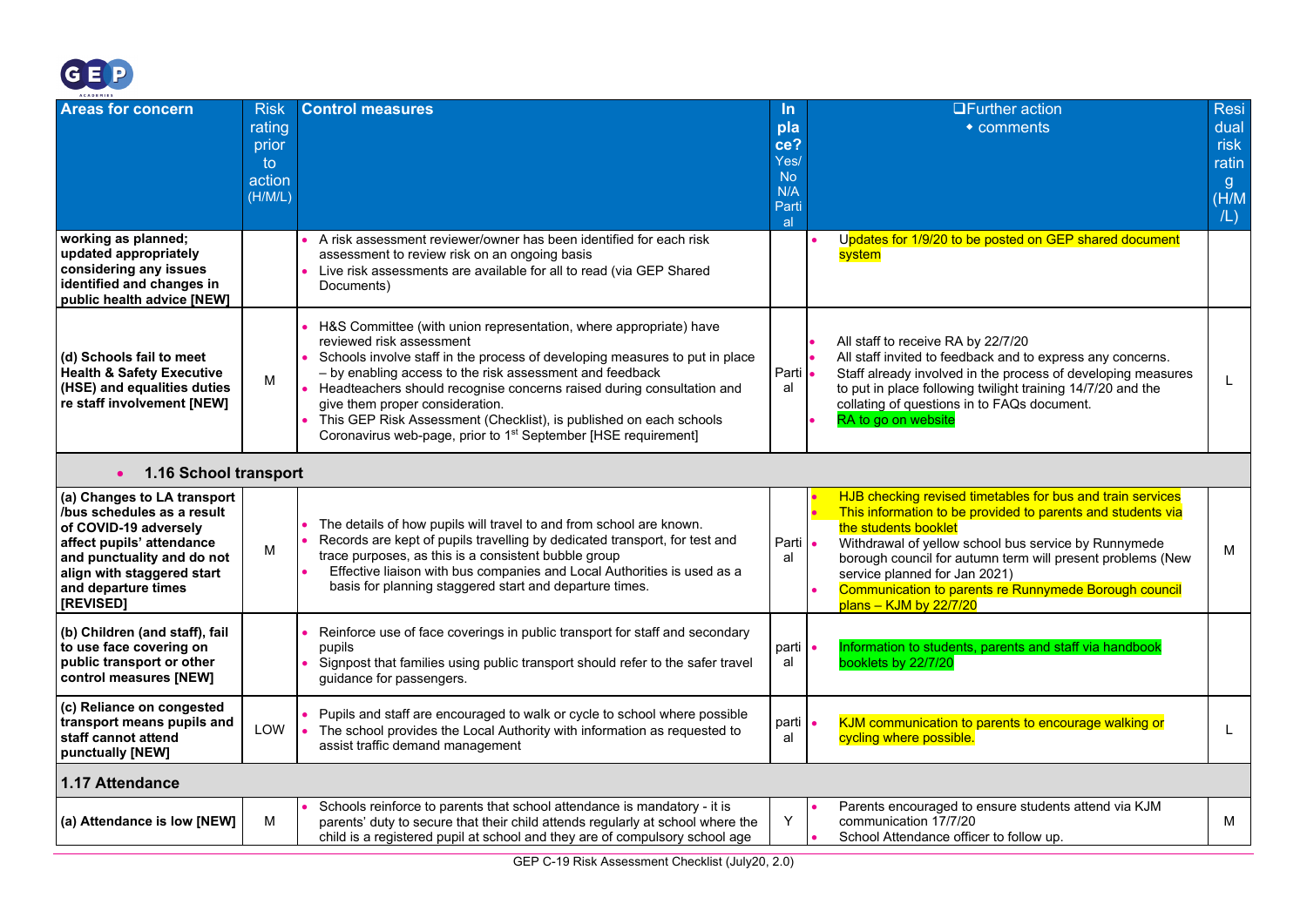

**standards required**

<span id="page-17-1"></span><span id="page-17-0"></span>**[NEW]**

**(b) Shared areas are not cleaned on a regular basis**

H

| <b>Areas for concern</b>                          | <b>Risk</b> | <b>Control measures</b>                                                                                                                                                                                                                                                                                                                                                                                                                                                                                                                                                                                                                                                                                                                                                                                                                                                                                                         | <u>In</u>        | <b>□Further action</b>                                                                  | Resi  |
|---------------------------------------------------|-------------|---------------------------------------------------------------------------------------------------------------------------------------------------------------------------------------------------------------------------------------------------------------------------------------------------------------------------------------------------------------------------------------------------------------------------------------------------------------------------------------------------------------------------------------------------------------------------------------------------------------------------------------------------------------------------------------------------------------------------------------------------------------------------------------------------------------------------------------------------------------------------------------------------------------------------------|------------------|-----------------------------------------------------------------------------------------|-------|
|                                                   | rating      |                                                                                                                                                                                                                                                                                                                                                                                                                                                                                                                                                                                                                                                                                                                                                                                                                                                                                                                                 | pla              | $\bullet$ comments                                                                      | dual  |
|                                                   | prior       |                                                                                                                                                                                                                                                                                                                                                                                                                                                                                                                                                                                                                                                                                                                                                                                                                                                                                                                                 | ce?              |                                                                                         | risk  |
|                                                   | to.         |                                                                                                                                                                                                                                                                                                                                                                                                                                                                                                                                                                                                                                                                                                                                                                                                                                                                                                                                 | Yes/             |                                                                                         | ratin |
|                                                   | action      |                                                                                                                                                                                                                                                                                                                                                                                                                                                                                                                                                                                                                                                                                                                                                                                                                                                                                                                                 | <b>No</b><br>N/A |                                                                                         | g     |
|                                                   | (H/M/L)     |                                                                                                                                                                                                                                                                                                                                                                                                                                                                                                                                                                                                                                                                                                                                                                                                                                                                                                                                 | Parti            |                                                                                         | (H/M) |
|                                                   |             |                                                                                                                                                                                                                                                                                                                                                                                                                                                                                                                                                                                                                                                                                                                                                                                                                                                                                                                                 | al.              |                                                                                         | /L)   |
|                                                   |             | Schools record attendance, as per (evolving) DfE requirements<br>Schools follow up absence, develop plans for re-engagement of low<br>attendance pupils, including social worker contact where necessary.<br>Schools consider all available resources to secure attendance e.g. use the<br>additional catch-up funding schools will receive, as well as existing pastoral<br>and support services, attendance staff and resources and schools' pupil<br>premium funding<br>Schools consider the availability to issue sanctions, including fixed penalty<br>notices in line with local authorities' codes of conduct, but do not penalise<br>absence where children to attend school as parents are following clinical<br>and/or public health advice.<br>Schools discuss pupil/parental concerns and provide reassurance of the<br>measures they are putting in place to reduce the risk in school and<br>encourage attendance |                  |                                                                                         |       |
|                                                   |             | 2. Investing in safety equipment and health and safety arrangements to limit the spread of COVID-19                                                                                                                                                                                                                                                                                                                                                                                                                                                                                                                                                                                                                                                                                                                                                                                                                             |                  |                                                                                         |       |
| 2.1 Cleaning                                      |             |                                                                                                                                                                                                                                                                                                                                                                                                                                                                                                                                                                                                                                                                                                                                                                                                                                                                                                                                 |                  |                                                                                         |       |
|                                                   |             |                                                                                                                                                                                                                                                                                                                                                                                                                                                                                                                                                                                                                                                                                                                                                                                                                                                                                                                                 |                  | 'Deep cleaning' of all rooms has been undertaken during the<br>summer holiday           |       |
|                                                   |             |                                                                                                                                                                                                                                                                                                                                                                                                                                                                                                                                                                                                                                                                                                                                                                                                                                                                                                                                 |                  | A final 'fogging' of all rooms will be undertaken before the                            |       |
| (a) Cleaning capacity is                          |             | A return-to-work plan for cleaning staff (including any deep cleans) is agreed                                                                                                                                                                                                                                                                                                                                                                                                                                                                                                                                                                                                                                                                                                                                                                                                                                                  |                  | return to school.                                                                       |       |
| reduced so that an initial                        |             | with contracting agencies prior to opening.                                                                                                                                                                                                                                                                                                                                                                                                                                                                                                                                                                                                                                                                                                                                                                                                                                                                                     |                  | Each classroom will have its own room hygiene box                                       |       |
| deep-clean and ongoing                            | H           | An enhanced cleaning plan is agreed and implemented which minimises the                                                                                                                                                                                                                                                                                                                                                                                                                                                                                                                                                                                                                                                                                                                                                                                                                                                         | Parti<br>al      | containing spray clean, tissues, gloves, hand sanitiser,                                | м     |
| cleaning of surfaces are not<br>undertaken to the |             | spread of infection.                                                                                                                                                                                                                                                                                                                                                                                                                                                                                                                                                                                                                                                                                                                                                                                                                                                                                                            |                  | emergency instructions, blue paper cleaning roll. COSH<br>assessment for spray cleaner. |       |
| ctondorde required                                |             | Working hours for cleaning staff are increased.                                                                                                                                                                                                                                                                                                                                                                                                                                                                                                                                                                                                                                                                                                                                                                                                                                                                                 |                  | 'Couriel 10' electrica protection careed with Deef (electrical                          |       |

• Cleaning schedules are maintained by staff and cleaners for shared areas,

visible to all. **Particularly contained**  $\overline{P}$  **Particularly contained by the particular of the particular of**  $\overline{P}$  **and**  $\overline{P}$  **and**  $\overline{P}$  **and**  $\overline{P}$  **and**  $\overline{P}$  **and**  $\overline{P}$  **and**  $\overline{P}$  **and**  $\overline{P}$  **and \overline{** 

• 'Covid-19' cleaning protocols agreed with Reef (cleaning

provision of two day-time cleaning staff

areas such as toilets and the canteen.

which being during the school day.

Increased cleaning capacity is being introduced, with the

• Cleaning provision is being increased through two day-time cleaning staff who will be utilised to regularly clean shared

• Frequently touched surfaces to be cleaned twice a day, one of

M

company)

al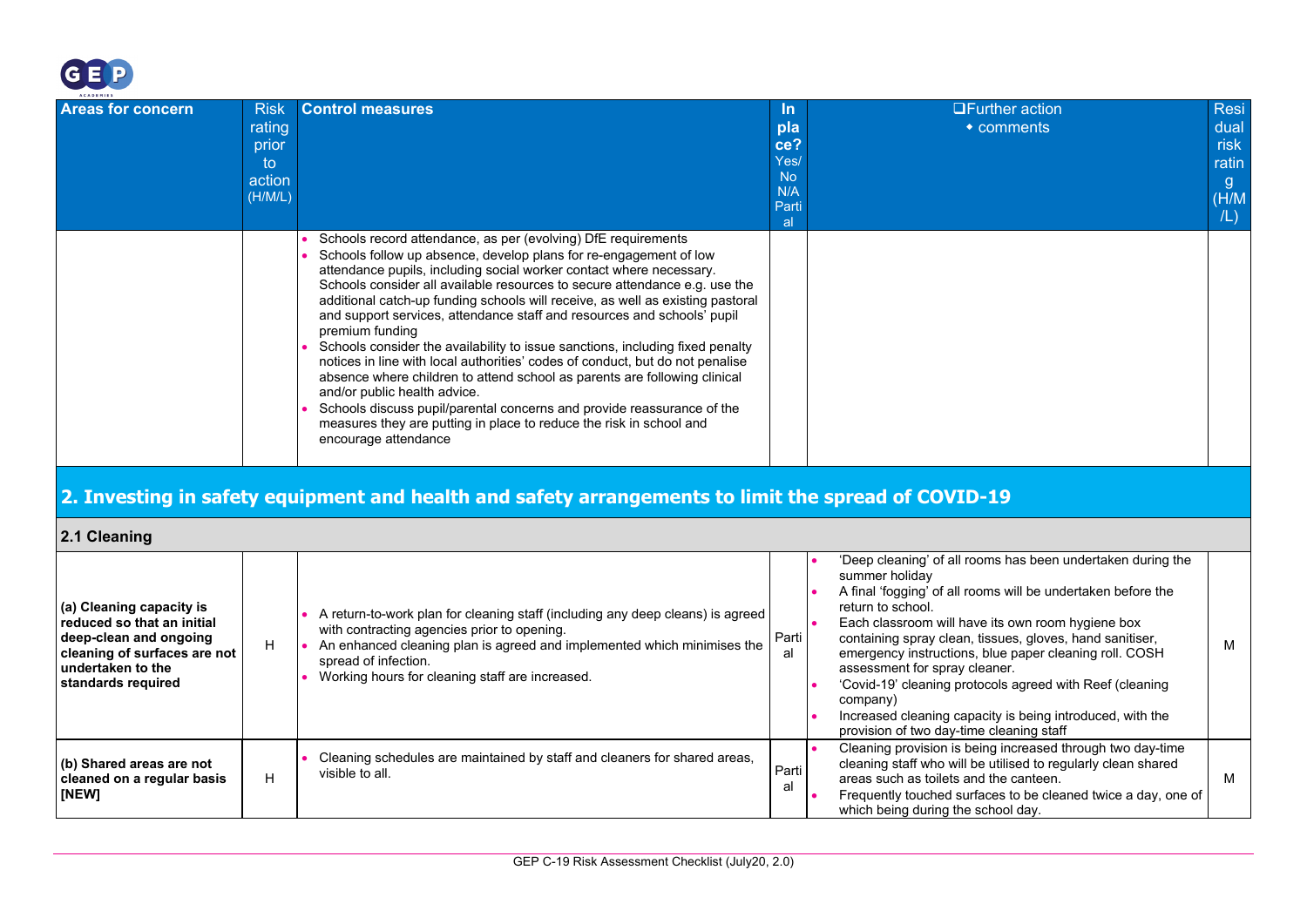

<span id="page-18-0"></span>

| ACADEMIES                                                                                                                                                 |                                                           |                                                                                                                                                                                                                                                                                                                                                     |                                                                     |                                                                                                                                                                                                                             |                                                            |
|-----------------------------------------------------------------------------------------------------------------------------------------------------------|-----------------------------------------------------------|-----------------------------------------------------------------------------------------------------------------------------------------------------------------------------------------------------------------------------------------------------------------------------------------------------------------------------------------------------|---------------------------------------------------------------------|-----------------------------------------------------------------------------------------------------------------------------------------------------------------------------------------------------------------------------|------------------------------------------------------------|
| <b>Areas for concern</b>                                                                                                                                  | <b>Risk</b><br>rating<br>prior<br>to<br>action<br>(H/M/L) | <b>Control measures</b>                                                                                                                                                                                                                                                                                                                             | <u>In</u><br>pla<br>ce?<br>Yes/<br><b>No</b><br>N/A<br>Parti<br>al. | <b>OFurther action</b><br>$\bullet$ comments                                                                                                                                                                                | <b>Resi</b><br>dual<br>risk<br>ratin<br>g.<br>(H/M)<br>/L) |
| 2.2 Respiratory hygiene and hand washing                                                                                                                  |                                                           |                                                                                                                                                                                                                                                                                                                                                     |                                                                     |                                                                                                                                                                                                                             |                                                            |
| (a) Inadequate supplies of<br>soap and hand sanitiser<br>mean that pupils and staff<br>do not wash their hands<br>with sufficient frequency<br>[EXISTING] | м                                                         | An audit of hand washing facilities and sanitiser dispensers is undertaken<br>before the school reopens and additional supplies are purchased if<br>necessary.<br>Monitoring arrangements are in place to ensure that supplies of soap, hand<br>towels and sanitiser are maintained throughout the day.                                             | Y                                                                   | Sufficient hand sanitiser available for first few weeks. Order in<br>place for replenishments.<br>Signage reminds students and staff to report when sanitiser is<br>getting low. Site team will check provision daily.      | L                                                          |
| (b) Pupils forget to wash<br>their hands regularly and<br>frequently [EXISTING]                                                                           | М                                                         | Staff training includes the need to remind pupils of the need to wash their<br>hands regularly and frequently.<br>Posters and electronic messaging boards reinforce the need to wash hands<br>regularly and frequently.<br>School leaders monitor the extent to which hand washing is taking place on<br>a regular and frequent basis.              | Y                                                                   |                                                                                                                                                                                                                             |                                                            |
| (c) Regularity of hand<br>washing does not meet<br>specified guidelines [NEW]                                                                             | м                                                         | Sufficient hand washing/sanitiser 'stations' available for the following<br>circumstances<br>arrival at school<br>when pupils return from breaks<br>when changing rooms<br>before and after eating                                                                                                                                                  | Y                                                                   | Sanitisers available on entrance or every zone, in every<br>classroom, at entrance to canteen and for arrival and<br>departure of toilets.<br>All students are asked to carry hand sanitiser that they bring<br>themselves. | L                                                          |
| (d) Hand sanitiser ingestion<br>[NEW]                                                                                                                     | L                                                         | Sanitisers which dispense large quantities are under supervision (or<br>inaccessible when not supervised)<br>Unsupervised hand sanitisers dispense small quantities.                                                                                                                                                                                | Y                                                                   | Small quantity dispensers in place.                                                                                                                                                                                         | L                                                          |
| (e) Respiratory<br>transmission through<br>coughing/sneezing [NEW]                                                                                        | н                                                         | "Catch it, kill it, bin it" posters are displayed<br>Individuals are encouraged to use sleeves or tissues and bins where<br>available across the school site.                                                                                                                                                                                       | Parti<br>al                                                         | NHS 'Catch it, Bin it, Kill it' posters will be displayed in all<br>rooms and common areas<br>Staff and students are being required to carry their own hand<br>sanitiser with them.                                         | м                                                          |
| (f) Misuse of face coverings<br>leads to transmission<br>and/or impaired<br>communication [NEW]                                                           | М                                                         | Any staff member required to use a face covering is trained in doing so.<br>Any staff member or pupil electing to use a face covering is ideally sign-<br>posted to relevant training.<br>School leaders/personnel should ideally discus with those electing to wear<br>face coverings in the school setting the benefits and risks of doing so, to | Y                                                                   | Staff have training videos in place re use of face masks                                                                                                                                                                    | L                                                          |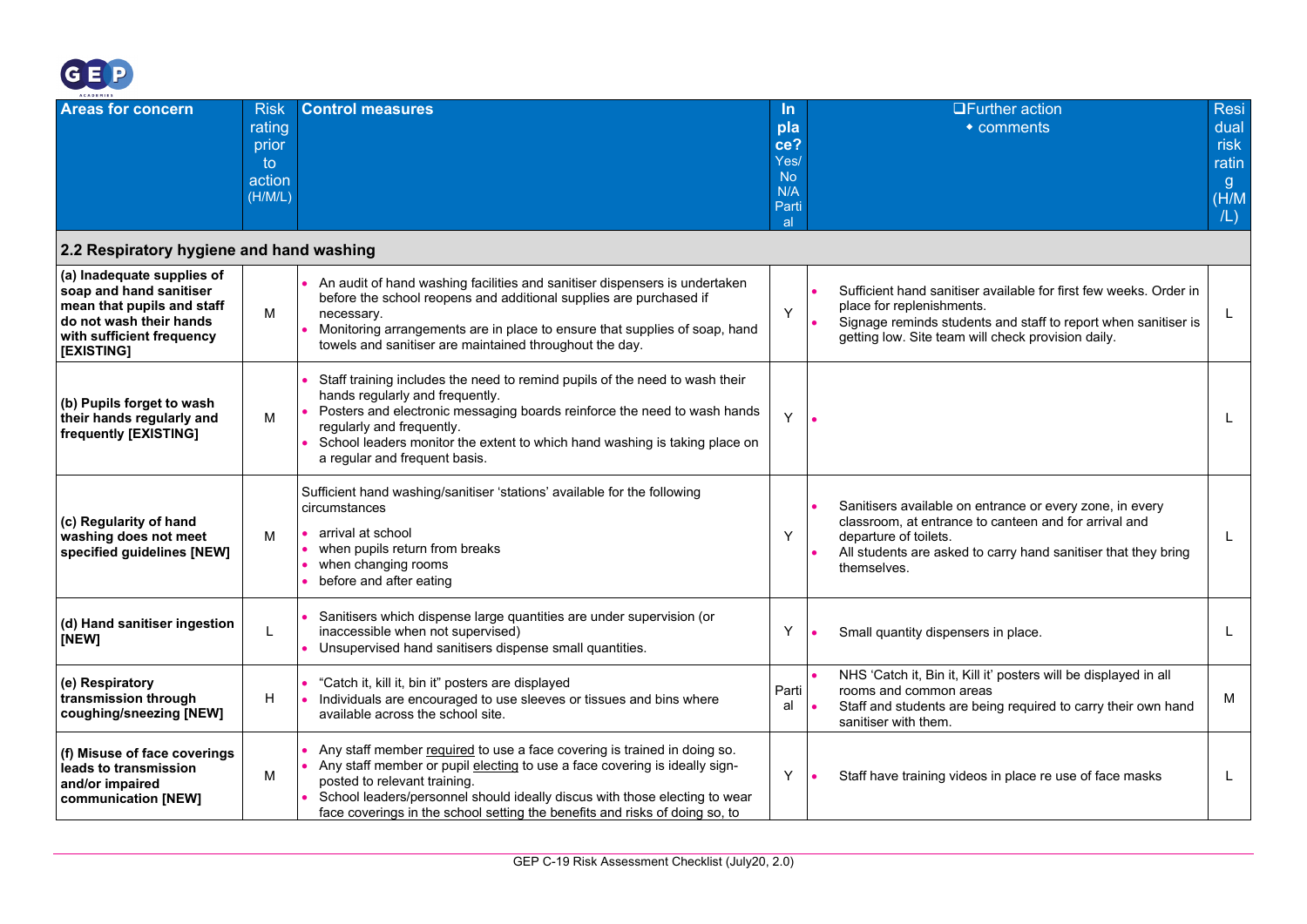

<span id="page-19-1"></span><span id="page-19-0"></span>

| ACADEMIES                                                                                                                         |                                                           |                                                                                                                                                                                                                                                                                                                                                                                                                                                                                                                                                             |                                                              |                                                                                                                                                                                                                                              |                                                            |
|-----------------------------------------------------------------------------------------------------------------------------------|-----------------------------------------------------------|-------------------------------------------------------------------------------------------------------------------------------------------------------------------------------------------------------------------------------------------------------------------------------------------------------------------------------------------------------------------------------------------------------------------------------------------------------------------------------------------------------------------------------------------------------------|--------------------------------------------------------------|----------------------------------------------------------------------------------------------------------------------------------------------------------------------------------------------------------------------------------------------|------------------------------------------------------------|
| <b>Areas for concern</b>                                                                                                          | <b>Risk</b><br>rating<br>prior<br>to<br>action<br>(H/M/L) | <b>Control measures</b><br>minimise risk of transmission and ensure education is not impacted through<br>negative effects on communication.                                                                                                                                                                                                                                                                                                                                                                                                                 | In.<br>pla<br>ce?<br>Yes/<br><b>No</b><br>N/A<br>Parti<br>al | <b>OFurther action</b><br>• comments                                                                                                                                                                                                         | <b>Resi</b><br>dual<br>risk<br>ratin<br>g.<br>(H/M)<br>/L) |
| 2.3 Clothing/fabric                                                                                                               |                                                           |                                                                                                                                                                                                                                                                                                                                                                                                                                                                                                                                                             |                                                              |                                                                                                                                                                                                                                              |                                                            |
| The use of fabric chairs<br>may increase the risk of the<br>virus spreading                                                       | H                                                         | Take fabric chairs out of use where possible.<br>Where that is not possible then ensure chairs are limited to single person<br>use.<br>[Necessity of guidance to be verified]                                                                                                                                                                                                                                                                                                                                                                               | Parti<br>al                                                  | Teacher chairs with fabric seats in classrooms will be replaced<br>by hard seats<br>Student chairs with fabric seats will only be used by students<br>in the same 'bubble'                                                                   |                                                            |
| 2.4 Testing, tracing and managing symptoms                                                                                        |                                                           |                                                                                                                                                                                                                                                                                                                                                                                                                                                                                                                                                             |                                                              |                                                                                                                                                                                                                                              |                                                            |
| (a) School leadership are<br>not aware of their<br>responsibilities under the<br><b>NHS Test and Trace</b><br>programme [NEW]     | M                                                         | The same day they are aware someone who has tested positive for<br>coronavirus, schools contact the local healthcare protection team (0344 225<br>3861 Surrey and Sussex Health Protection Team South East).<br>https://www.gov.uk/health-protection-team<br>Where schools have an overall rise in sickness absence where coronavirus<br>(COVID19) is suspected, the local healthcare protection team are contacted.<br>Leaders document the case scenario and actions advised by local<br>healthcare, informing local SLT and GEP executive that same day. | parti<br>al                                                  | SLT and reception staff to be aware of action to be taken.<br>Contact details to be placed at reception to enable swift<br>response.<br>Documentation system us d to record person who tested<br>positive.                                   | м                                                          |
| (b) Staff, pupils and parents<br>are aware of their<br>responsibilities under the<br><b>NHS Test and Trace</b><br>programme [NEW] | L                                                         | Staff, pupils and parents have been made aware of 4 responsibilities under<br>the NHS Test and Trace Programme (booking a test, providing details of<br>close contacts, self-isolating, communicating test result outcome the day it is<br>received)                                                                                                                                                                                                                                                                                                        | parti<br>al                                                  | Add this to the booklets of info for students and staff and to<br>parent communication 3<br>Anyone presenting with symptoms will be told at the time as<br>well                                                                              |                                                            |
| (c) Schools do not retain<br>records that enable close<br>contacts to be identified                                               | M                                                         | Timetables and changes are maintained<br>Schools maintain records of dedicated transport usage by pupils<br>Identified bubble breaches are recorded in a way that support test and trace<br>and is not overly burdensome e.g. through pupil behaviour logs and/or<br>staff/visitor identification of staff/pupil mixing of groups                                                                                                                                                                                                                           | parti<br>al                                                  | SIMS registers record students presence and grouping to<br>support test and trace procedures<br>Record of school bus usage is maintained and can be used<br>PARS to be used to record bubble breaches. Add 'bubble<br>breach' as a category. | L                                                          |
| (d) Testing is not used<br>effectively to help manage<br>staffing levels and support<br>staff wellbeing                           | M                                                         | Guidance on getting tested has been published.<br>The guidance has been explained to staff as part of the induction process.<br>Post-testing support is available for staff through the school's health<br>provider.                                                                                                                                                                                                                                                                                                                                        | N                                                            | Resend guidance on testing to all staff in booklet (LZS)<br>Post testing support through Occ Health (HP)                                                                                                                                     | L                                                          |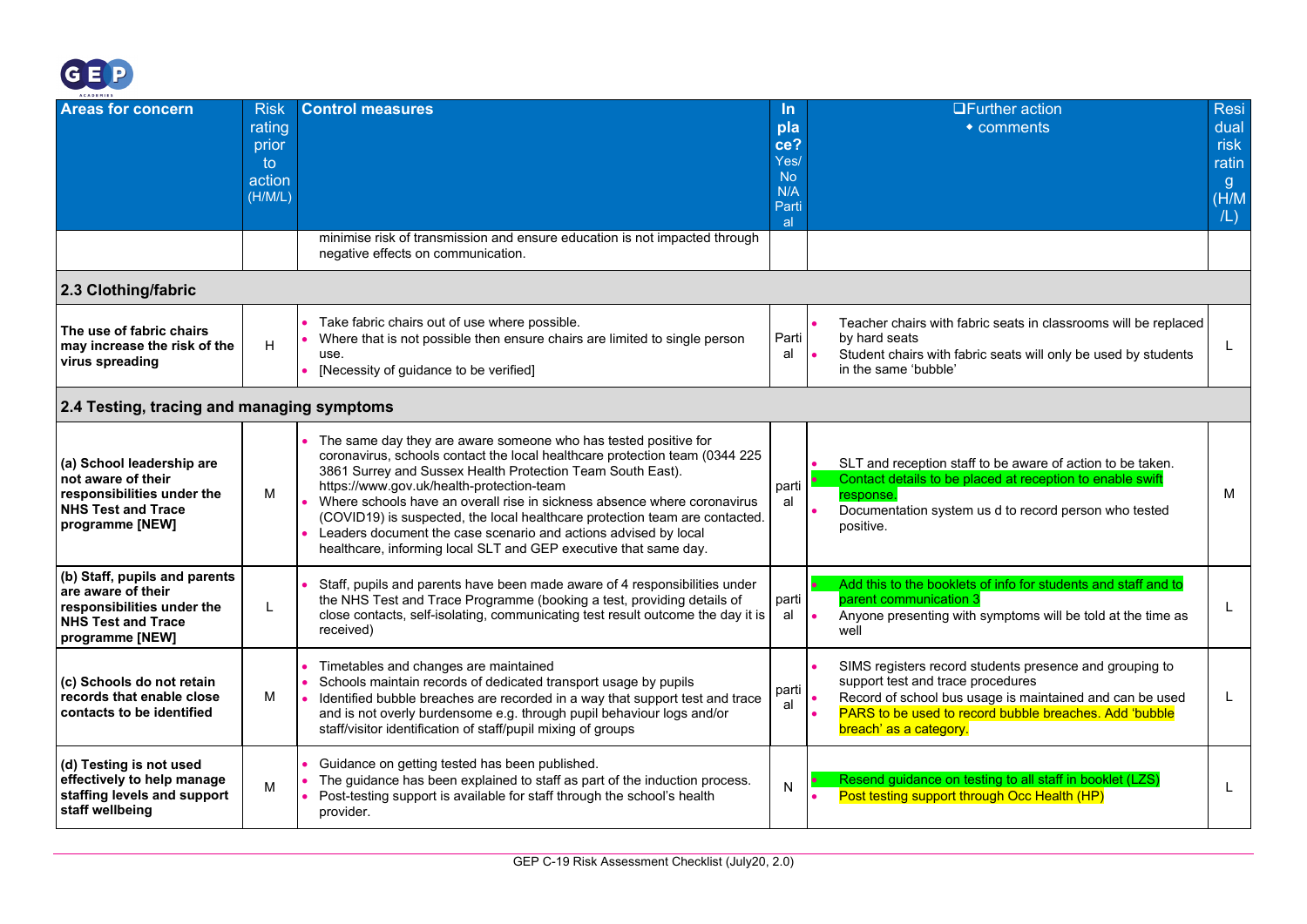

| ACADEMIES                                                                                                                                                                                      |                                                           |                                                                                                                                                                                                                                                                                                                                                                                                                                                                                                                                                                                                                                                                                                                                                                                                                                                                                                                                                                                                                                                                                                                                                                                                                                                                                   |                                                                    | <b>UFurther action</b>                                                                                                                                                                                                                                                                                                                                                                                                                                                                                          | <b>Resi</b>                                 |
|------------------------------------------------------------------------------------------------------------------------------------------------------------------------------------------------|-----------------------------------------------------------|-----------------------------------------------------------------------------------------------------------------------------------------------------------------------------------------------------------------------------------------------------------------------------------------------------------------------------------------------------------------------------------------------------------------------------------------------------------------------------------------------------------------------------------------------------------------------------------------------------------------------------------------------------------------------------------------------------------------------------------------------------------------------------------------------------------------------------------------------------------------------------------------------------------------------------------------------------------------------------------------------------------------------------------------------------------------------------------------------------------------------------------------------------------------------------------------------------------------------------------------------------------------------------------|--------------------------------------------------------------------|-----------------------------------------------------------------------------------------------------------------------------------------------------------------------------------------------------------------------------------------------------------------------------------------------------------------------------------------------------------------------------------------------------------------------------------------------------------------------------------------------------------------|---------------------------------------------|
| <b>Areas for concern</b>                                                                                                                                                                       | <b>Risk</b><br>rating<br>prior<br>to<br>action<br>(H/M/L) | <b>Control measures</b>                                                                                                                                                                                                                                                                                                                                                                                                                                                                                                                                                                                                                                                                                                                                                                                                                                                                                                                                                                                                                                                                                                                                                                                                                                                           | <u>In</u><br>pla<br>ce?<br>Yes/<br><b>No</b><br>N/A<br>Parti<br>al | $\bullet$ comments                                                                                                                                                                                                                                                                                                                                                                                                                                                                                              | dual<br>risk<br>ratin<br>g.<br>(H/M)<br>/L) |
| (e) Infection transmission<br>within school due to<br>staff/pupils (or members of<br>their household) displaying<br>symptoms<br>[REVISED]                                                      | м                                                         | Robust collection and monitoring of absence data, including tracking return<br>to school dates, is in place.<br>Daily records kept of staff/pupil whereabouts for track and trace purposes<br>including mobile staff e.g. SLT, caretaker, home-school link worker)<br>Procedures are in place to deal with any pupil or staff displaying symptoms<br>at school. This includes the use of testing for both staff and pupils and<br>appropriate action, in line with government guidance, should the tests prove<br>positive or negative.<br>Pupils, parents and staff are aware of what steps to take if they, or any<br>member of their household, displays symptoms. This includes an<br>understanding of the definitions and mitigating actions to take in relation to<br>the terms clinically vulnerable and clinically extremely vulnerable<br>should these apply.<br>A record of any COVID-19 symptoms in staff or pupils is reported to the trust<br>(local authority and DfE, as required).<br>There is clear sign-posting of where tests can be obtained from<br>(online/telephone booking); government provided supplies of home-testing<br>kits are offered where it is thought that this will significantly increase the<br>likelihood of an individual getting tested | parti<br>al                                                        | SIMS registers holds this information about students.<br>HR co-ordinator holds information about staff absence.<br>Staff information booklet contains information for mobile staff<br>to reduce chance of cross contamination and to be mindful of<br>locations.<br>Procedures in place to manage those presenting with<br>symptoms in school<br>Flow chart at reception<br>$\circ$<br>Staff info booklet<br>$\circ$<br>Student inform booklet.<br>$\circ$<br>Government provided tests to be held at reception | м                                           |
| (f) Staff, pupils and parents<br>are not aware of the<br>school's procedures<br>(including on self-isolation<br>and testing) should anyone<br>display symptoms of<br><b>COVID-19 [REVISED]</b> | м                                                         | Staff, pupils and parents have received clear communications informing<br>them of current government guidance on the actions to take should anyone<br>display symptoms of COVID-19 and how this will be implemented in the<br>school.<br>This guidance has been explained to staff and pupils as part of the induction<br>process.<br>Any updates or changes to this guidance are communicated in a timely and<br>effective way to all stakeholders.<br>SLT are aware their communication responsibilities to GEP Head Office<br>Pupils are not required to produce negative test results or medical evidence<br>upon return to school                                                                                                                                                                                                                                                                                                                                                                                                                                                                                                                                                                                                                                            | parti<br>al                                                        | Parent communication 3 KJM by 22/7/20 (including Yr 6<br>parents)<br>Staff information booklet LZS by 22/7/20<br>Student information booklet SHM by 22/7/20 (including year 6<br>parents)<br>Copies of all information to governors by 22/7/20                                                                                                                                                                                                                                                                  |                                             |
| (g) Staff, pupils and parents<br>are not aware of the<br>school's procedures should<br>there be a confirmed case<br>of COVID-19 in the school                                                  | м                                                         | Staff, pupils and parents have received clear communications informing<br>them of current government guidance on confirmed cases of COVID-19 and<br>how this will be implemented in the school.<br>This guidance has been explained to staff and pupils as part of the induction<br>process.                                                                                                                                                                                                                                                                                                                                                                                                                                                                                                                                                                                                                                                                                                                                                                                                                                                                                                                                                                                      | parti <b> </b><br>al                                               | Parent communication 3 KJM by 22/7/20 (including Yr 6<br>parents)<br>Staff information booklet LZS by 22/7/20<br>Student information booklet SHM by 22/7/20 (including year 6<br>parents)<br>Copies of all information to governors by 22/7/20                                                                                                                                                                                                                                                                  |                                             |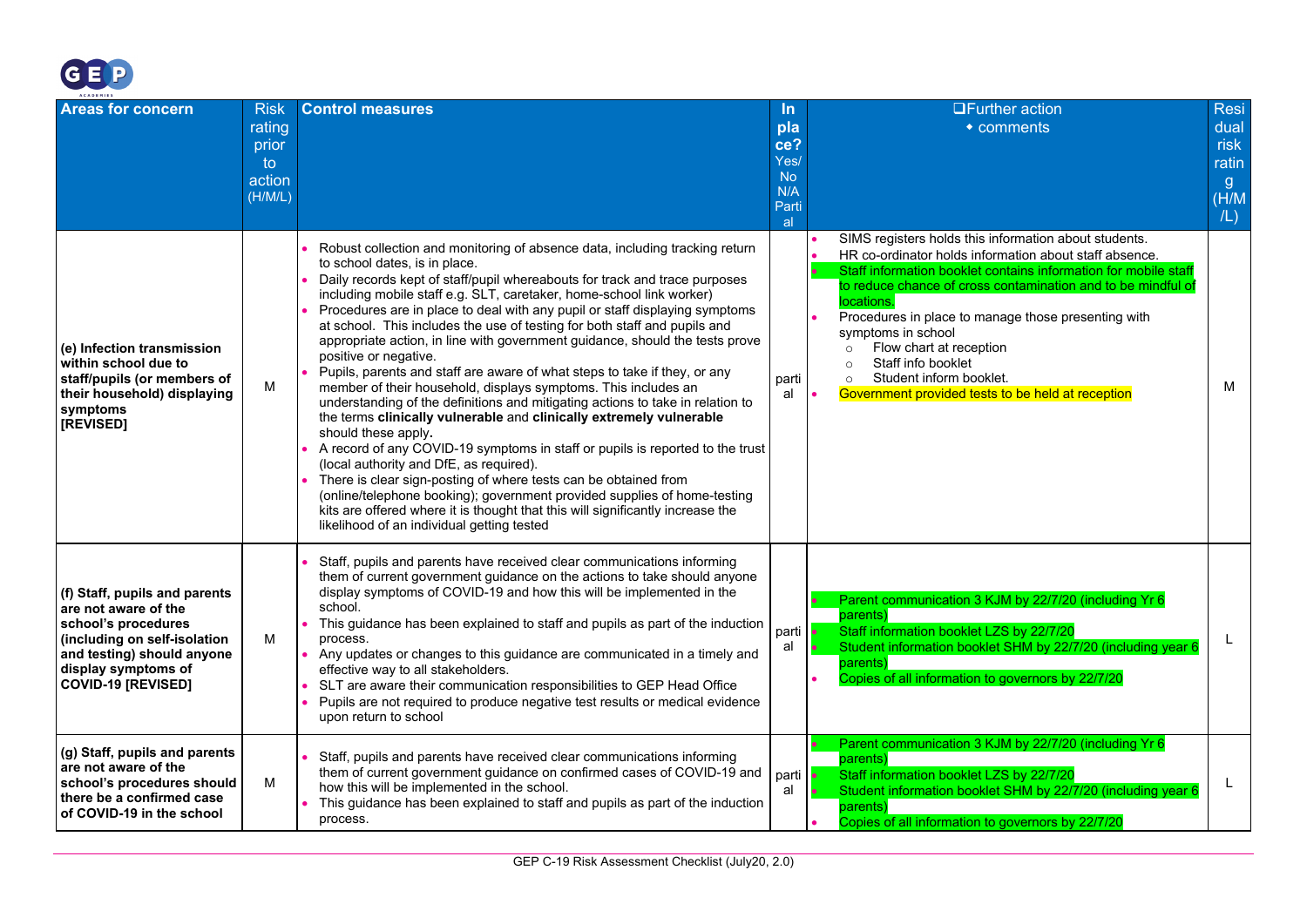

<span id="page-21-1"></span><span id="page-21-0"></span>

| ACADEMIES                                                                                                                                             |                                                           |                                                                                                                                                                                                                                                                                                                                                                                                                                                                                                                                                                                                                                                                                                         |                                                                          |                                                                                                                                                                                                                                                               |                                                    |
|-------------------------------------------------------------------------------------------------------------------------------------------------------|-----------------------------------------------------------|---------------------------------------------------------------------------------------------------------------------------------------------------------------------------------------------------------------------------------------------------------------------------------------------------------------------------------------------------------------------------------------------------------------------------------------------------------------------------------------------------------------------------------------------------------------------------------------------------------------------------------------------------------------------------------------------------------|--------------------------------------------------------------------------|---------------------------------------------------------------------------------------------------------------------------------------------------------------------------------------------------------------------------------------------------------------|----------------------------------------------------|
| <b>Areas for concern</b>                                                                                                                              | <b>Risk</b><br>rating<br>prior<br>to<br>action<br>(H/M/L) | <b>Control measures</b>                                                                                                                                                                                                                                                                                                                                                                                                                                                                                                                                                                                                                                                                                 | <u>In</u><br>pla<br>ce?<br>Yes/<br>N <sub>o</sub><br>N/A<br>Parti<br>al. | <b>UFurther action</b><br>• comments                                                                                                                                                                                                                          | Resi<br>dual<br>risk<br>ratin<br>g<br>(H/M)<br>/L) |
|                                                                                                                                                       |                                                           | Any updates or changes to this guidance are communicated in a timely and<br>effective way to all stakeholders.                                                                                                                                                                                                                                                                                                                                                                                                                                                                                                                                                                                          |                                                                          |                                                                                                                                                                                                                                                               |                                                    |
| (h) Data protection breach<br>[NEW]                                                                                                                   | L                                                         | Schools must not share the names or details of people with coronavirus<br>(COVID-19) unless essential to protect others, or other legal basis (e.g.<br>consent)                                                                                                                                                                                                                                                                                                                                                                                                                                                                                                                                         | Parti<br>al                                                              | GDPR training in place<br>Data protection legislation update planned for September<br><b>INSET</b> and will include reference to protecting identity of those<br>with coronavirus. (BPS)                                                                      | L                                                  |
| (i) Local outbreak is not<br>managed [NEW]                                                                                                            | H                                                         | Schools continue to work with local public health where an outbreak may be<br>suspected and advising SLT and GEP executives accordingly.                                                                                                                                                                                                                                                                                                                                                                                                                                                                                                                                                                | N                                                                        | <b>SLT aware of local outbreak procedures</b>                                                                                                                                                                                                                 | М                                                  |
| 2.5 First Aid/Designated Safeguarding Leads                                                                                                           |                                                           |                                                                                                                                                                                                                                                                                                                                                                                                                                                                                                                                                                                                                                                                                                         |                                                                          |                                                                                                                                                                                                                                                               |                                                    |
| (a) The lack of availability of<br>designated First Aiders and<br><b>Designated Safeguarding</b><br>Leads puts children's<br>safety at risk [REVISED] | м                                                         | First Aid certificates from 20 March extended for three months by<br>government, with requalification required by 30 September.<br>A programme for training additional staff is in place, where deemed<br>necessary.<br>Collaborative arrangements for sharing staff with other schools in the locality<br>have been agreed.                                                                                                                                                                                                                                                                                                                                                                            | Y                                                                        | Until 30 September now all staff are returning to site we have<br>14 first aiders on site.<br>Renewal of certificates for 3 staff is planned before end<br>September to retain this number.                                                                   | L                                                  |
| (b) Backlog of safeguarding<br>or welfare concerns are not<br>addressed [NEW]                                                                         | Н                                                         | DSLs and/or pastoral staff have been provided more/sufficient time<br>(especially in September), to help them provide support to staff and children<br>(and liaison with external organisations including school nurses), regarding<br>any new safeguarding and welfare concerns                                                                                                                                                                                                                                                                                                                                                                                                                        | Υ                                                                        | Extra capacity added to CP Safeguarding team from<br>September.<br>Strategy is place to most effectively manage services to<br>support students.<br>New SEMH provision to be run by Inclusion Manager in old<br>uniform shop will be in place from September. | M                                                  |
| 2.6 Medical rooms                                                                                                                                     |                                                           |                                                                                                                                                                                                                                                                                                                                                                                                                                                                                                                                                                                                                                                                                                         |                                                                          |                                                                                                                                                                                                                                                               |                                                    |
| (a) Medical rooms are not<br>adequately equipped or<br>configured to maintain<br>infection control [REVISED]                                          | H                                                         | Social distancing provisions are in place for medical rooms (2m distance).<br>Additional rooms are designated for pupils with suspected COVID-19 whilst<br>collection is arranged and/or an area which is at least 2 metres away from<br>other people<br>Ideally, a window should be opened for ventilation<br>Procedures are in place for medical rooms to be cleaned after suspected<br>COVID-19 cases, along with other affected areas, including toilets, with<br>standard cleaning products/normal household disinfectant/bleach.<br>Staff are trained on PPE equipment (where 2m social distancing cannot be<br>maintained) as a minimum the GEP PPE posters are displayed in the<br>medical room | Parti<br>al                                                              | Meeting room to be converted into a medical room with social<br>distancing for those displaying Coronavirus symptoms.<br>All other measures are in place.                                                                                                     | M                                                  |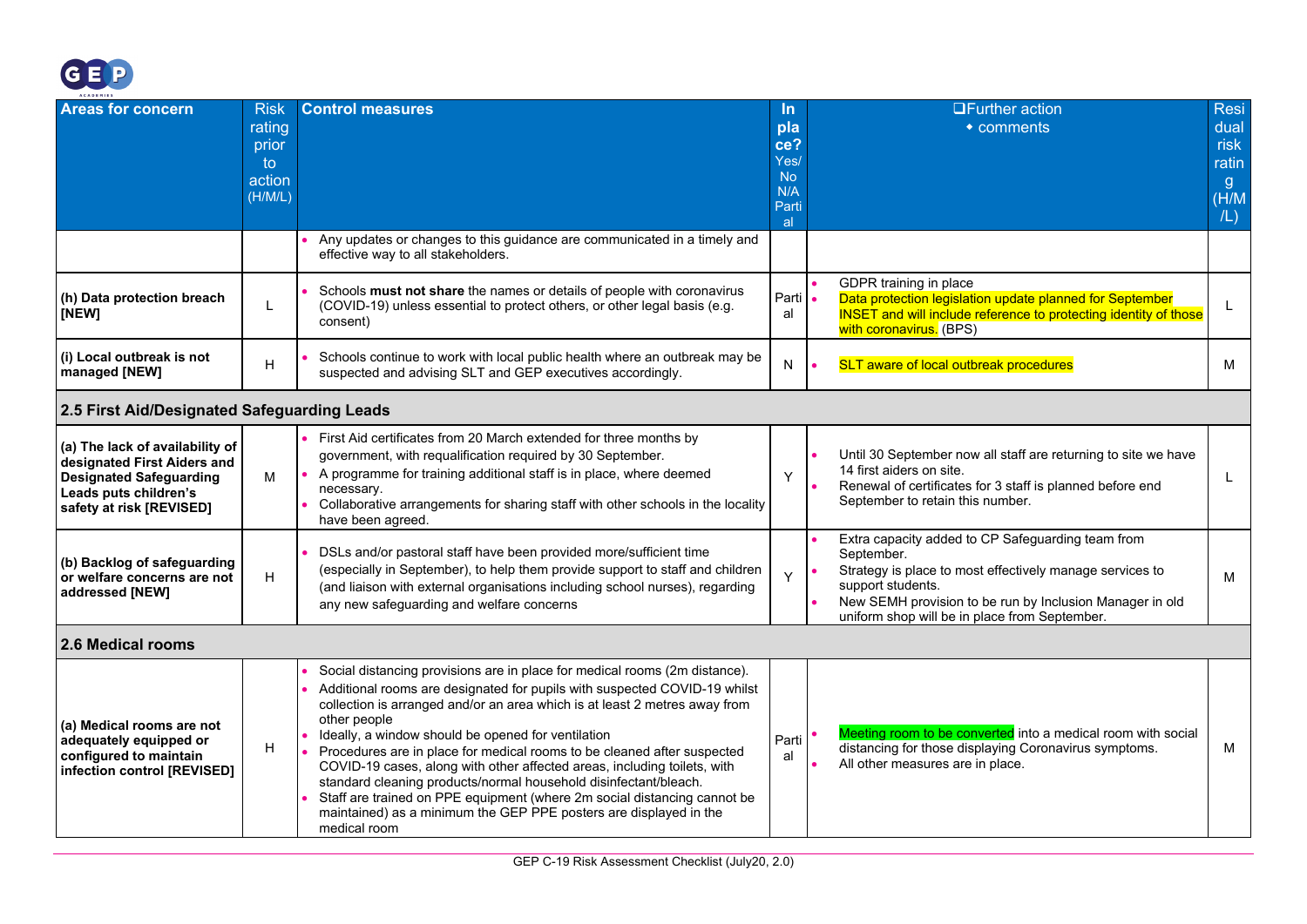

<span id="page-22-1"></span><span id="page-22-0"></span>

| ACADEMIES                                                                                                                                             |                                                           |                                                                                                                                                                                                                                                                                                                                                                                                                                                                  |                                                              |                                                                                                                                                                                                                                                                                            |                                                               |
|-------------------------------------------------------------------------------------------------------------------------------------------------------|-----------------------------------------------------------|------------------------------------------------------------------------------------------------------------------------------------------------------------------------------------------------------------------------------------------------------------------------------------------------------------------------------------------------------------------------------------------------------------------------------------------------------------------|--------------------------------------------------------------|--------------------------------------------------------------------------------------------------------------------------------------------------------------------------------------------------------------------------------------------------------------------------------------------|---------------------------------------------------------------|
| <b>Areas for concern</b>                                                                                                                              | <b>Risk</b><br>rating<br>prior<br>to<br>action<br>(H/M/L) | <b>Control measures</b>                                                                                                                                                                                                                                                                                                                                                                                                                                          | In.<br>pla<br>ce?<br>Yes/<br><b>No</b><br>N/A<br>Parti<br>al | <b>OFurther action</b><br>• comments                                                                                                                                                                                                                                                       | Resi<br>dual<br>risk<br>ratin<br>$\mathbf{g}$<br>(H/M)<br>/L) |
| (b) Staff/pupils do not<br>adequately take care of<br>themselves following<br>interaction with possibly<br><b>COVID-19 infeed individual</b><br>[NEW] | M                                                         | Staff/pupils wash their hands thoroughly for 20 seconds with soap and<br>running water or use hand sanitiser after any contact with someone who is<br>unwell with COVID-19 symptoms.<br>Staff assisting someone with symptoms and pupils who have been in close<br>contact with them do not need to go home to self-isolate unless they<br>develop symptoms themselves                                                                                           | Y                                                            |                                                                                                                                                                                                                                                                                            | L.                                                            |
| (c) Medical assistance is<br>not appropriately called<br>upon when COVID-19<br>symptoms are involved<br>[NEW]                                         | M                                                         | Medical/first aid staff are aware that COVID-19 suspected cases should not<br>visit the GP, pharmacy, urgent care centre or a hospital<br>Staff continue to call 999 if someone is seriously ill or injured or their life is at<br>risk, and ideally make relevant parties of potential COVID-19 symptoms.                                                                                                                                                       | Y                                                            |                                                                                                                                                                                                                                                                                            | L.                                                            |
| 2.7 Communication with parents                                                                                                                        |                                                           |                                                                                                                                                                                                                                                                                                                                                                                                                                                                  |                                                              |                                                                                                                                                                                                                                                                                            |                                                               |
| Parents and carers are not<br>fully informed of the health<br>and safety requirements for<br>the reopening of the school                              | H                                                         | As part of the overall communications strategy referenced in 1.12, parents<br>are kept up to date with information, guidance and the school's expectations<br>on a weekly basis using a range of communication tools.<br>A COVID-19 section on the school website is created and updated, with this<br>risk assessment published.<br>Parent and pupil handbooks updated if relevant                                                                              | parti<br>al                                                  | 3 parental communication by 22/7/20 Information also<br>available on website and distributed via Fullbrook social<br>media channels.<br>Ongoing communications with parents via Friday newsletter<br>from September 2020 with separate communications with key<br>information as necessary | M                                                             |
| Parents and carers may not<br>fully understand their<br>responsibilities should a<br>child show symptoms of<br>COVID-19                               |                                                           | Key messages in line with government guidance are reinforced on a weekly<br>basis via email, text and the school's website.                                                                                                                                                                                                                                                                                                                                      | parti<br>al                                                  | Regular update procedures in place. Coronavirus web page<br>will remain operational in New Year.<br>Miriam Musa to communicate with non-English speaking<br>families to ensure full understanding.                                                                                         |                                                               |
| 2.8 Personal Protective Equipment (PPE)                                                                                                               |                                                           |                                                                                                                                                                                                                                                                                                                                                                                                                                                                  |                                                              |                                                                                                                                                                                                                                                                                            |                                                               |
| Provision of PPE for staff<br>where required is not in line<br>with government guidelines                                                             | M                                                         | • Government guidance on wearing PPE is understood, communicated and<br>sufficient PPE has been procured.<br>Those staff required to wear PPE (e.g. SEND intimate care;<br>receiving/handling deliveries; cleaning staff) have been instructed on how to<br>put on and how to remove PPE carefully to reduce contamination and also<br>how to dispose of them safely.<br>Staff are reminded that wearing of gloves is not a substitute for good hand<br>washing. | Y                                                            |                                                                                                                                                                                                                                                                                            | L.                                                            |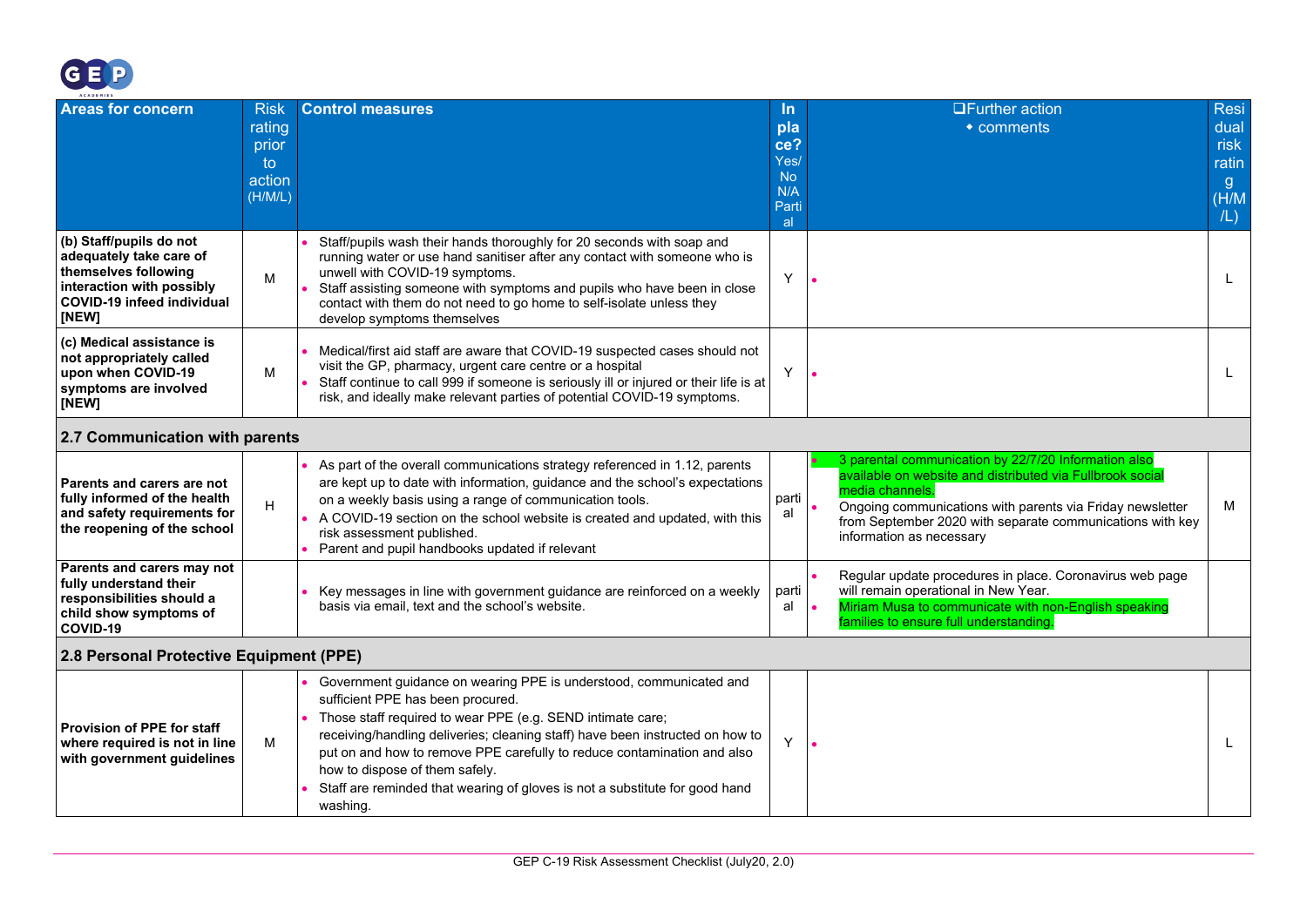

<span id="page-23-1"></span><span id="page-23-0"></span>

| ACADEMIES                                                                                                |                                                           |                                                                                                                                                                                                                                                                                                                                                                                                                                                                                                                                                                                                                                                                                                                                                                                                                                                                                                                                                                                                                                                                                                                                                                                                                                             |                                                             |                                                                                                                                                                                                                                                                                                              |                                                     |
|----------------------------------------------------------------------------------------------------------|-----------------------------------------------------------|---------------------------------------------------------------------------------------------------------------------------------------------------------------------------------------------------------------------------------------------------------------------------------------------------------------------------------------------------------------------------------------------------------------------------------------------------------------------------------------------------------------------------------------------------------------------------------------------------------------------------------------------------------------------------------------------------------------------------------------------------------------------------------------------------------------------------------------------------------------------------------------------------------------------------------------------------------------------------------------------------------------------------------------------------------------------------------------------------------------------------------------------------------------------------------------------------------------------------------------------|-------------------------------------------------------------|--------------------------------------------------------------------------------------------------------------------------------------------------------------------------------------------------------------------------------------------------------------------------------------------------------------|-----------------------------------------------------|
| <b>Areas for concern</b>                                                                                 | <b>Risk</b><br>rating<br>prior<br>to<br>action<br>(H/M/L) | <b>Control measures</b><br>3. Maximising social distancing measures and bubble group integrity                                                                                                                                                                                                                                                                                                                                                                                                                                                                                                                                                                                                                                                                                                                                                                                                                                                                                                                                                                                                                                                                                                                                              | In<br>pla<br>ce?<br>Yes/<br><b>No</b><br>N/A<br>Parti<br>al | <b>OFurther action</b><br>• comments                                                                                                                                                                                                                                                                         | Resi<br>dual<br>risk<br>ratin<br>g.<br>(H/M)<br>/L) |
| 3.1 Pupil behaviour                                                                                      |                                                           |                                                                                                                                                                                                                                                                                                                                                                                                                                                                                                                                                                                                                                                                                                                                                                                                                                                                                                                                                                                                                                                                                                                                                                                                                                             |                                                             |                                                                                                                                                                                                                                                                                                              |                                                     |
| (a) Pupils' behaviour on<br>return to school does not<br>comply with prevention<br>controls [REVISED]    | H                                                         | Clear messaging to pupils on the importance and reasons for social<br>distancing, reduced contacts and hygiene is reinforced throughout the<br>school day by staff and through posters, electronic boards, and floor<br>markings. For young children this is done through age-appropriate methods<br>such as stories and games.<br>Staff model social contact/distancing consistently.<br>The movement of pupils around the school is minimised.<br>Large gatherings are avoided.<br>Break times and lunch times are staggered and structured to support social<br>distancing and are closely supervised.<br>The school's behaviour policy has been revised to include rewards and<br>sanctions (including exclusion), as appropriate re compliance with socia<br>distancing and hygiene; this has been communicated to staff, pupils and<br>parents.<br>Senior leaders monitor areas where there are breaches of bubble groups<br>and social distancing measures and arrangements are reviewed.<br>Messages to parents reinforce the importance of minimising contact, social<br>distancing and hygiene.<br>Arrangements for social distancing of younger primary school children have<br>been agreed and staff are clear on expectations. | parti<br>al                                                 | Student information booklet sent to students via SMHW by<br>22/7/20<br>Parents receive a copy via email by 22/7/20<br>Website has student booklet for ease of access.<br>Conduct policy addendum on school website.by 22/7/20<br>Staff information of procedures via staff information booklet by<br>22/7/20 | M/L                                                 |
| (b) Communications are not<br>received or understood by<br>pupils e.g. those with<br>complex needs [NEW] | M                                                         | The school has adapted communications for pupils with complex needs e.g.<br>through use of social stories; preparation and repetition of routines                                                                                                                                                                                                                                                                                                                                                                                                                                                                                                                                                                                                                                                                                                                                                                                                                                                                                                                                                                                                                                                                                           | parti<br>al                                                 | LS department communication with those who require more<br>support to understand the new rules and August visits taking<br>place.                                                                                                                                                                            | м                                                   |
| (c) Exclusion is<br>inappropriately used [NEW]                                                           | L                                                         | Permanent exclusion is only be used as a last resort.<br>Where a child with a social worker is at risk of exclusion, their social worker<br>should be informed and involved in relevant conversations.<br>Any disciplinary exclusion of a pupil, even for short periods of time, is<br>consistent with the relevant legislation.<br>The school does not off-roll: pressure a parent to remove their child from the<br>school (including to home educate their child).                                                                                                                                                                                                                                                                                                                                                                                                                                                                                                                                                                                                                                                                                                                                                                       | Y                                                           |                                                                                                                                                                                                                                                                                                              | L                                                   |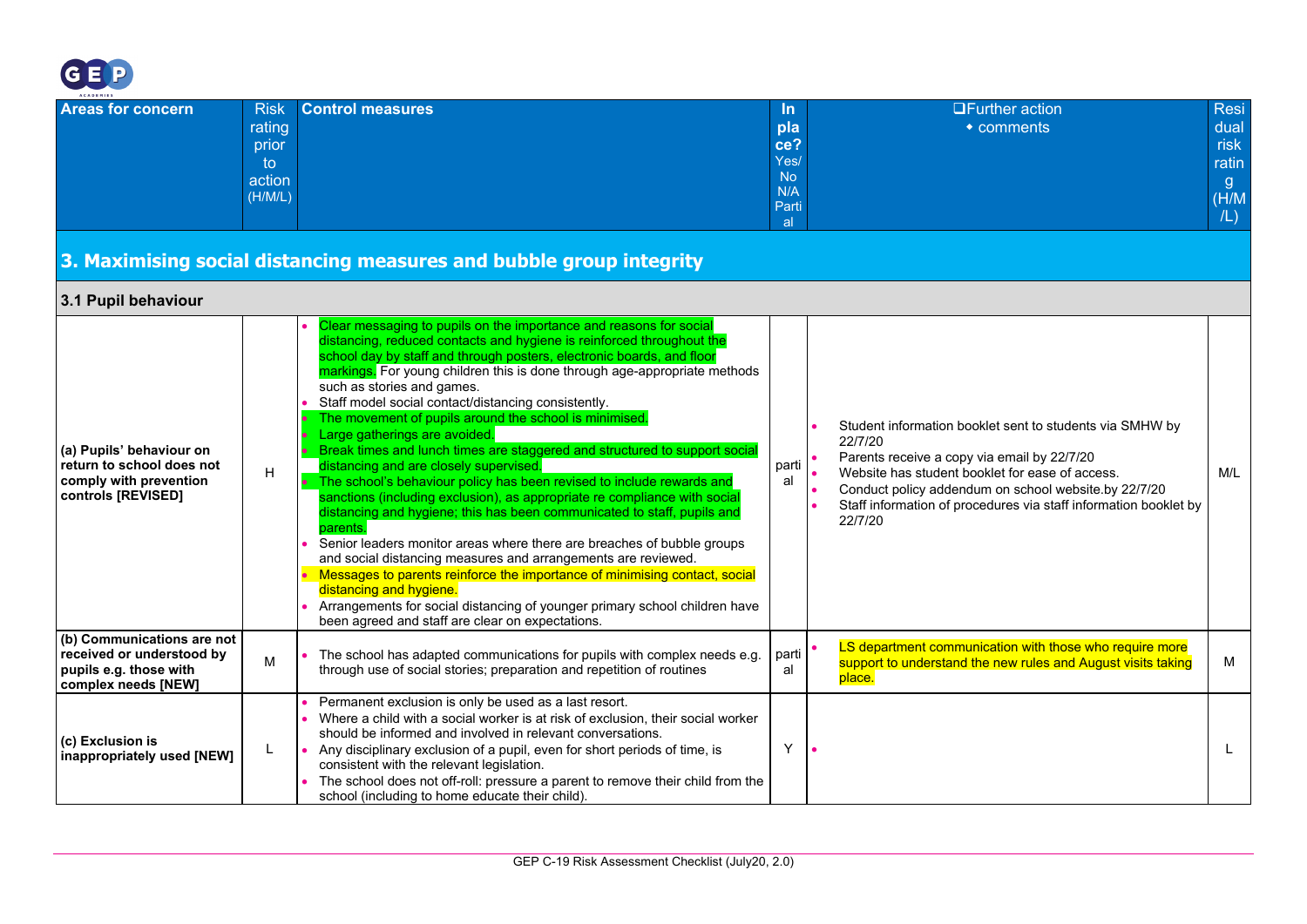

<span id="page-24-2"></span><span id="page-24-1"></span><span id="page-24-0"></span>

| <b>ACADEMIES</b>                                                                                                                                |                                                           |                                                                                                                                                                                                                                                                                                                                                                                                                                                                                                                                                                                                                                                            |                                                         |                                                                        |                                                           |
|-------------------------------------------------------------------------------------------------------------------------------------------------|-----------------------------------------------------------|------------------------------------------------------------------------------------------------------------------------------------------------------------------------------------------------------------------------------------------------------------------------------------------------------------------------------------------------------------------------------------------------------------------------------------------------------------------------------------------------------------------------------------------------------------------------------------------------------------------------------------------------------------|---------------------------------------------------------|------------------------------------------------------------------------|-----------------------------------------------------------|
| <b>Areas for concern</b>                                                                                                                        | <b>Risk</b><br>rating<br>prior<br>to<br>action<br>(H/M/L) | <b>Control measures</b>                                                                                                                                                                                                                                                                                                                                                                                                                                                                                                                                                                                                                                    | In.<br>pla<br>ce?<br>Yes/<br>No.<br>N/A<br>Parti<br>-al | $\Box$ Further action<br>$\bullet$ comments                            | <b>Resi</b><br>dual<br>risk<br>ratin<br>g<br>(H/M)<br>/L) |
| 3.2 Classrooms and teaching spaces                                                                                                              |                                                           |                                                                                                                                                                                                                                                                                                                                                                                                                                                                                                                                                                                                                                                            |                                                         |                                                                        |                                                           |
| (a) The size and<br>configuration of<br>classrooms and teaching<br>spaces does not consider<br>possible social distancing<br>measures [REVISED] | L                                                         | Home base arrangements in place. ('bubbles' of children based in classes)<br>Seating arrangements have been revised where possible (where<br>space/teaching allows) to reduce face-to-face contact: e.g. facing forwards<br>in rows rather than face-to-face.<br>Any furniture not in use has been removed from classrooms and teaching<br>spaces.<br>Outside spaces are considered for teaching, as a possible alternative.                                                                                                                                                                                                                               | Y                                                       |                                                                        | L                                                         |
| 3.3 Movement in corridors                                                                                                                       |                                                           |                                                                                                                                                                                                                                                                                                                                                                                                                                                                                                                                                                                                                                                            |                                                         |                                                                        |                                                           |
| (a) Social distancing<br>guidance is breached when<br>pupils circulate in corridors                                                             | L                                                         | Circulation plans have been reviewed and amended.<br>One-way systems are in operation where feasible.<br>Corridors are divided where feasible.<br>Circulation routes are clearly marked with appropriate signage.<br>Any pinch points/bottle necks are identified and managed accordingly.<br>The movement of pupils around school is minimised as much as possible.<br>Where possible, pupils stay in classrooms and staff move around.<br>Lesson change overs are staggered to avoid overcrowding.<br>Pupils are briefed regularly regarding observing social distancing guidance<br>whilst circulating.<br>Appropriate supervision levels are in place. | Y                                                       | All in place and have worked well with Year 10 and 12 since<br>15/6/20 |                                                           |
| 3.4 Break times                                                                                                                                 |                                                           |                                                                                                                                                                                                                                                                                                                                                                                                                                                                                                                                                                                                                                                            |                                                         |                                                                        |                                                           |
| (a) Pupils may not observe<br>social distancing at break<br>times                                                                               | M                                                         | Break times are staggered<br>External areas are designated for different groups.<br>Pupils are reminded about social distancing as break times begin.<br>Social distancing signage is in place around the school and in key areas.<br>Supervision levels have been enhanced, especially with younger pupils, to<br>support social distancing.<br>Outdoor equipment is only used where it can be cleaned between groups of<br>children and not used simultaneously by groups.                                                                                                                                                                               | Y                                                       | All in place                                                           |                                                           |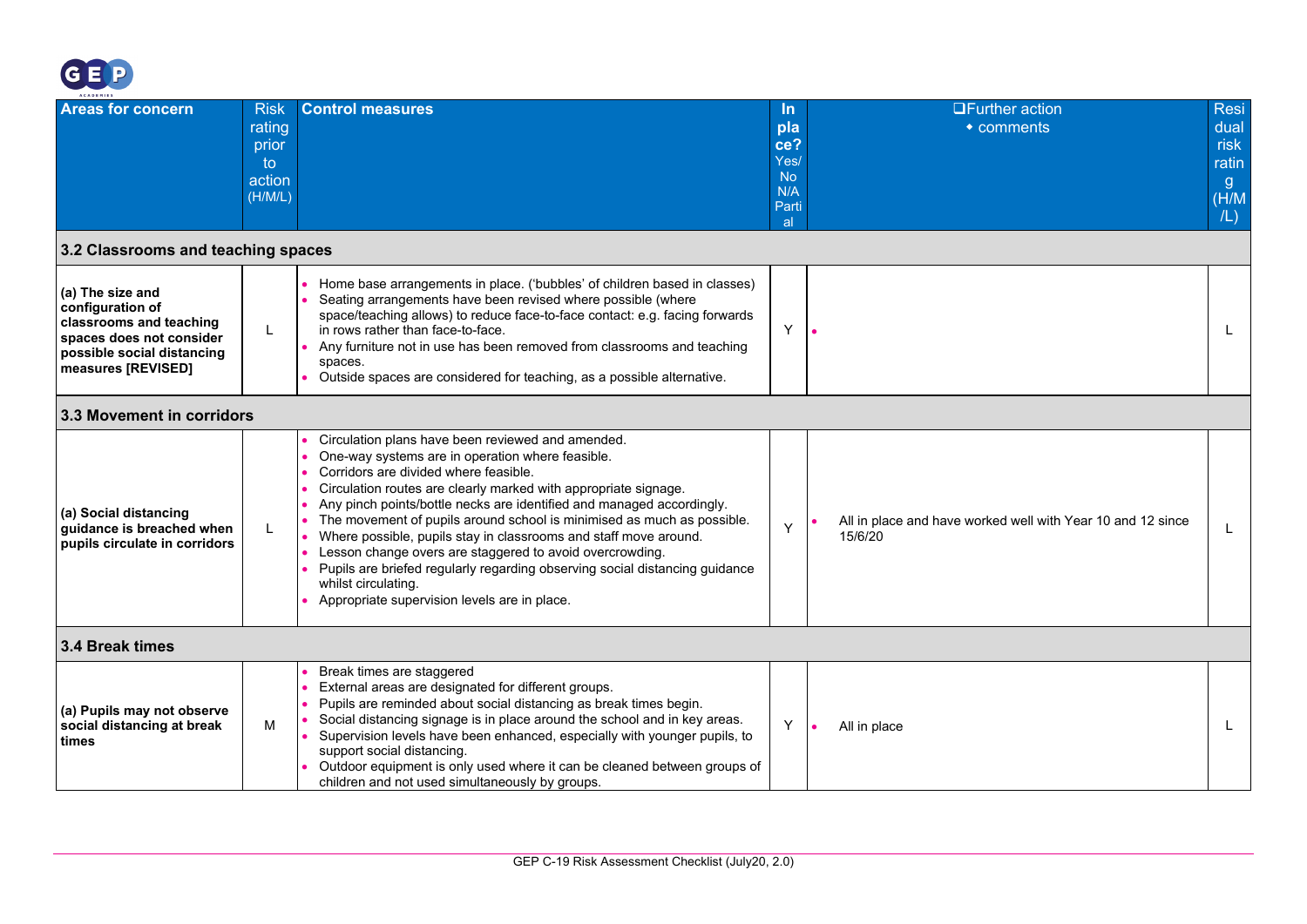

<span id="page-25-1"></span><span id="page-25-0"></span>

| ACADEMIES                                                                                                             |                                                           |                                                                                                                                                                                                                                                                                                                                                                                                                                                                                                                                                                                                                                                                                                                                              |                                                                     |                                                                                                                                                                                                                                                                                                                                                                                                                                                                                  |                                                            |
|-----------------------------------------------------------------------------------------------------------------------|-----------------------------------------------------------|----------------------------------------------------------------------------------------------------------------------------------------------------------------------------------------------------------------------------------------------------------------------------------------------------------------------------------------------------------------------------------------------------------------------------------------------------------------------------------------------------------------------------------------------------------------------------------------------------------------------------------------------------------------------------------------------------------------------------------------------|---------------------------------------------------------------------|----------------------------------------------------------------------------------------------------------------------------------------------------------------------------------------------------------------------------------------------------------------------------------------------------------------------------------------------------------------------------------------------------------------------------------------------------------------------------------|------------------------------------------------------------|
| <b>Areas for concern</b>                                                                                              | <b>Risk</b><br>rating<br>prior<br>to<br>action<br>(H/M/L) | <b>Control measures</b>                                                                                                                                                                                                                                                                                                                                                                                                                                                                                                                                                                                                                                                                                                                      | ln.<br>pla<br>ce?<br>Yes/<br><b>No</b><br>N/A<br>Parti<br><b>al</b> | <b>OFurther action</b><br>$\bullet$ comments                                                                                                                                                                                                                                                                                                                                                                                                                                     | <b>Resi</b><br>dual<br>risk<br>ratin<br>-g<br>(H/M)<br>/L) |
| 3.5 Lunch times                                                                                                       |                                                           |                                                                                                                                                                                                                                                                                                                                                                                                                                                                                                                                                                                                                                                                                                                                              |                                                                     |                                                                                                                                                                                                                                                                                                                                                                                                                                                                                  |                                                            |
| (a) Pupils may not observe<br>social distancing at lunch<br>times                                                     | H                                                         | Pupils are reminded about social distancing as lunch times begin.<br>Pupils wash their hands before and after eating.<br>Dining area layouts have been configured to ensure social distancing.<br>Tables and chairs have been cordoned off where this is not possible.<br>Floor markings are used to manage queues and enable social distancing.<br>Additional arrangements are in place, such as staggering lunch times,<br>delivering grab bags to classrooms, pupils eating in classrooms or other<br>spaces.<br>Guidance has been issued to parents and pupils on packed lunches (e.g.<br>the use of disposable bags instead of lunch boxes).<br>Eating areas are cleaned after lunch.                                                   | Y                                                                   | Staggered lunches so each year group bubble is in canteen at<br>separate times.<br>Separated social spaces<br>Cleaning between lunches in place<br>Queuing system to manage overcrowding in place<br>Hand sanitiser on way into canteen and server in place on the<br>walls.<br>Parent provided with information.                                                                                                                                                                |                                                            |
| 3.6 Toilets                                                                                                           |                                                           |                                                                                                                                                                                                                                                                                                                                                                                                                                                                                                                                                                                                                                                                                                                                              |                                                                     |                                                                                                                                                                                                                                                                                                                                                                                                                                                                                  |                                                            |
| (a) Queues for toilets and<br>handwashing risk non-<br>compliance with social<br>distancing measures                  | м                                                         | Queuing zones for toilets and hand washing have been established and are<br>monitored.<br>Floor markings are in place to enable social distancing.<br>Propping open main toilet entrance where possible.<br>Pupils know that they can only use the toilet one at a time (unless the toilet<br>has been assessed as able to receive a greater capacity and this is clearly<br>marked).<br>Pupils are encouraged to access the toilet during class/throughout the day<br>to help avoid queues.<br>The toilets are cleaned frequently.<br>Monitoring ensures a constant supply of soap and paper towels.<br>Bins are emptied regularly.<br>Pupils are reminded regularly on how to wash hands and young children are<br>supervised in doing so. | Y                                                                   | Students have staggered break and lunchtimes so will only<br>use the facilities at the same time as other students in their<br>bubbles. The toilets will be cleaned between different bubbles<br>using them.<br>Hand sanitiser is used on the way in to the toilets and again<br>on the way out.<br>Staff on duty by the toilets to check hand sanitiser used.<br>Each earning zone has hand sanitiser at its entrance.<br>Social distance markings on floor for toilet queuing. | L                                                          |
| (b) Toilets are not cleaned<br>on a regular (at least daily)<br>basis, including frequently<br>touched surfaces [NEW] | M                                                         | Daily cleaning schedules (and supply checks) are maintained for toilet<br>blocks, visible to all.                                                                                                                                                                                                                                                                                                                                                                                                                                                                                                                                                                                                                                            | Y                                                                   | Day time cleaning being introduced so that the toilets will be<br>cleaned regularly during the day. Reef Cleaning                                                                                                                                                                                                                                                                                                                                                                |                                                            |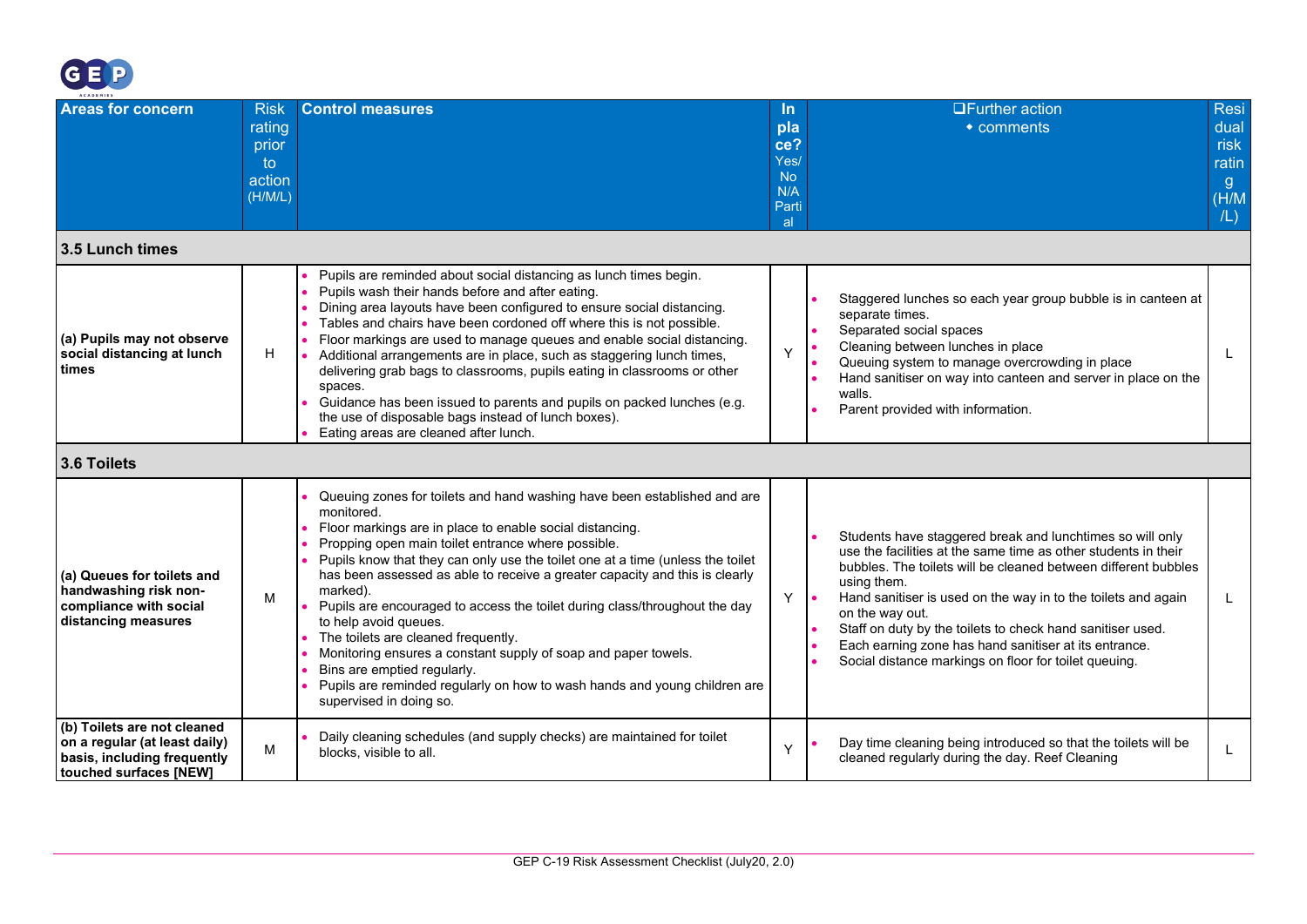

<span id="page-26-3"></span><span id="page-26-2"></span><span id="page-26-1"></span><span id="page-26-0"></span>

| <b>ACADEMIES</b>                                                                                                                        |                                                           |                                                                                                                                                                                                                                                                                                                                                                                                                 |                                                              |                                                                                                                                                                                                                                                                                                                                                                                                         |  |
|-----------------------------------------------------------------------------------------------------------------------------------------|-----------------------------------------------------------|-----------------------------------------------------------------------------------------------------------------------------------------------------------------------------------------------------------------------------------------------------------------------------------------------------------------------------------------------------------------------------------------------------------------|--------------------------------------------------------------|---------------------------------------------------------------------------------------------------------------------------------------------------------------------------------------------------------------------------------------------------------------------------------------------------------------------------------------------------------------------------------------------------------|--|
| <b>Areas for concern</b>                                                                                                                | <b>Risk</b><br>rating<br>prior<br>to<br>action<br>(H/M/L) | <b>Control measures</b>                                                                                                                                                                                                                                                                                                                                                                                         | In.<br>pla<br>ce?<br>Yes/<br><b>No</b><br>N/A<br>Parti<br>al | <b>OFurther action</b><br><b>Resi</b><br>dual<br>• comments<br>risk<br>ratin<br>g<br>(H/M)<br>/L)                                                                                                                                                                                                                                                                                                       |  |
| <b>3.7 Medical Rooms</b>                                                                                                                |                                                           |                                                                                                                                                                                                                                                                                                                                                                                                                 |                                                              |                                                                                                                                                                                                                                                                                                                                                                                                         |  |
| (a) The configuration of<br>medical rooms may<br>compromise social<br>distancing measures                                               | H                                                         | Social distancing provisions are in place for medical rooms.<br>Additional rooms are designated for pupils with suspected COVID-19 whilst<br>collection is arranged.<br>Procedures are in place for medical rooms to be cleaned after suspected<br>COVID-19 cases, along with other affected areas, including toilets.                                                                                          | Parti<br>al                                                  | The 'cold' medical room will be used only when medical<br>intervention is required and cleaned afterwards by the<br>Premises Team / day-time cleaners<br>A separate room has been designated for potential Covid-19<br>cases; preparation of this room is to be done during the<br>summer holiday                                                                                                       |  |
| 3.8 Reception area                                                                                                                      |                                                           |                                                                                                                                                                                                                                                                                                                                                                                                                 |                                                              |                                                                                                                                                                                                                                                                                                                                                                                                         |  |
| (a) Groups of people gather<br>in reception (parents,<br>visitors, deliveries) which<br>risks breaching social<br>distancing guidelines | H                                                         | Social distancing points are clearly set out, using floor markings, continuing<br>outside where necessary.<br>Social distancing guidance is clearly displayed to protect reception staff (e.g.<br>distance from person stood at reception desk).<br>Non-essential deliveries and visitors to school are minimised.<br>Arrangements are in place for segregation of visitors.                                    | Y                                                            | Delivery drop boxes outside doors so delivery people do not<br>need to enter school.<br>Only one visitor to be allowed into Reception at any one time<br>Arrangements are in place for segregation of visitors through<br>use of Perspex screens to shield reception team and barriers<br>to keep access to a minimum. Queuing system marked<br>outside the building.<br>Full PPE available if required |  |
| 3.9 Arrival and departure from school                                                                                                   |                                                           |                                                                                                                                                                                                                                                                                                                                                                                                                 |                                                              |                                                                                                                                                                                                                                                                                                                                                                                                         |  |
| (a) Pupils and parents<br>congregate at exits and<br>entrances, making social<br>distancing measures<br>difficult to apply              | м                                                         | Start and finish times are staggered.<br>The use of available entrances and exits is maximised.<br>Social distancing guidelines are reinforced at entrances and exits through<br>signage and floor/ground markings, including external drop-off and pick-up<br>points.<br>Weekly messages to parents stress the need for social distancing at arrival<br>and departure times.                                   | parti<br>al                                                  | Parents asked to use one way system to drop off an d pick up<br>in KJM communication 3 by 22/7/20                                                                                                                                                                                                                                                                                                       |  |
| 3.10 Transport                                                                                                                          |                                                           |                                                                                                                                                                                                                                                                                                                                                                                                                 |                                                              |                                                                                                                                                                                                                                                                                                                                                                                                         |  |
| (a) The use of public and<br>school transport by pupils<br>poses risks in terms of<br>social distancing                                 |                                                           | Guidance is in place for pupils and parents on how social distancing can be<br>observed on public and school transport. This includes advice on the use of<br>face coverings if pupils are travelling with children other than from their own<br>class.<br>Discussions have been held with the relevant public transport authority and<br>with bus companies on how social distancing measures will be applied. | parti<br>al                                                  | Update local bus timetables to parents.<br>Encourage students to walk or cycle.<br>Yellow bus provision for September for PP students still to be<br>confirmed with Runnymede Borough council                                                                                                                                                                                                           |  |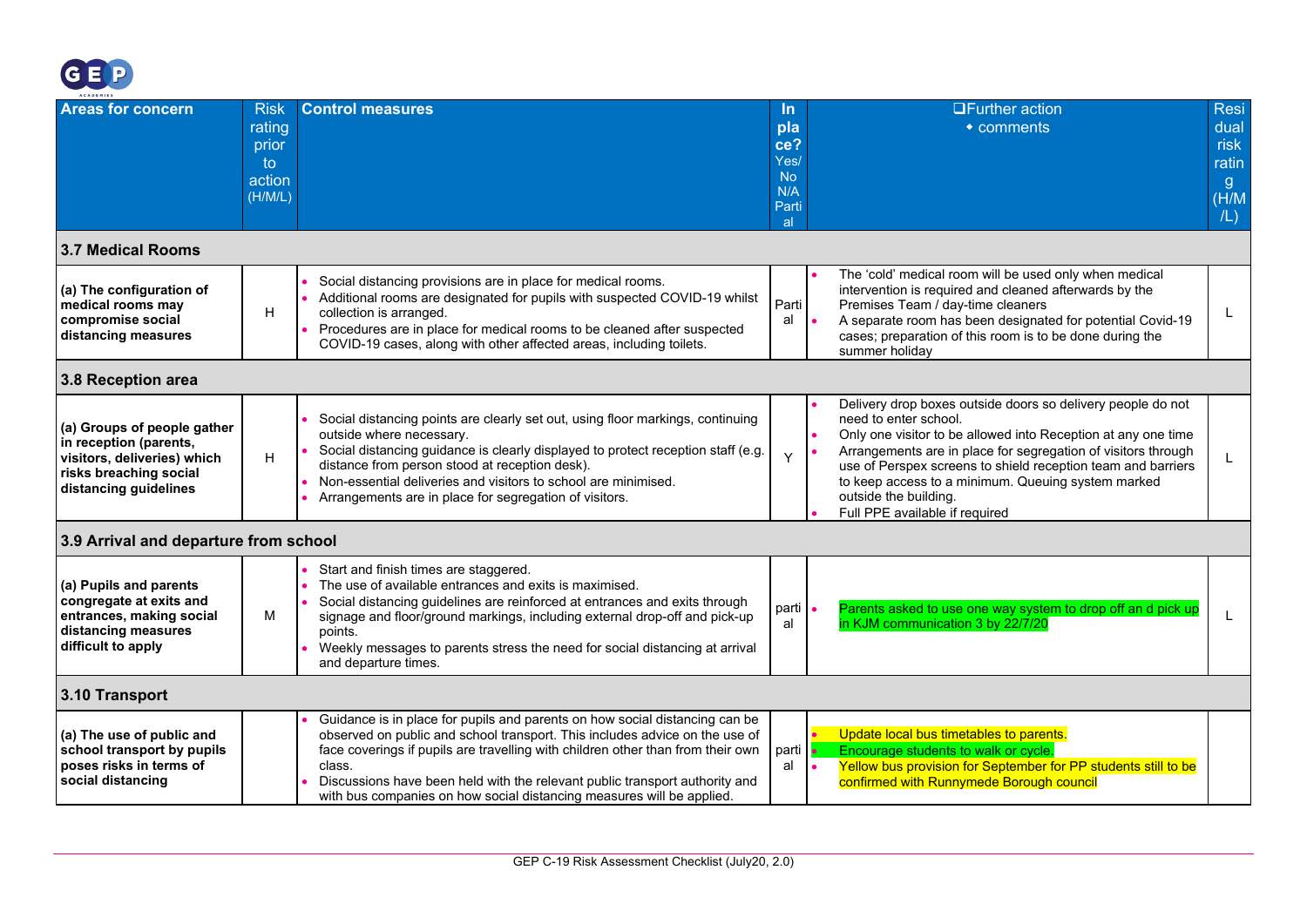

<span id="page-27-3"></span><span id="page-27-2"></span><span id="page-27-1"></span><span id="page-27-0"></span>**to protect them [REVISED]**

| <b>Areas for concern</b>                                                                                                                      | <b>Risk</b><br>rating<br>prior<br>to<br>action<br>(H/M/L)                                  | <b>Control measures</b>                                                                                                                                                                                                                                                                                                                                                                                                                                                                                     | In.<br>pla<br>ce?<br>Yes/<br>N <sub>o</sub><br>N/A<br>Parti<br>-al | <b>□Further action</b><br><b>Resi</b><br>dual<br>$\bullet$ comments<br>risk<br>ratin<br>g.<br>(H/M)<br>/L)                                                                                                                                                                                                                                                                                                                                                              |  |  |  |
|-----------------------------------------------------------------------------------------------------------------------------------------------|--------------------------------------------------------------------------------------------|-------------------------------------------------------------------------------------------------------------------------------------------------------------------------------------------------------------------------------------------------------------------------------------------------------------------------------------------------------------------------------------------------------------------------------------------------------------------------------------------------------------|--------------------------------------------------------------------|-------------------------------------------------------------------------------------------------------------------------------------------------------------------------------------------------------------------------------------------------------------------------------------------------------------------------------------------------------------------------------------------------------------------------------------------------------------------------|--|--|--|
| 3.11 Staff areas                                                                                                                              |                                                                                            |                                                                                                                                                                                                                                                                                                                                                                                                                                                                                                             |                                                                    |                                                                                                                                                                                                                                                                                                                                                                                                                                                                         |  |  |  |
| (a) The configuration of<br>staff rooms and offices<br>makes compliance with<br>social distancing measures<br>problematic                     | н                                                                                          | Reconfiguration of staff rooms and offices has been undertaken prior to the<br>school opening to allow for social distancing between staff.                                                                                                                                                                                                                                                                                                                                                                 |                                                                    | Staff will use workrooms but where social distancing /<br>appropriate reconfiguration has not been possible staff will<br>wear PPE (masks and gloves)<br>Staff who were identified as clinically vulnerable will have an<br>individual risk assessment undertaken for their non-contact<br>workspaces<br>A spare rooms timetable is accessible to staff on SIMS, so<br>that they can go to a larger workspace if necessary<br>Some workrooms will require de-cluttering |  |  |  |
| 3.12 Large gatherings                                                                                                                         |                                                                                            |                                                                                                                                                                                                                                                                                                                                                                                                                                                                                                             |                                                                    |                                                                                                                                                                                                                                                                                                                                                                                                                                                                         |  |  |  |
| (a) Staff and pupil<br>organised gatherings are<br>greater than planned<br>bubble group sizes [NEW]                                           | м                                                                                          | Assemblies and collective gatherings do not exceed bubble groups<br>Staff meetings and training sessions are organised so staff bubble groups<br>retain 2m social distancing; virtual alternatives are considered.<br>Schools keep up-to-date with guidance on community gatherings (currently<br>maximum of 30)                                                                                                                                                                                            | Y                                                                  | No large gatherings being held, assemblies, CPD, INSET and<br>faculty meeting all being held via Zoom                                                                                                                                                                                                                                                                                                                                                                   |  |  |  |
|                                                                                                                                               | 4. Continuing enhanced protection for children and staff with underlying health conditions |                                                                                                                                                                                                                                                                                                                                                                                                                                                                                                             |                                                                    |                                                                                                                                                                                                                                                                                                                                                                                                                                                                         |  |  |  |
| 4.1 Pupils with underlying health issues                                                                                                      |                                                                                            |                                                                                                                                                                                                                                                                                                                                                                                                                                                                                                             |                                                                    |                                                                                                                                                                                                                                                                                                                                                                                                                                                                         |  |  |  |
| (a) Pupils with underlying<br>health issues or those who<br>are shielding are not<br>identified and so measures<br>have not been put in place |                                                                                            | Parents have been provided with clear guidance and this is reinforced on a<br>regular basis.<br>Parents have been asked to make the school aware of pupils' underlying<br>health conditions and the school has sought to ensure that the appropriate<br>guidance has been acted upon.<br>The school, and parents are clear about the definitions and associated<br>mitigating strategies relation to people who, in July 2020, were classed as<br>olinioollu uulnovahla ond olinioollu oytvamalu uulnovahla | parti<br>al                                                        | Students with underlying health issues have sought medical<br>advice and updated the school re this prior to return in<br>September                                                                                                                                                                                                                                                                                                                                     |  |  |  |

**clinically vulnerable** and **clinically extremely vulnerable.**

Consider 1<sup>st</sup> August and evolving guidance on vulnerable people.

conditions.

• Schools have a regularly updated register of pupils with underlying health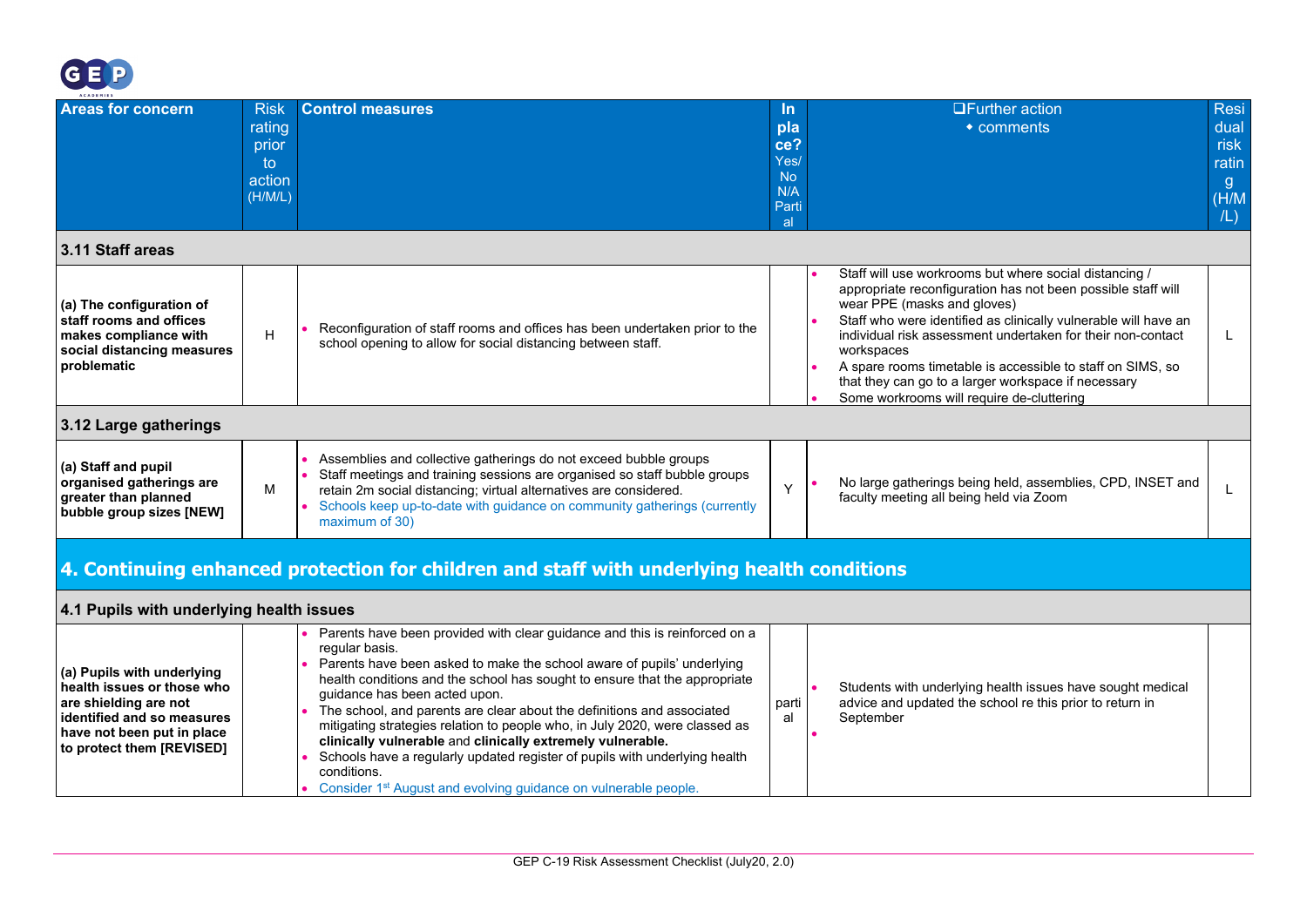

| ___<br><b>ACADEMIES</b>  |             |                  |                 |                        |       |
|--------------------------|-------------|------------------|-----------------|------------------------|-------|
| <b>Areas for concern</b> | <b>Risk</b> | Control measures | <u>In</u>       | <b>OFurther action</b> | Resi  |
|                          | rating      |                  | pla             | $\bullet$ comments     | dual  |
|                          | prior       |                  | ce?             |                        | risk  |
|                          | to          |                  | Yes/            |                        | ratin |
|                          | action      |                  | No <sup>1</sup> |                        | g     |
|                          | (H/M/L)     |                  | N/A             |                        | (H/M) |
|                          |             |                  | Parti           |                        | /L)   |
|                          |             |                  | al              |                        |       |

#### **4.2 Staff with underlying health issues**

| Staff with underlying health<br>issues or those who are<br>shielding are not identified<br>l and so measures have not<br>been put in place to protect<br>them [REVISED] | All members of staff with underlying health issues, those within vulnerable<br>groups or who are shielding have been instructed to make their condition or<br>circumstances known to the school. Records are kept of this and regularly<br>updated.<br>Members of staff with underlying health conditions have been asked to seek<br>and act on the advice of their GP/consultant/midwife or current government<br>advice<br>Staff are clear about the definitions and associated mitigating strategies<br>relation to people who, in July 2020, were classed as <b>clinically vulnerable</b><br>and clinically extremely vulnerable.<br>All staff with underlying health conditions that put them at increased risk<br>from COVID-19 are working from home in line with national guidance.<br>Current government guidance is being applied.<br>Consider 1 <sup>st</sup> August and evolving guidance on vulnerable people | parti<br>al | Return to work assessments have been carried out for staff.<br>SLT have had 1:1 meetings with staff from the BAME<br>community to identify and address any specific needs. Update<br>meetings are now being scheduled and so in place to be held<br>regularly.<br>Risk Assessments to be put in place for pregnant staff and<br>those who are clinically extremely vulnerable. Also needed for<br>those with other underlying health issues. |
|-------------------------------------------------------------------------------------------------------------------------------------------------------------------------|----------------------------------------------------------------------------------------------------------------------------------------------------------------------------------------------------------------------------------------------------------------------------------------------------------------------------------------------------------------------------------------------------------------------------------------------------------------------------------------------------------------------------------------------------------------------------------------------------------------------------------------------------------------------------------------------------------------------------------------------------------------------------------------------------------------------------------------------------------------------------------------------------------------------------|-------------|----------------------------------------------------------------------------------------------------------------------------------------------------------------------------------------------------------------------------------------------------------------------------------------------------------------------------------------------------------------------------------------------------------------------------------------------|
|-------------------------------------------------------------------------------------------------------------------------------------------------------------------------|----------------------------------------------------------------------------------------------------------------------------------------------------------------------------------------------------------------------------------------------------------------------------------------------------------------------------------------------------------------------------------------------------------------------------------------------------------------------------------------------------------------------------------------------------------------------------------------------------------------------------------------------------------------------------------------------------------------------------------------------------------------------------------------------------------------------------------------------------------------------------------------------------------------------------|-------------|----------------------------------------------------------------------------------------------------------------------------------------------------------------------------------------------------------------------------------------------------------------------------------------------------------------------------------------------------------------------------------------------------------------------------------------------|

## **5. Enhancing mental health support for pupils and staff**

### **5.1 Mental health concerns – pupils**

<span id="page-28-2"></span><span id="page-28-1"></span><span id="page-28-0"></span>

| Pupils' mental health has<br>been adversely affected<br>during the period that the<br>school has been closed and<br>by the COVID-19 crisis in<br>general [REVISED] | н | There are sufficient numbers of trained staff available to support pupils with<br>mental health issues.<br>There is access to designated staff for all pupils who wish to talk to<br>someone about wellbeing/mental health.<br>Wellbeing/mental health is discussed regularly in PSHE/virtual<br>assemblies/pupil briefings (stories/toy characters are used for younger<br>pupils to help talk about feelings).<br>Resources/websites to support the mental health of pupils are provided.<br>Schools consider the benefits of educational psychologists, social workers,<br>and counsellors, within budgets available.<br>Work with local services (such as health and the local authority) to ensure<br>the services and support are in place for a smooth return to schools for<br>pupils with SEND. | 9 staff have completed the NHS mental health support training<br>Resilience doughnut to be fully rolled out<br>Strategy to most effectively manage use for range of services<br>in place.<br>New SEMH provision being led by Inclusion Manger in place<br>for September 2020 | м |
|--------------------------------------------------------------------------------------------------------------------------------------------------------------------|---|----------------------------------------------------------------------------------------------------------------------------------------------------------------------------------------------------------------------------------------------------------------------------------------------------------------------------------------------------------------------------------------------------------------------------------------------------------------------------------------------------------------------------------------------------------------------------------------------------------------------------------------------------------------------------------------------------------------------------------------------------------------------------------------------------------|------------------------------------------------------------------------------------------------------------------------------------------------------------------------------------------------------------------------------------------------------------------------------|---|
| Pastoral support is not<br>applied to assist well-being<br>[NEW]                                                                                                   | н | Consider the provision of pastoral and extra-curricular activities to all pupils<br>designed to:<br>support the rebuilding of friendships and social engagement                                                                                                                                                                                                                                                                                                                                                                                                                                                                                                                                                                                                                                          | Pastoral support lead will ensure pastoral support effectively<br>used to address issues                                                                                                                                                                                     |   |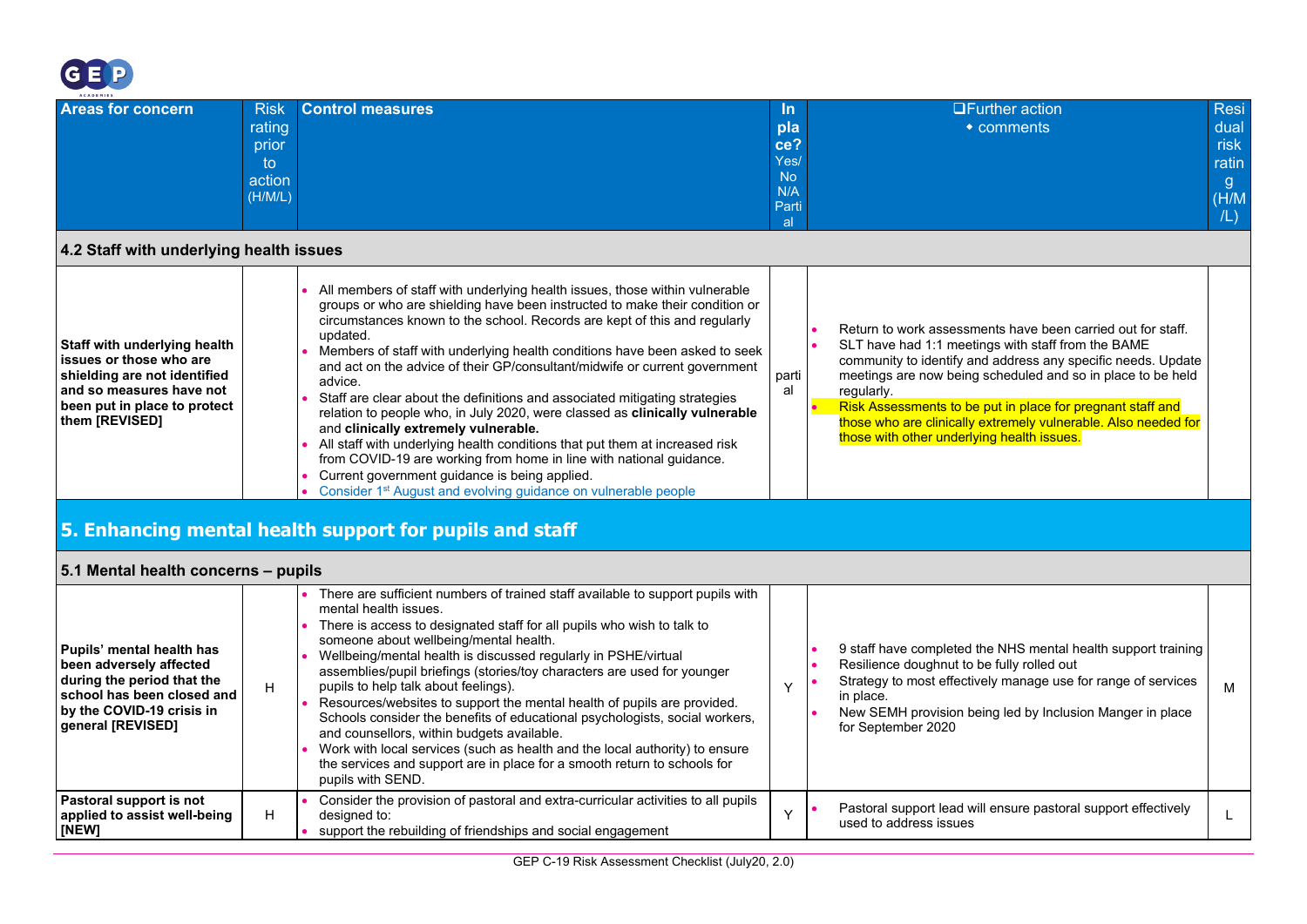

<span id="page-29-1"></span><span id="page-29-0"></span>

| ACADEMIES                                                                                                                                                         |                                                           |                                                                                                                                                                                                                                                                                                                                                                                                                                                                                                                                                                                         |                                                                    |                                                                                                                                                                                                                                             |                                                                      |
|-------------------------------------------------------------------------------------------------------------------------------------------------------------------|-----------------------------------------------------------|-----------------------------------------------------------------------------------------------------------------------------------------------------------------------------------------------------------------------------------------------------------------------------------------------------------------------------------------------------------------------------------------------------------------------------------------------------------------------------------------------------------------------------------------------------------------------------------------|--------------------------------------------------------------------|---------------------------------------------------------------------------------------------------------------------------------------------------------------------------------------------------------------------------------------------|----------------------------------------------------------------------|
| <b>Areas for concern</b>                                                                                                                                          | <b>Risk</b><br>rating<br>prior<br>to<br>action<br>(H/M/L) | <b>Control measures</b>                                                                                                                                                                                                                                                                                                                                                                                                                                                                                                                                                                 | <u>In</u><br>pla<br>ce?<br>Yes/<br><b>No</b><br>N/A<br>Parti<br>al | <b>OFurther action</b><br>• comments                                                                                                                                                                                                        | <b>Resi</b><br>dual<br>risk<br>ratin<br>$\mathbf{g}$<br>(H/M)<br>/L) |
|                                                                                                                                                                   |                                                           | address and equip pupils to respond to issues linked to coronavirus<br>$(COVID-19)$<br>support pupils with approaches to improving their physical and mental<br>wellbeing<br>Provide more focused pastoral support, as appropriate, where issues are<br>identified that individual pupils may need help with, drawing on external<br>support where necessary and possible<br>Consider support needs of particular groups they are already aware need<br>additional help (for example, children in need), and any groups they identify<br>as newly vulnerable on their return to school. |                                                                    | Strategy to most effectively manage use for range of services<br>in place.                                                                                                                                                                  |                                                                      |
| Multi-agency approach to<br>well-being [NEW]                                                                                                                      | M                                                         | Schools and school nurses will work together to ensure delivery of the<br>healthy child programme (which includes immunisation), identifying health<br>and wellbeing needs which will underpin priorities for service delivery.                                                                                                                                                                                                                                                                                                                                                         | Y                                                                  | Strategy to most effectively manage use for range of services<br>in place.                                                                                                                                                                  | L.                                                                   |
| 5.2 Mental health concerns - staff                                                                                                                                |                                                           |                                                                                                                                                                                                                                                                                                                                                                                                                                                                                                                                                                                         |                                                                    |                                                                                                                                                                                                                                             |                                                                      |
| (a) The mental health of<br>staff has been adversely<br>affected during the period<br>that the school has been<br>closed and by the COVID-19<br>crisis in general | н                                                         | Staff are encouraged to focus on their wellbeing.<br>Line managers are proactive in discussing wellbeing with the staff that they<br>manage, including their workload.<br>Staff briefings and training have included content on wellbeing.<br>Staff briefings/training on wellbeing are provided.<br>Staff have been signposted to useful websites and resources.                                                                                                                                                                                                                       | parti<br>al                                                        | Staff wellbeing - return to work in September survey being<br>carried out July 2020.<br>Staff well-being to be addressed on individual basis once<br>identified as result of staff well-being return to work in<br><b>September Survey.</b> | М                                                                    |
| (b) Working from home can<br>adversely affect mental<br>health                                                                                                    | м                                                         | Staff working from home due to self-isolation have regular catch-ups with<br>line managers.<br>Staff are encouraged to speak regularly with colleagues, take regular breaks<br>and exercise.<br>Appropriate work plans have been agreed with support provided where<br>necessary.<br>Staff working from home may help provide remote learning for any pupils<br>who need to stay at home.                                                                                                                                                                                               | Y                                                                  | Return to work assessments s=currently show no concerns<br>here.                                                                                                                                                                            | L                                                                    |
| 5.3 Bereavement support                                                                                                                                           |                                                           |                                                                                                                                                                                                                                                                                                                                                                                                                                                                                                                                                                                         |                                                                    |                                                                                                                                                                                                                                             |                                                                      |
| Pupils and staff are grieving<br>because of loss of friends<br>or family [REVISED]                                                                                | H                                                         | The school has access to trained staff who can deliver bereavement<br>counselling and support.<br>Support is requested from other organisations when necessary.<br><b>GEP Bereavement Policy followed</b>                                                                                                                                                                                                                                                                                                                                                                               | Y                                                                  | Full programme in place following unexpected death of a<br>student.                                                                                                                                                                         | м                                                                    |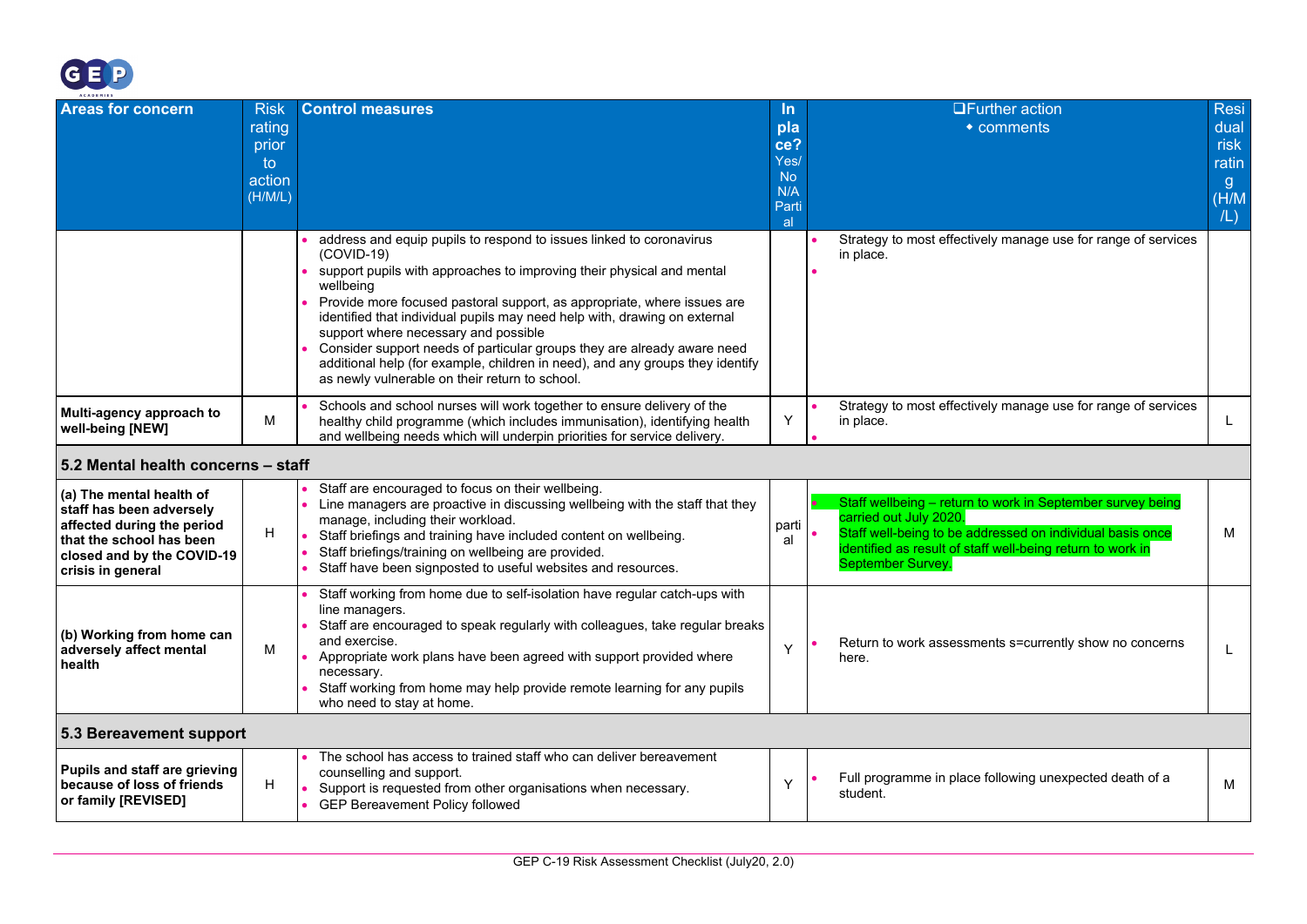

| <b>Areas for concern</b> | <b>Risk</b> | Control measures | In.         | <b>OFurther action</b> | Resi  |
|--------------------------|-------------|------------------|-------------|------------------------|-------|
|                          | rating      |                  | pla         | $\bullet$ comments     | dual  |
|                          | prior       |                  | ce?         |                        | risk  |
|                          | to          |                  | Yes/        |                        | ratin |
|                          | action      |                  | No          |                        | g     |
|                          | (H/M/L)     |                  | N/A         |                        | (H/M) |
|                          |             |                  | Parti<br> a |                        | /L)   |
|                          |             |                  |             |                        |       |

## **6. Maintaining educational provision for children of key workers and vulnerable children**

<span id="page-30-3"></span><span id="page-30-2"></span><span id="page-30-1"></span><span id="page-30-0"></span>

| 6.1 Maintaining provision                                                                                                                                                             |   |                                                                                                                                                                                                                                                                                                                                                                                                                                                                                                         |               |                                                                                                                                                                                                                                                                                                                                                                                                                                                                                                                         |  |  |  |
|---------------------------------------------------------------------------------------------------------------------------------------------------------------------------------------|---|---------------------------------------------------------------------------------------------------------------------------------------------------------------------------------------------------------------------------------------------------------------------------------------------------------------------------------------------------------------------------------------------------------------------------------------------------------------------------------------------------------|---------------|-------------------------------------------------------------------------------------------------------------------------------------------------------------------------------------------------------------------------------------------------------------------------------------------------------------------------------------------------------------------------------------------------------------------------------------------------------------------------------------------------------------------------|--|--|--|
| (a) Educational provision<br>for all pupils with a broad<br>and balanced curriculum,<br>including caring for those<br>with SEND that should not<br>be based on a rota system<br>[NEW] | H | Curriculum that is offered is broad and balanced<br>All pupils attend, including those with complex needs, SEND and part-time<br>dual registered<br>Assessments have been conducted for SEND pupils                                                                                                                                                                                                                                                                                                     | Y             | Full curriculum provision for all in place with LSA support in<br>class where relevant.<br>SEND support planned<br>Extra support timetabled for all EHCP students in all year<br>м<br>groups.<br>Further details form DfE on recovery curriculum programme<br>required then further plans can be put in place if funding<br>enables this.                                                                                                                                                                               |  |  |  |
| <b>7. Operational issues</b>                                                                                                                                                          |   |                                                                                                                                                                                                                                                                                                                                                                                                                                                                                                         |               |                                                                                                                                                                                                                                                                                                                                                                                                                                                                                                                         |  |  |  |
| 7.1 Review of fire procedures                                                                                                                                                         |   |                                                                                                                                                                                                                                                                                                                                                                                                                                                                                                         |               |                                                                                                                                                                                                                                                                                                                                                                                                                                                                                                                         |  |  |  |
| (a) Fire procedures are not<br>appropriate to cover new<br>arrangements [REVISED]                                                                                                     | м | Fire procedures have been reviewed and revised where required, due to:<br>• Reduced numbers of pupils/staff<br>Possible absence of fire marshals<br>Social distancing/bubble integrity rules during evacuation and at muster<br>points<br>• Possible need for additional muster point(s) to enable social distancing<br>where possible<br>Staff and pupils have been briefed on any new evacuation procedures.<br>Incident controller and fire marshals have been trained and briefed<br>appropriately. | Parti .<br>al | Revised muster points agreed which enable bubble integrity<br>Staff information pack (LZS)<br>Staff classroom box (CM)<br>Student information pack.(SHM)<br>Fire action notices in classrooms for old procedures covered.<br>Escape routes remain visible as these still apply.<br>Fire doors will be wedged open to facilitate reduced touching<br>of doors around one way system. Staff Trained to remove<br>wedges on exiting building in emergency situation.<br>Fire drill scheduled during first 2 weeks of term. |  |  |  |
| (b) Fire evacuation drills -<br>unable to apply social<br>distancing effectively                                                                                                      | M | Plans for fire evacuation drills are in place which are in line with social<br>distancing/group bubble integrity measures.                                                                                                                                                                                                                                                                                                                                                                              | Parti<br>al   | Evacuation drill to be undertaken early in the Autumn term                                                                                                                                                                                                                                                                                                                                                                                                                                                              |  |  |  |
| (c) Fire marshals absent<br>due to self-isolation                                                                                                                                     | M | An additional staff rota is in place for fire marshals to cover any absences<br>and staff have been briefed accordingly.                                                                                                                                                                                                                                                                                                                                                                                | Parti<br>a    | KJM, DAH, rota marshal.<br>Designated lead on site would cover if KJM or DAH are<br>absent.                                                                                                                                                                                                                                                                                                                                                                                                                             |  |  |  |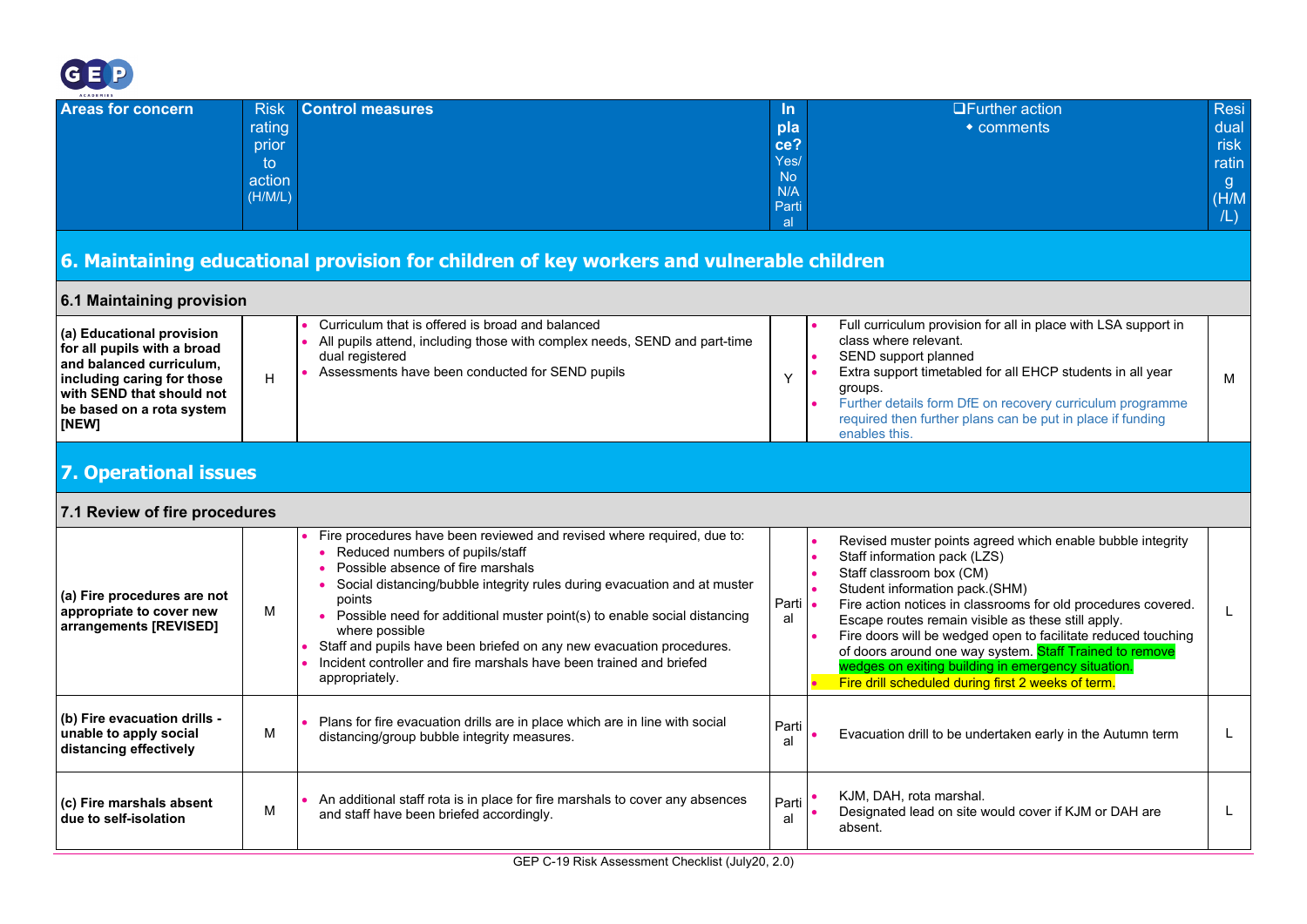

<span id="page-31-1"></span><span id="page-31-0"></span>

| ACADEMIES                                                                                                                    |                                                            |                                                                                                                                                                                                                                                                                                                                                                                                                                                                                                                                                                                                                                                                                                                                                                                                                                                                                                                                                                                                                                                                                                                                          |                                                                           |                                                                                                                                                                                                                                                                                                                                                                                                         |                                                            |
|------------------------------------------------------------------------------------------------------------------------------|------------------------------------------------------------|------------------------------------------------------------------------------------------------------------------------------------------------------------------------------------------------------------------------------------------------------------------------------------------------------------------------------------------------------------------------------------------------------------------------------------------------------------------------------------------------------------------------------------------------------------------------------------------------------------------------------------------------------------------------------------------------------------------------------------------------------------------------------------------------------------------------------------------------------------------------------------------------------------------------------------------------------------------------------------------------------------------------------------------------------------------------------------------------------------------------------------------|---------------------------------------------------------------------------|---------------------------------------------------------------------------------------------------------------------------------------------------------------------------------------------------------------------------------------------------------------------------------------------------------------------------------------------------------------------------------------------------------|------------------------------------------------------------|
| <b>Areas for concern</b>                                                                                                     | <b>Risk</b><br>rating<br>prior<br>to.<br>action<br>(H/M/L) | <b>Control measures</b>                                                                                                                                                                                                                                                                                                                                                                                                                                                                                                                                                                                                                                                                                                                                                                                                                                                                                                                                                                                                                                                                                                                  | <u>In</u><br>pla<br>ce?<br>Yes/<br><b>No</b><br>N/A<br>Parti<br><b>al</b> | <b>OFurther action</b><br>$\bullet$ comments                                                                                                                                                                                                                                                                                                                                                            | <b>Resi</b><br>dual<br>risk<br>ratin<br>g.<br>(H/M)<br>/L) |
|                                                                                                                              |                                                            | 7.2 Managing premises on reopening after lengthy closure                                                                                                                                                                                                                                                                                                                                                                                                                                                                                                                                                                                                                                                                                                                                                                                                                                                                                                                                                                                                                                                                                 |                                                                           |                                                                                                                                                                                                                                                                                                                                                                                                         |                                                            |
| (a) All systems may not be<br>operational                                                                                    | M                                                          | Government guidance is being implemented where appropriate.<br>All systems have been re-commissioned.                                                                                                                                                                                                                                                                                                                                                                                                                                                                                                                                                                                                                                                                                                                                                                                                                                                                                                                                                                                                                                    | Y                                                                         | All systems have been maintained during lockdown                                                                                                                                                                                                                                                                                                                                                        | L                                                          |
| (b)Statutory compliance<br>has not been completed<br>due to the availability of<br>contractors during<br>lockdown            | м                                                          | All statutory compliance is up to date.<br>Where water systems have not been maintained throughout lockdown,<br>chlorination, flushing and certification by a specialist contractor has been<br>arranged.                                                                                                                                                                                                                                                                                                                                                                                                                                                                                                                                                                                                                                                                                                                                                                                                                                                                                                                                | Y                                                                         | All compliance checks up-to-date<br>All water systems have been flushed regularly during<br>lockdown                                                                                                                                                                                                                                                                                                    | L                                                          |
| 7.3 Visitors attending site                                                                                                  |                                                            |                                                                                                                                                                                                                                                                                                                                                                                                                                                                                                                                                                                                                                                                                                                                                                                                                                                                                                                                                                                                                                                                                                                                          |                                                                           |                                                                                                                                                                                                                                                                                                                                                                                                         |                                                            |
| (a) Contractors on-site<br>whilst school is in<br>operation may pose a risk<br>to social distancing and<br>infection control | м                                                          | Ongoing works and scheduled inspections for schools (e.g. estates related)<br>have been designated as essential work by the government and so are set<br>to continue.<br>An assessment has been carried out to see if any additional control<br>measures are required to keep staff, pupils and contractors safe.<br>Assurances have been sought from the contractors that all staff attending<br>the setting will be in good health (symptom-free) and that contractors have<br>procedures in place to ensure effective social distancing is maintained at all<br>times.<br>Alternative arrangements have been considered such as using a different<br>entrance for contractors and organising classes so that contractors and<br>staff/pupils are kept apart.<br>Social distancing is being maintained throughout any such works and where<br>this is not possible arrangements are reviewed.<br>In addition to arrangements for COVID-19, normal contractor procedures<br>are being applied and have been updated in light of COVID-19 (including<br>contractor risk assessments and method statements, and contractor<br>induction). | Y                                                                         | Contractors attending site whilst the school is in operation will<br>be kept to a minimum.<br>Where such a visit is required, the contractor will be<br>accompanied by a member of the Premises team to ensure<br>COVID protocols (hand sanitising / social distancing) are<br>maintained.                                                                                                              | L                                                          |
| (b) Visitors in reception<br>area risk of Covid19<br>transmission [REVISED]                                                  | H                                                          | Create physical barriers to ensure social distancing between staff and<br>visitors<br>Have signs up displaying the maximum number of visitors and/or social<br>$\bullet$<br>distancing reminders<br>Visitors are encouraged to attend by appointment only                                                                                                                                                                                                                                                                                                                                                                                                                                                                                                                                                                                                                                                                                                                                                                                                                                                                                | Y                                                                         | Delivery drop boxes outside doors so delivery people do not<br>need to enter school.<br>Only one visitor to be allowed into Reception at any one time<br>Arrangements are in place for segregation of visitors through<br>use of Perspex screens to shield reception team and barriers<br>to keep access to a minimum. Queuing system marked<br>outside the building.<br>Full PPE available if required | L                                                          |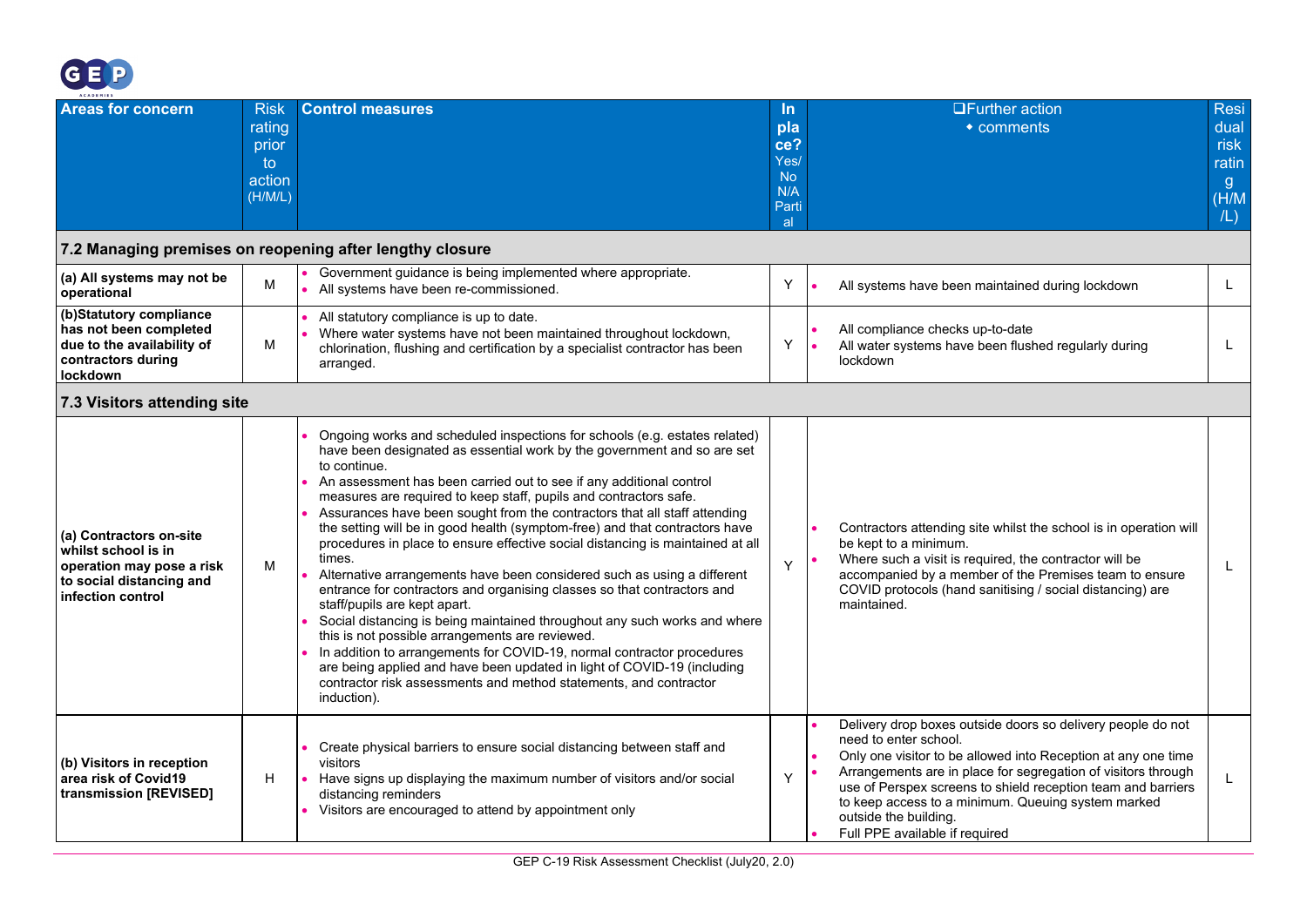

<span id="page-32-1"></span><span id="page-32-0"></span>

| ACADEMIES                                                                                                                                                                         |                                                            |                                                                                                                                                                                                                                                                                                                                                                                                                                          |                                                              |  |                                                                                                                                                                                                                                                                                                                                                                                                                                                                                                                                                               |                                                                      |  |
|-----------------------------------------------------------------------------------------------------------------------------------------------------------------------------------|------------------------------------------------------------|------------------------------------------------------------------------------------------------------------------------------------------------------------------------------------------------------------------------------------------------------------------------------------------------------------------------------------------------------------------------------------------------------------------------------------------|--------------------------------------------------------------|--|---------------------------------------------------------------------------------------------------------------------------------------------------------------------------------------------------------------------------------------------------------------------------------------------------------------------------------------------------------------------------------------------------------------------------------------------------------------------------------------------------------------------------------------------------------------|----------------------------------------------------------------------|--|
| <b>Areas for concern</b>                                                                                                                                                          | <b>Risk</b><br>rating<br>prior<br>to.<br>action<br>(H/M/L) | <b>Control measures</b>                                                                                                                                                                                                                                                                                                                                                                                                                  | In.<br>pla<br>ce?<br>Yes/<br><b>No</b><br>N/A<br>Parti<br>al |  | <b>OFurther action</b><br>• comments                                                                                                                                                                                                                                                                                                                                                                                                                                                                                                                          | <b>Resi</b><br>dual<br>risk<br>ratin<br>$\mathbf{g}$<br>(H/M)<br>/L) |  |
|                                                                                                                                                                                   |                                                            |                                                                                                                                                                                                                                                                                                                                                                                                                                          |                                                              |  | If people come to reception and unable to remain 2m apart,<br>face coverings to be used.                                                                                                                                                                                                                                                                                                                                                                                                                                                                      |                                                                      |  |
| (c) External people<br>necessary for curriculum,<br><b>SEND. extended services</b><br>provisions, or wider<br>charitable activity do not<br>adhere to social distancing.<br>[NEW] | м                                                          | External people (such as professional service organisations, curriculum<br>consultants, coaches, extended service/club providers, supply teachers,<br>peripatetic teachers, nurses, volunteers, specialists, therapists, clinicians<br>and other support staff for pupils with SEND) are inducted in the key<br>messages of school risk assessment including the need to maintain a 2m<br>social distance, and/or use of appropriate PPE | N                                                            |  | External providers will only come to site where it is not<br>possible to have services delivered any other way<br>External providers will only be sought where provision cannot<br>be made form within school and the provision is considered<br>essential at that time.<br>Risk assessment for provider will be carried out.<br>Outcomes of RA will be communicated with external provider<br>prior to visiting site.<br>Reception will be given a copy of the RA and will remind<br>external providers of the requirements of their RA when they<br>arrive. | L.                                                                   |  |
| (d) Records are not<br>consistently kept of who<br>has attended site to allow<br>track and trace to be<br>effective [NEW]                                                         | H                                                          | The school has ensured that all visitors and staff have a means to sign in,<br>irrespective of the time of day<br>Sign-in areas have available information on key messages from risk<br>assessment, as well as hand hygiene station<br>Visitors are encouraged to report, on sign-out, any 'close contacts' they<br>have had during their visit .; staff report the same in terms of bubble integrity.                                   | Parti<br>al                                                  |  | Signing in system in reception. Visitors cannot enter the<br>school without doing this.<br>Field for contact number to be added (logged with IT helpdesk<br>19/7/20)                                                                                                                                                                                                                                                                                                                                                                                          | L                                                                    |  |
| 7.4 Recruitment                                                                                                                                                                   |                                                            |                                                                                                                                                                                                                                                                                                                                                                                                                                          |                                                              |  |                                                                                                                                                                                                                                                                                                                                                                                                                                                                                                                                                               |                                                                      |  |
| (a) Recruitment checks are<br>not compliant with<br>changing guidelines and<br>legislation [NEW]                                                                                  | H                                                          | During the summer, safeguarding checks can be carried out remotely as set<br>out in coronavirus (COVID-19): safeguarding in schools, colleges and other<br>providers.<br>From the start of the autumn term checks will revert to being carried out in<br>person.                                                                                                                                                                         | Y                                                            |  | All checks for staff starting at Fullbrook in September are<br>complete,                                                                                                                                                                                                                                                                                                                                                                                                                                                                                      | L.                                                                   |  |
| 7.5 Catering                                                                                                                                                                      |                                                            |                                                                                                                                                                                                                                                                                                                                                                                                                                          |                                                              |  |                                                                                                                                                                                                                                                                                                                                                                                                                                                                                                                                                               |                                                                      |  |
| (a) Full catering service is<br>not provided [NEW]                                                                                                                                | H                                                          | Caterers are onsite, providing lunch service to all pupils (and staff), as<br>appropriate<br>Catering service complies with guidance for food business on coronavirus,<br>as per assurance visit(s) from GEP Estates Manager<br>Provision is made for payment via means other than finger scanning (if<br>surfaces are not wiped between customers)                                                                                      | Y                                                            |  | Catering provision at breakfast, break and lunch discussed<br>and agreed with Innovate (catering company)                                                                                                                                                                                                                                                                                                                                                                                                                                                     | L.                                                                   |  |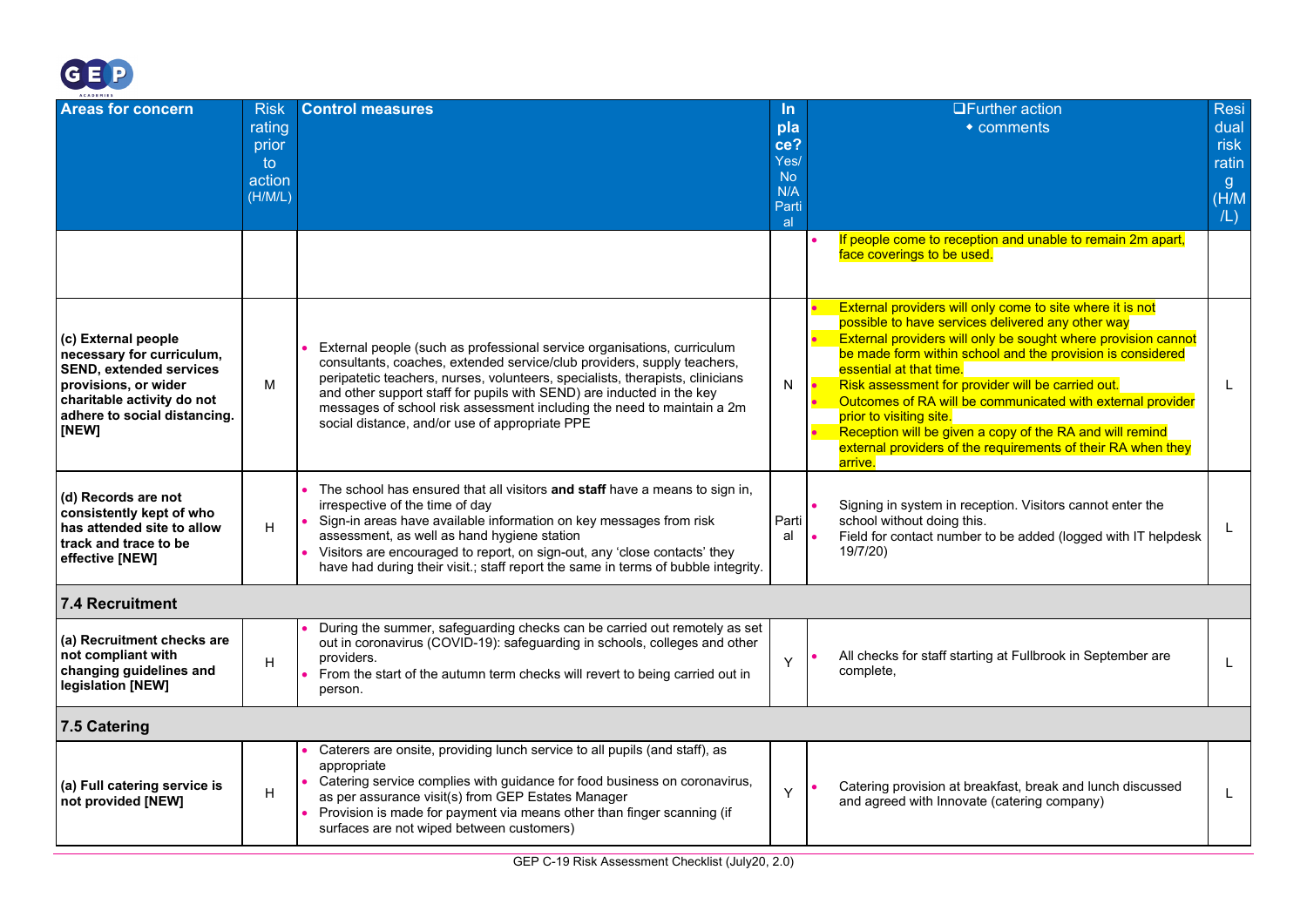

<span id="page-33-1"></span><span id="page-33-0"></span>

| <b>ACADEMIES</b>                                                                                                        |                                                           |                                                                                                                                                                                                                                                                                                                                                                                                                                                                                                                                                                                                                                                                                                                                                                                                                                                                               |                                                                     |                                                                                                                                                                                                                                                                                                                                                                                                                                                         |  |  |
|-------------------------------------------------------------------------------------------------------------------------|-----------------------------------------------------------|-------------------------------------------------------------------------------------------------------------------------------------------------------------------------------------------------------------------------------------------------------------------------------------------------------------------------------------------------------------------------------------------------------------------------------------------------------------------------------------------------------------------------------------------------------------------------------------------------------------------------------------------------------------------------------------------------------------------------------------------------------------------------------------------------------------------------------------------------------------------------------|---------------------------------------------------------------------|---------------------------------------------------------------------------------------------------------------------------------------------------------------------------------------------------------------------------------------------------------------------------------------------------------------------------------------------------------------------------------------------------------------------------------------------------------|--|--|
| <b>Areas for concern</b>                                                                                                | <b>Risk</b><br>rating<br>prior<br>to<br>action<br>(H/M/L) | <b>Control measures</b>                                                                                                                                                                                                                                                                                                                                                                                                                                                                                                                                                                                                                                                                                                                                                                                                                                                       | <u>In</u><br>pla<br>ce?<br>Yes/<br><b>No</b><br>N/A<br>Parti<br>-al | <b>Resi</b><br>$\Box$ Further action<br>dual<br>$\bullet$ comments<br>risk<br>ratin<br>g.<br>(H/M)<br>/L)                                                                                                                                                                                                                                                                                                                                               |  |  |
| 7.6 Extended Services / Clubs                                                                                           |                                                           |                                                                                                                                                                                                                                                                                                                                                                                                                                                                                                                                                                                                                                                                                                                                                                                                                                                                               |                                                                     |                                                                                                                                                                                                                                                                                                                                                                                                                                                         |  |  |
| (a) Resuming extended<br>services and clubs<br>undermines the school-day<br>social contacts/distancing<br>measures[NEW] | M                                                         | Schools provide in-house (before/after) school clubs, considering the<br>guidelines Protective measures for out-of-school settings during the<br>coronavirus (COVID-19) outbreak<br>Before any external provider offers onsite service, local school leaders<br>review external provider risk assessment, to provide assurance that COVID-<br>secure measures are in place<br>Procedures are defined and/or information on key messages from risk<br>assessment are shared, to ensure that the provider does not undermine the<br>school's measures. Parents are advised that limiting the number of<br>clubs/wraparound care providers helps reduce risk of infection. Where<br>possible, schools carefully consider how they can maintain their group<br>bubbles with such provision or use small consistent groups. Contact sports<br>do not take place at such provisions | Y                                                                   | After school additional sessions timetable for year 11 will run<br>from 3.15-4.15pm<br>Music ensembles will run before school<br>Sports clubs will take the form of training sessions (no fixtures<br>to be played)<br>Breakfast club to be booked to control numbers<br>No other clubs to run for first half term whilst new COVID-19<br>secure measures settle in.                                                                                    |  |  |
| 7.7 Lettings                                                                                                            |                                                           |                                                                                                                                                                                                                                                                                                                                                                                                                                                                                                                                                                                                                                                                                                                                                                                                                                                                               |                                                                     |                                                                                                                                                                                                                                                                                                                                                                                                                                                         |  |  |
| (a) Resuming lettings<br>undermines the school's<br>measures to minimise risk<br>[NEW]                                  |                                                           | Local school leaders review external provider risk assessment to provide<br>assurance that COVID-secure measures are in place before any club starts<br>up.                                                                                                                                                                                                                                                                                                                                                                                                                                                                                                                                                                                                                                                                                                                   | Parti •<br>al                                                       | Sports Centre re-opening preparations underway. Separate<br>risk assessment drafted and proposals / procedures being<br>reviewed by GEP Estates Manager on 20/7/2020<br>NIrwin is conducting full risk assessment and staff training<br>planned for 22/7/20. Risk assessment has been checked by R<br>Wiseman and changes underway. Risk Assessment to be<br>published on sports centre website and to be uploaded to<br><b>GEP</b> shared docs system. |  |  |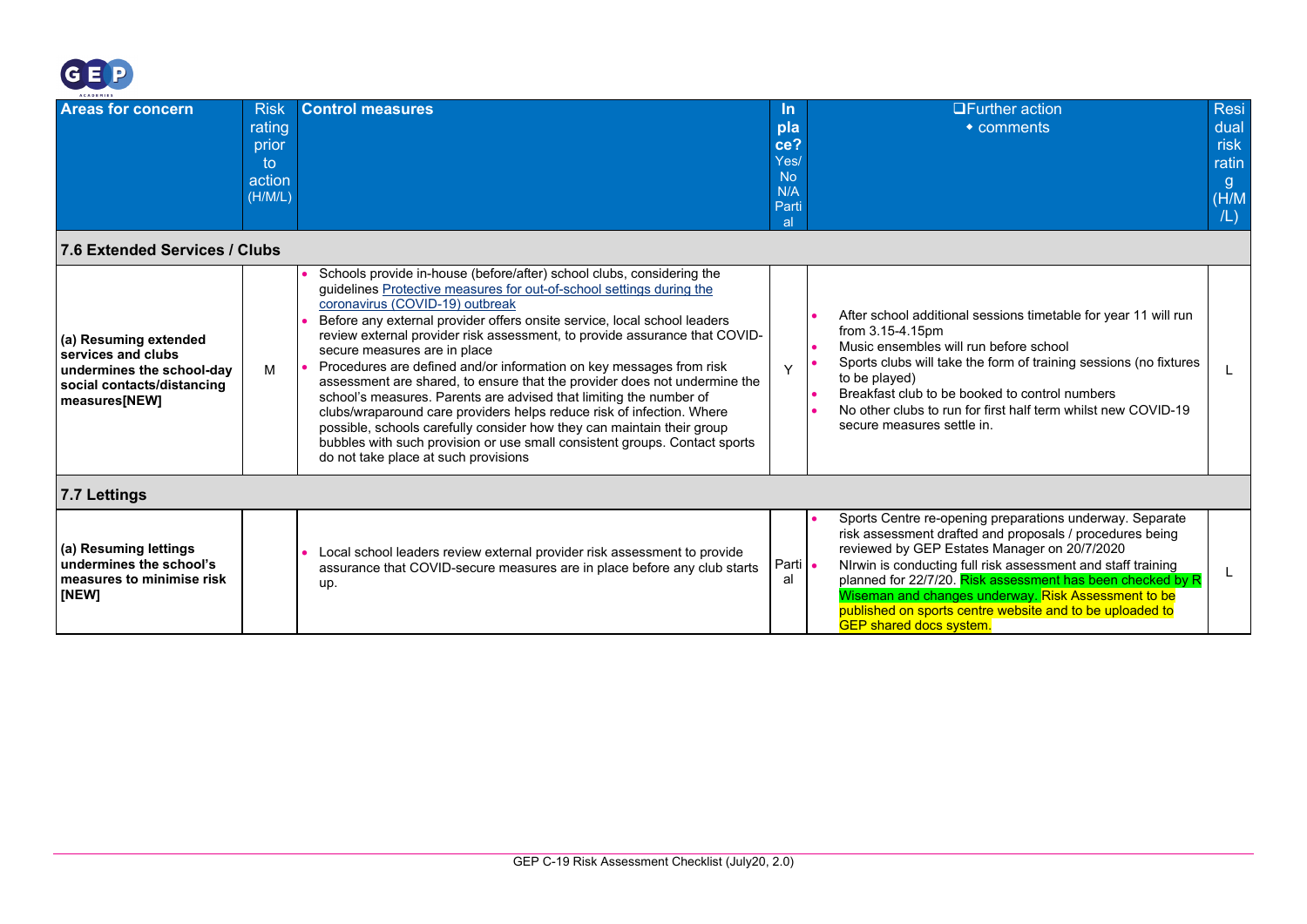

<span id="page-34-3"></span><span id="page-34-2"></span><span id="page-34-1"></span><span id="page-34-0"></span>

| <b>ACADEMIES</b>                                                                                                                                      |                                                           |                                                                                                                                                                                                                                                                                                                                                                                                                                                                                                                                                                                                                                                                                                                                                                                                               |                                                                    |                                                                                                                                                                                                                  |                                                           |
|-------------------------------------------------------------------------------------------------------------------------------------------------------|-----------------------------------------------------------|---------------------------------------------------------------------------------------------------------------------------------------------------------------------------------------------------------------------------------------------------------------------------------------------------------------------------------------------------------------------------------------------------------------------------------------------------------------------------------------------------------------------------------------------------------------------------------------------------------------------------------------------------------------------------------------------------------------------------------------------------------------------------------------------------------------|--------------------------------------------------------------------|------------------------------------------------------------------------------------------------------------------------------------------------------------------------------------------------------------------|-----------------------------------------------------------|
| <b>Areas for concern</b>                                                                                                                              | <b>Risk</b><br>rating<br>prior<br>to<br>action<br>(H/M/L) | <b>Control measures</b>                                                                                                                                                                                                                                                                                                                                                                                                                                                                                                                                                                                                                                                                                                                                                                                       | In<br>pla<br>ce?<br>Yes/<br><b>No</b><br>N/A<br>Parti<br><b>al</b> | $\Box$ Further action<br>$\bullet$ comments                                                                                                                                                                      | <b>Resi</b><br>dual<br>risk<br>ratin<br>g<br>(H/M)<br>/L) |
| <b>8. Finance</b>                                                                                                                                     |                                                           |                                                                                                                                                                                                                                                                                                                                                                                                                                                                                                                                                                                                                                                                                                                                                                                                               |                                                                    |                                                                                                                                                                                                                  |                                                           |
| 8.1 Costs of the school's response to COVID-19                                                                                                        |                                                           |                                                                                                                                                                                                                                                                                                                                                                                                                                                                                                                                                                                                                                                                                                                                                                                                               |                                                                    |                                                                                                                                                                                                                  |                                                           |
| The costs of additional<br>measures and enhanced<br>services to address COVID-<br>19 when reopening places<br>the school in financial<br>difficulties | H                                                         | • Additional cost pressures due to COVID-19 identified and an end-of-year<br>forecast which factors them in has been produced.<br>• GEP finance team has been consulted to identify potential savings in order to<br>work towards a balanced budget.<br>• Additional COVID-19 related costs are under monitoring and options for<br>reducing costs over time and as guidance changes are under review.<br>• Additional sources of income are under exploration.<br>• The school's projected financial position has been shared.                                                                                                                                                                                                                                                                               | Y                                                                  | 2020-21 budget discussed with GLAC and shared with GEP                                                                                                                                                           | H                                                         |
| 9. Governance<br>9.1 Oversight of the governing body                                                                                                  |                                                           |                                                                                                                                                                                                                                                                                                                                                                                                                                                                                                                                                                                                                                                                                                                                                                                                               |                                                                    |                                                                                                                                                                                                                  |                                                           |
| <b>Lack of Trustee / Governor</b><br>oversight during the<br>COVID-19 crisis leads to the<br>school failing to meet<br>statutory requirements.        | H                                                         | • The governing committees continue to meet regularly via online platforms.<br>• The governing committees' agendas are structured to ensure all statutory<br>requirements are discussed and school leaders are held to account for their<br>implementation.<br>• The CEO/Principal's report to governors includes content and updates on<br>how the school is continuing to meet its statutory obligations in addition to<br>covering the school's response to COVID-19.<br>Regular dialogue with the Chair of Trustees / Governors and those Trustees /<br>governors with designated responsibilities is in place.<br>Minutes of governing body meetings are reviewed to ensure that they<br>accurately record governors' oversight and holding leaders to account for<br>areas of statutory responsibility. | Y                                                                  | Principal's report to governors' template to be amended to<br>include updates on how the school is continuing to meet its<br>statutory obligations in addition to covering the school's<br>response to COVID-19. |                                                           |